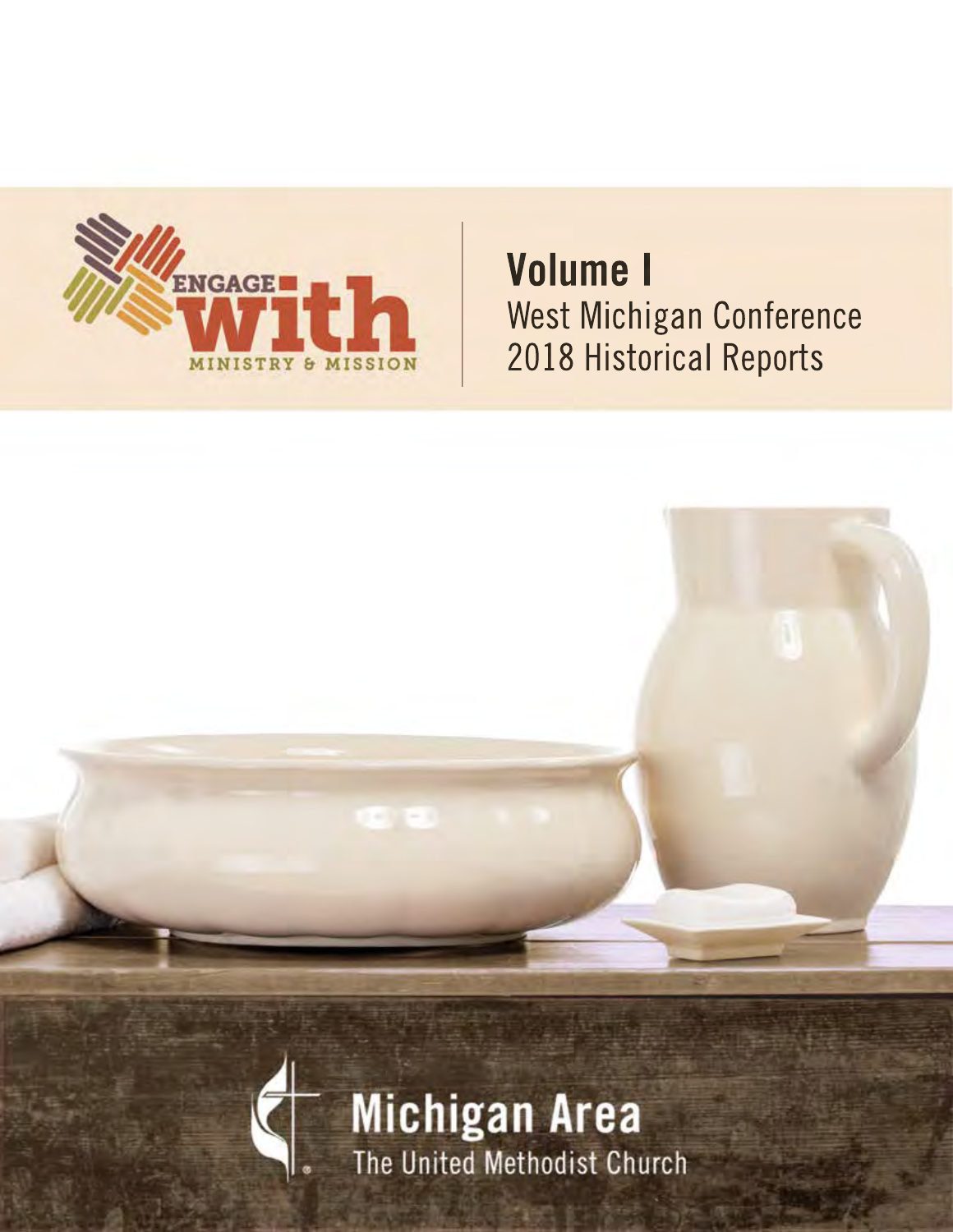# **TABLE OF CONTENTS**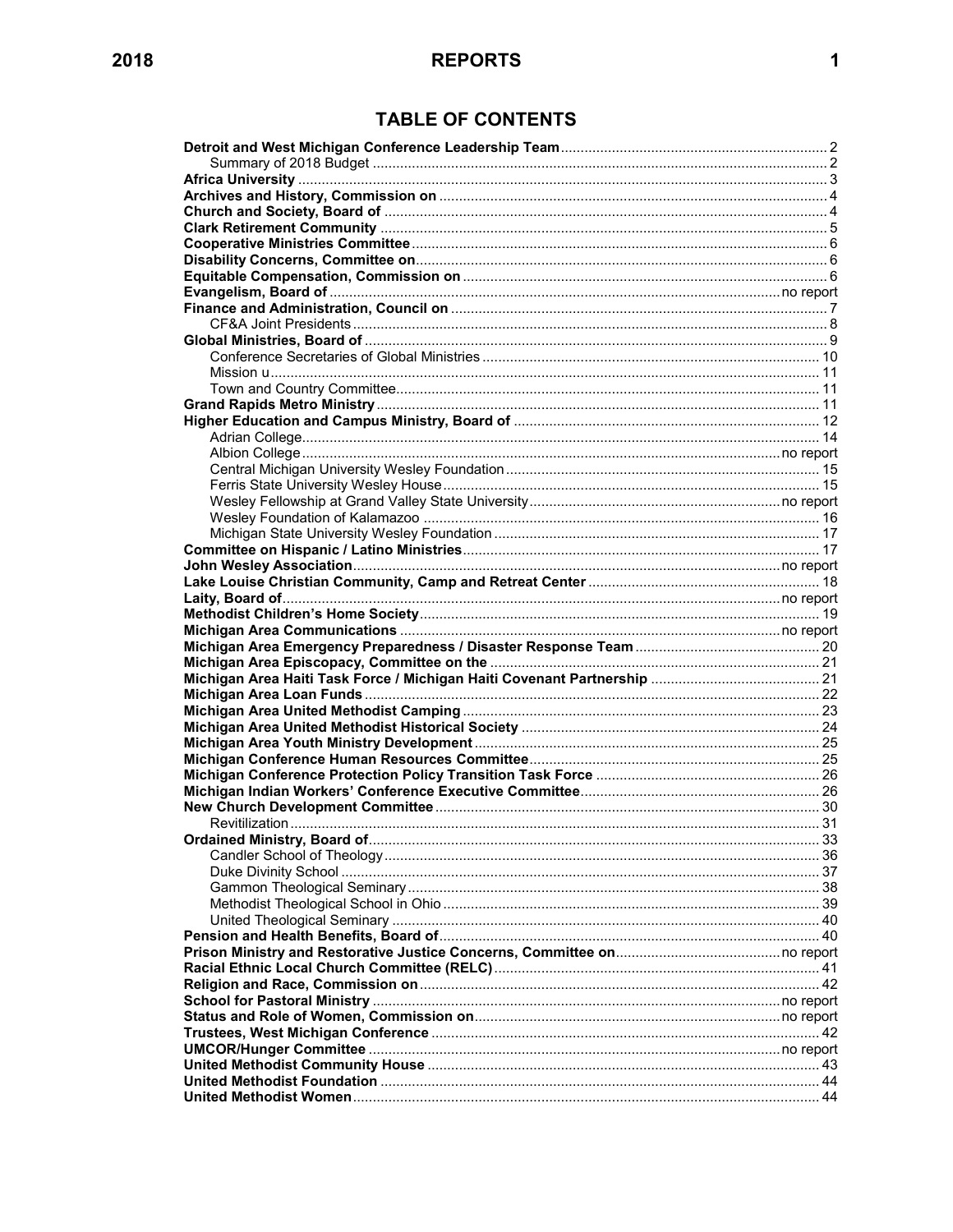# **DETROIT AND WEST MICHIGAN CONFERENCE LEADERSHIP TEAMS**

2017 was a year of unification for the Detroit and West Michigan Conference Leadership Teams. We met jointly throughout the year working with and for the Design team and the conferences. It was exciting to come together, listen to one another and learn from each other. We saw glimpses of how each conference has traditionally worked, came to understand what each conference valued most, and began a new path together. It has been exciting to envision new ideas together.

As the Conference Leadership Team is dissolved following the 2018 session of the annual conference, we are so appreciative of the all that our conference boards and agencies have done this past year. They have worked together as unified entities to implement the next steps to forge the Michigan Conference. The leadership and collaboration have brought us to this point in which we are ready to become one. We offer words of appreciation to Ned Weller, for his leadership as the West Michigan Conference Leadership Team and for all he gave in his service and commitment to the Church. We also offer thanks to Jerry DeVine for his leadership as the Detroit Conference Director of Connectional Ministries.

We are excited for all God has in store for the Michigan Conference as we equip and connect through Christ Centered Mission and Ministry, Bold Effective Leaders and Vibrant Congregations.

> Benton Heisler, Director of Connectional Ministries Amy Mayo-Moyle, Conference Leadership Team Chairperson

#### **WORLD SERVICE AND CONFERENCE BENEVOLENCES [As approved by the Conference Leadership Team] Summary of the West Michigan Conference 2018 Budget**

|                                                     | 2016          | 2017          | 2018          |
|-----------------------------------------------------|---------------|---------------|---------------|
|                                                     | <b>Budget</b> | <b>Budget</b> | <b>Budget</b> |
| <b>World Service &amp; Conference Benevolences</b>  |               |               |               |
| 1. World Service                                    | \$839,057     | \$858,047     | \$852,749     |
| 2. Conference Benevolences                          |               |               |               |
| Coordination and Meeting Expenses:                  |               | \$2,750       | \$2,750       |
| Commission on Christian Unity                       | \$250         |               |               |
| Commission on Religion & Race                       | \$250         |               |               |
| Commission on Status & Role of Women                | \$250         |               |               |
| Board of Evangelism                                 | \$500         |               |               |
| United Methodist Men                                | \$500         |               |               |
| <b>Hunger Committee</b>                             | \$500         |               |               |
| Prison Ministry                                     | \$500         |               |               |
| Board of Church & Society                           | \$500         |               |               |
| <b>Board of Discipleship</b>                        |               |               |               |
| <b>Communications Commission</b>                    | \$36,000      |               |               |
| <b>Disability Concerns Committee</b>                | \$500         |               |               |
| <b>Cooperative Ministry Committee</b>               | \$500         |               |               |
| Board of Christian Camping                          | \$253,725     | \$183,000     | \$200,000     |
| <b>District Youth Ministry Grants</b>               | \$20,000      | \$20,000      | \$20,000      |
| <b>Board of Global Ministries</b>                   | \$105,000     | \$62,750      | \$56,000      |
| Racial/Ethnic Local Church                          | \$179,550     | \$149,895     | \$118,000     |
| <b>Higher Education &amp; Campus Ministry</b>       | \$324,000     | \$193,000     | \$203,000     |
| Young Adult Ministry                                |               |               |               |
| <b>Connectional Ministries Staff</b>                | \$515,000     | \$467,000     | \$422,600     |
| <b>Board of Lay Ministries</b>                      | \$3,000       | \$3,000       | \$3,000       |
| <b>Conference Personnel Committee</b>               | \$1,500       | \$1,500       | \$1,500       |
| Indian Workers' Conference                          | \$123,633     | \$111,270     | \$100,000     |
| Vital Church Initiative                             | \$55,000      | \$52,500      | \$50,000      |
| Hispanic/Latino Committee                           | \$45,000      | \$43,000      | \$40,000      |
| <b>CLT Pooled Ministry Fund</b>                     | \$10,000      | \$30,000      |               |
| Contingency                                         |               |               |               |
| <b>Conference Benevolences Total</b>                | \$1,675,658   | \$1,316,665   | \$1,216,850   |
| <b>Total World Service &amp; Conf. Benevolences</b> | \$2,514,715   | \$2,177,712   | \$2,069,599   |
| TOTAL ANNUAL CONFERENCE BUDGET                      | \$5,967,263   | \$5,747,215   | \$5,645,541   |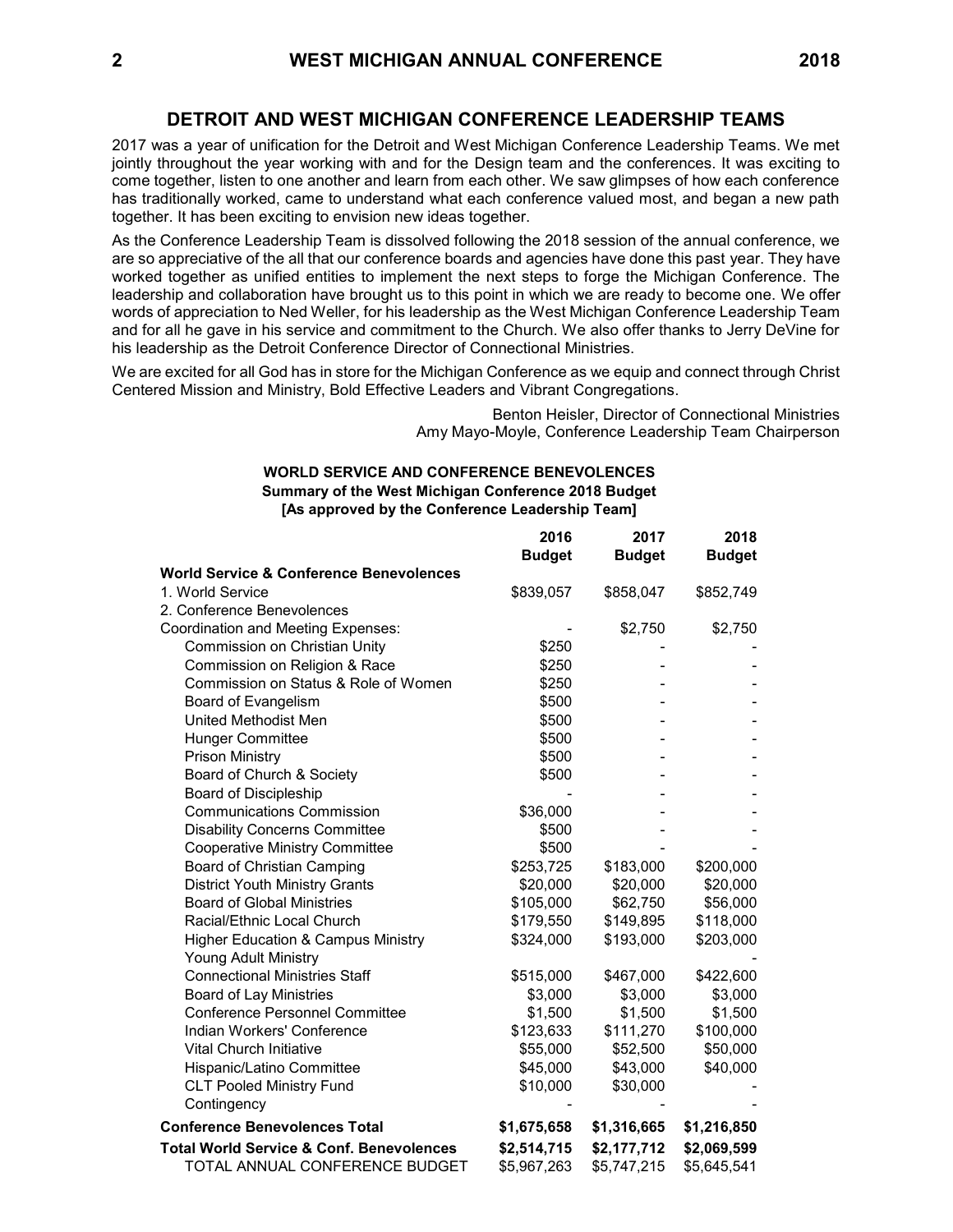# **AFRICA UNIVERSITY**

Africa University enjoyed a banner year in 2017, thanks to the local congregations, leadership, and individual members of The United Methodist Church. United Methodists throughout the connection spearheaded special celebration events marking Africa University's 25<sup>th</sup> anniversary. These efforts brought Africa University's progress and ministry contributions to the fore, allowing congregations to reaffirm their commitment to the institution's mission of nurturing global leaders who transform communities.

**The university community** – **students, faculty, administrators and support staff, trustees, alumni, partners and friends** – **is deeply thankful to the West Michigan Conference for investing in the Africa University Fund (AUF) apportionment at 100 percent in 2017. Thank you, West Michigan United Methodists, for your continuing generosity and faithfulness to this ministry.**

**Institutional Update:**

- Currently, Africa University hosts a stable, focused and vibrant campus community of 1,400 students as well as faculty, and staff from 29 nations. Amidst a transition in the governance of Zimbabwe, Africa University students have not missed a meal nor has the staff missed a paycheck. Lectures, research, and outreach activities continue uninterrupted despite national events.
- A new academic structure and the realignment of programs is encouraging innovation and enhancing Africa University's relevance to The United Methodist Church and to sub-Saharan Africa. This includes the launch of the Institute of Theology and Religious Studies which brings together multidisciplinary training and leadership formation opportunities for both clergy and laity.
- **•** Africa University's insectary and researchers are providing critical data on mosquitos and regional malaria control programs to aid Africa's efforts to eradicate malaria and other insect-borne diseases.
- The university is also making trailblazing, regional contributions in migrant and refugee protection, child rights, and harnessing intellectual property for development.
- The first 25 years of AU's ministry have produced more than 8,000 graduates who lead at every level and in all efforts to make disciples, minister to the poor, improve global health, and better the quality of life in communities. A growing number of graduates are answering the call to missionary service, serving across Africa and in Asia, Europe and Latin America.

Africa University ended 2017 – its 25<sup>th</sup> anniversary year – affirmed, celebrated, and with its highest level of support from The United Methodist Church to date. A record number of annual conferences – 35 out of 56 – achieved or exceeded their 100 percent investment in the AUF. The strong support of the West Michigan Conference helped the North Central Jurisdiction to achieve an overall investment of 99.83 percent in the AUF. Giving to the AUF increased in all five jurisdictions – with the Western Jurisdiction at 100 percent for the first time and the Northeastern Jurisdiction at 100 percent for the third consecutive year.

United Methodist congregations in the United States established a new record for the AUF in 2017. They invested 96.77 percent of their budget commitment to the AUF – the highest percentage ever invested by United Methodists in one of the seven general church funds.

As Africa University embraces emerging opportunities for service and impact within and beyond the church in Africa, the ongoing support of the West Michigan Conference is vitally important. As you gather for the 2018 West Michigan Annual Conference, please keep Africa University in your prayers. Thank your congregation of its graciousness and urge members to continue to invest in mission because every gift matters.

The four-year, \$50 million Campaign for Africa University is ongoing, with 76.5 percent of the goal or \$38.3 million in cash and pledges already committed. The campaign prioritizes scholarships, expert faculty, research, infrastructure, and technology. Africa University invites you to consider making a second-mile gift in support of the campaign.

Thank you, West Michigan Conference, for your foundational role in the Africa University story. Thank you for being a part of this incredible year of blessings. We stand on the promise of Luke 6:38: "Give, and it will be given to you. A good portion – packed down, firmly shaken, and overflowing – will fall into your lap. The portion you give will determine the portion you receive in return."

Thank you for affirming the power of faithfully sowing, standing, and working together as you journey in ministry with Africa University. May God bless and keep you always in an abundance of grace and mercy.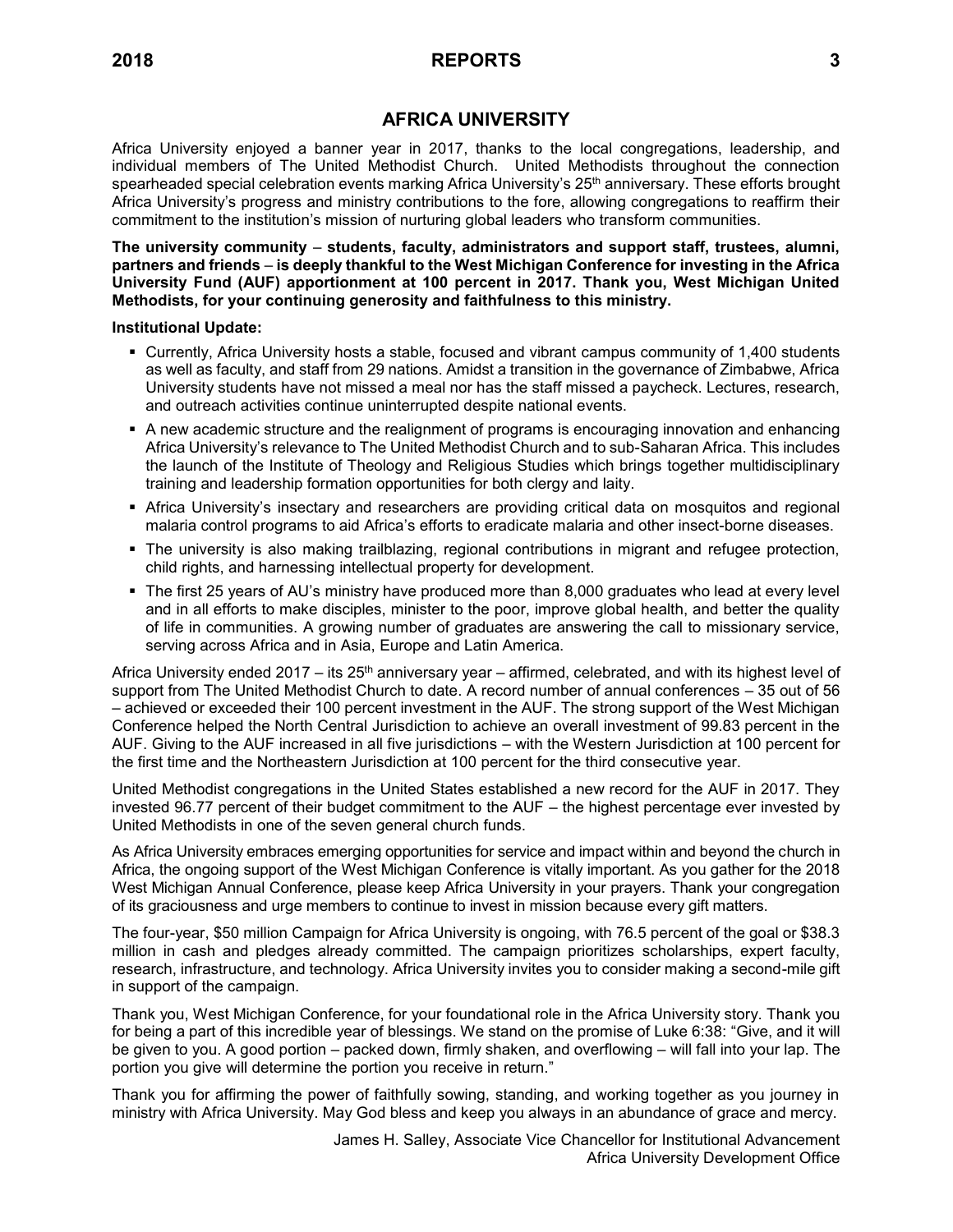This is the final year of reporting as the West Michigan Conference Commission on Archives and History. In fact, we began holding joint commission meetings with that of the Detroit Conference in 2017. Mary Whitman, chair of the Detroit Conference commission, has agreed to chair the commission for the Michigan Conference in 2018. We have been working with the Michigan Conference Design Team to rewrite the Constitution and Bylaws to fit the new conference commission configuration.

Our conference staff representative, Rev. Benton Heisler, has been working with our Archivist, Justin Seidler, at Albion College, and with the Detroit Conference Archivist, Rebecca McNitt, at Adrian College, to develop a third archival space at the former Salem United Methodist Church near St Johns. This space was needed since the other two storage areas are near or at full capacity.

We anticipate a significant historical year in 2018, not only as the West Michigan and Detroit conferences are coming together to form the Michigan Conference, but also as it marks the  $50<sup>th</sup>$  anniversary of The United Methodist Church when, in 1968, The Evangelical United Brethren Church and The Methodist Church came together. The joint commission contacted Bishop David Bard to make ourselves available to him in any planning to celebrate this anniversary.

On a related note, the Michigan Area United Methodist Church Historical Society, as it involves some members of our commission, is holding its 2<sup>nd</sup> annual gathering on April 7, 2018 that will focus on EUB history. Its 1<sup>st</sup> annual gathering was held on April 23, 2017 where local churches were acknowledged who were 175 years old or older. Our keynote speaker was Rev. Dr. Christopher Momany, Chaplain of Adrian College, and we met on the campus of Central Michigan University.

We look forward to our further work together as a Michigan Conference commission. Together, we are planning to address a task that has been on hold for a few years, that is, to name some conference historic sites. Some of the sites that we have been considering have history in both the Detroit and West Michigan conferences, and now we can move forward without concern for those boundaries in attending to the ministry of memory.

Melanie Young, Chair

### **BOARD OF CHURCH AND SOCIETY**

Members of the West Michigan Conference Board of Church and Society advocate the Gospel of Jesus Christ in the church and world. We focus on issues of peace and justice in the Michigan area, as well as around the globe. Through our work we seek to reflect the compassion of Christ for all humanity and for God's gift of life and creation.

At the 2017 Annual Conference, the West Michigan Conference's Board of Church and Society and the Detroit Conference's Board of Justice, Advocacy and Equity shared a meal together. The featured speaker was Susan Burton, Director of Women's and Children's Advocacy at the General Board of Church and Society. The Lifetime Peacemaker award was received by Paul Perez. No petitions were submitted for the 2017 Annual Conference.

We continue to promote the Peace with Justice and Global AIDS Fund offerings each year. One half of these offerings goes to the general church for peace and justice work and HIV/AIDS prevention and education. The second half stays within our conference.

We currently administer the conference's Peace With Justice fund, United Methodist Global AIDS Fund, and peace scholarship funds available from the Brubaker/Thompson Peace Fund.

In 2018 we continued to bring many issues of justice and peace to the forefront: concerns for stewardship of the earth, peace, immigration, race and gender equality, LBGTQ rights, refugee rights and more. Seeking to be instruments of God's peace, we continue to work for a world that reflects God's love and grace, praying and working for justice and peace.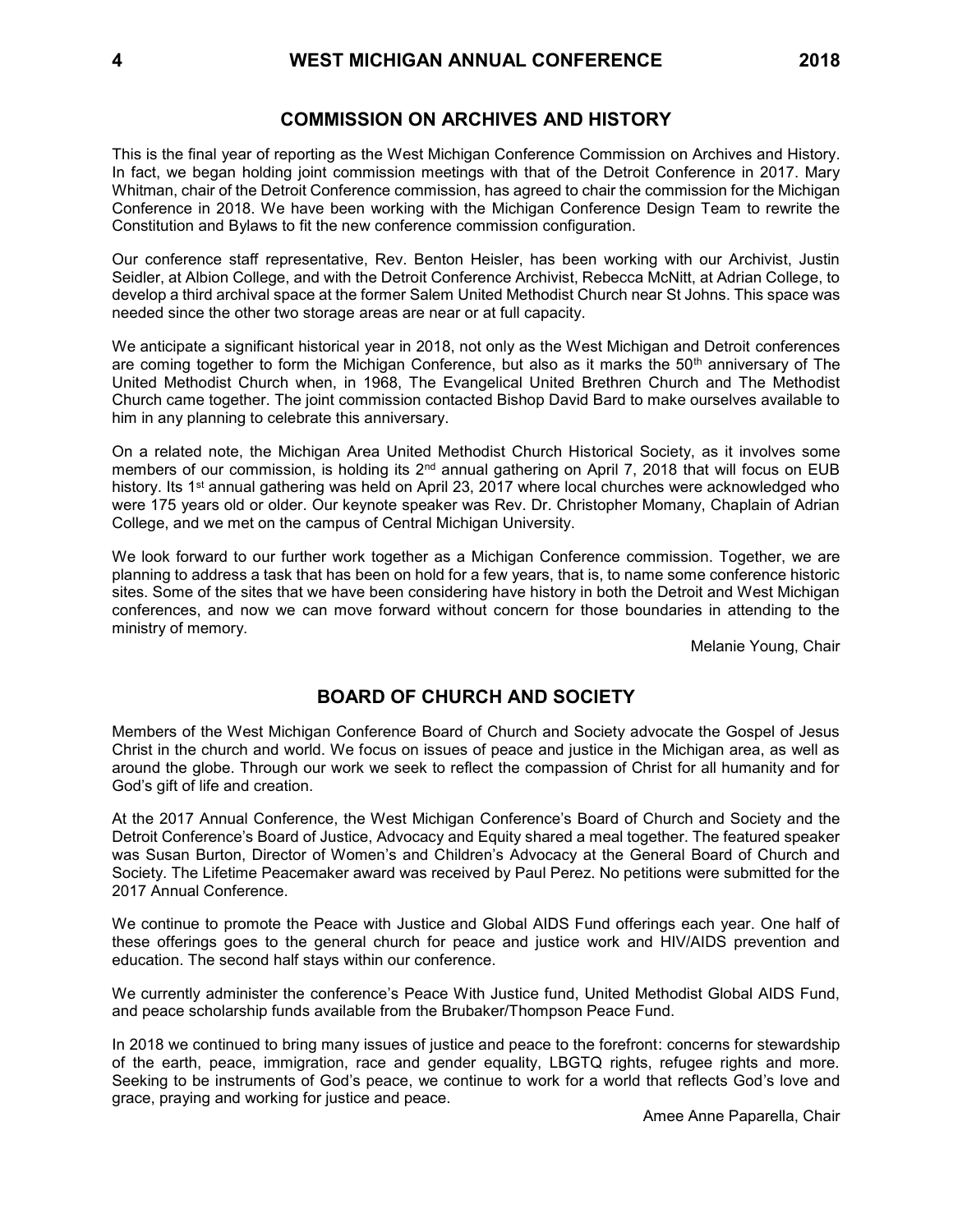# **CLARK RETIREMENT COMMUNITIES**

As part of the Grand Rapids community for the past 112 years, Clark has been serving seniors and their families with an unwavering focus on our mission of "*Creating communities of dignity, compassion and respect centered on the lives of older adults and those who care for them."* Every day we touch the lives of over 2,000 people through the continuum of care on our campuses as well as our collaborations of home and community-based services. We are so proud to say that we have active, vibrant and wonderful communities to serve seniors with an unsurpassed, positive culture and environment.

To meet the needs of residents, enhance quality, and remain focused on our mission, Clark's strategic direction will include the expansion of independent living. Currently, there are growth initiatives underway and proposed on both campuses. There will also be enhancement of programming and services for memory care.

#### **Residential Communities**

#### **Clark at Franklin**

Our legacy campus, Clark at Franklin, was founded in 1906 through a generous donation by Melvin and Emily Clark. This thriving, ecumenical community welcomes people with open arms, warm smiles and provides a fun-loving, engaging and caring environment. Living options include independent towne homes and apartments, assisted living, specialized dementia and Alzheimer's care, and skilled nursing.

#### **Clark at Keller Lake**

Situated on a 40-acre campus, Clark at Keller Lake is a beautiful natural environment with groomed nature trails winding around the lake. It is conveniently located near shopping and dining establishments. Our independent living option includes spacious towne homes clustered around Keller Lake. There are two small assisted living manors, each located on the edge of the lake with large decks overlooking the water. They provide a caring, nurturing and activity filled environment with specialized services for residents with dementia.

#### **Montessori for Aging & Dementia**

Clark has spent the last year in a pilot program of Montessori for adults with dementia that is the first of its kind in the United States. People with memory loss often live a life of emptiness with little or no purpose. The Montessori program offers an exciting, evidence-based approach for setting a revolutionary new standard of excellence in dementia care through providing purpose and creating independence.

### **Collaborations for Home and Community-Based Services**

**Atrio Home Care** is a collaborative effort of three home health care providers – Clark, Holland Home and Resthaven – that was formed to provide a new level of compassionate, skilled, and quality home care services. This includes a comprehensive range of personal private duty home care services as well as skilled home care services.

**Emmanuel Hospice** is a partnership of four local faith-based senior services organizations, including Clark, that provides dignified end-of-life support to patients and their loved ones. Their mission is to put the patient's wishes first and asks the question, "*How do you want to LIVE?"*

**TANDEM365** represents an innovative concept aimed at helping older adults navigate the complexities of healthcare while enabling them to remain in their homes. Through customized care coordinated by a team of health care professionals, participants in TANDEM365 have access to the best services and support available with a single point of contact.

**Rethinking Dementia ~ Accelerating Change** is a "collective impact" working to provide education, awareness, access, and aggregation of dementia services to our community.

#### **Clark Foundation**

Philanthropy is a major component of many services provided to our residents and supported through the generous gifts of our donors. The Clark Foundation gives opportunities to support the mission of Clark, primarily through gifts to Benevolent Care which provides financial support to those residents who, through no fault of their own, have depleted their financial resources. Other services include the Montessori program, Music Therapy, and many life enrichment activities as well as support to capital projects and initiatives.

At Clark, we are truly living our mission, placing residents first and foremost. Our employee "I Believe" giving campaign is a testament to our staff's commitment and belief in the work we do every day. We see an exciting future ahead for fulfilling the needs and desires of the seniors of our community. Our anchoring assumptions are designed to keep Clark vibrant, competitive, and financially healthy in the years to come.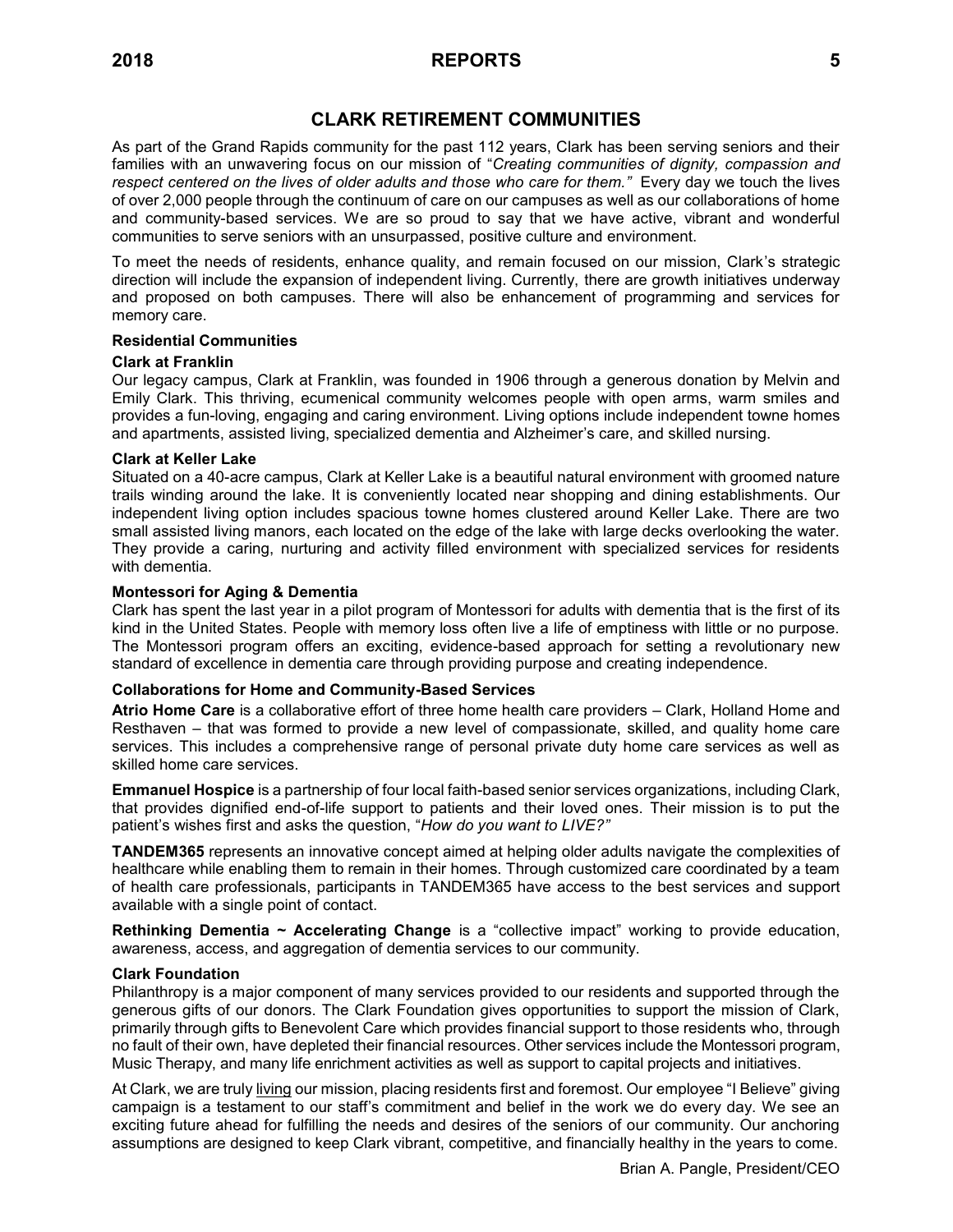# **COOPERATIVE MINISTRIES COMMITTEE**

Cooperative Ministry can be as simple as a few churches joining together to offer a local food pantry or community Good Friday worship services. It can be as complex as two or more local churches entering into a covenant, creating a ministry team, or combining committees to carry out the mission of the church. By its nature such ministry needs to be flexible and contextual. Cooperative Ministry allows individual churches to share their strengths and accomplish things they could not do on their own. Paragraph 206 of the *2016 Book of Discipline* outlines the variety of forms Cooperative Ministry can take and the various roles and responsibilities of local churches, annual conferences, and cabinets.

The Cooperative Ministries Committee goals and objectives include:

- Continued support and consultation of the formal Cooperative Ministries (groupings of churches which have entered into covenantal relationships by church conference action) and informal Cooperative Ministries in West Michigan. We currently are exploring ways of connecting across the state as we form a new Michigan Conference. We know there are many informal arrangements of shared ministries throughout the conference.
- **.** Identify and develop tools, guidance, and training materials as well as identifying persons with experience in effective cooperative ministry in order to resource local churches and the cabinet. We hope to make much of this "resource library" available online and have taken the initial steps in developing this.

We look forward to developing this vital ministry with local churches in the coming years.

Jodie R. Flessner, Chair

# **COMMITTEE ON DISABILITY CONCERNS**

The Disability Concerns Committee continues to evaluate and discern how to be in ministry with the conference. The committee continues to be in conversation with our counterpart in the Detroit Conference as we begin to work together as a new conference. We covet your prayers as we continue to discern how best to be in ministry with the members of the churches of the West Michigan Annual Conference.

Mark R. Babb, Chair

# **COMMISSION ON EQUITABLE COMPENSATION**

The purpose of the Commission on Equitable Compensation (CEC) is to annually propose the minimum compensation schedule for clergy in various appointment categories and to assist local churches in making disciples of Jesus Christ by helping to meet minimum compensation standards for their pastors when local church resources are not sufficient. In fulfilling the obligations of ¶342, ¶624, and ¶625 of *The Book of Discipline of The United Methodist Church*, and in using Ministry Shares to ensure compliance with their purposes, the work of the CEC is firmly rooted in our strong connectional heritage. The CEC takes seriously the stewardship of Ministry Share resources entrusted for this purpose.

A 2% minimum salary increase for clergy was approved by the annual conference in June. This increase is mandatory for the first 10 years of pastoral service and recommended for each year, thereafter.

In 2017, a total of 13 charges, representing 17 churches, received \$62,151 in direct financial assistance from the Commission on Equitable Compensation for support of pastoral compensation. Grants ranged from as little as \$1,000 to as much as \$8,000, with an average grant of \$4,781 per charge. The chairperson of the CEC participated with The Mission Church Task Force in 2014. As a result of the task force's work, the mission churches were removed from the Commission on Equitable Compensation as of the 2016 grant cycle. This gave the commission members a truer picture of churches that require temporary assistance from the CEC budget and also explains the reduction in both grant totals and churches served.

The CEC also approved \$20,000 in pulpit supply grants for sustentation (pulpit supply) and \$300 in administrative expenses while slightly exceeding our 2017 approved budget of \$76,500.

The Commission on Equitable Compensation considers it part of the CEC's assignment to assist churches with stewardship campaign techniques – programs such as the Vital Church Initiative, ¶213, and unconventional fundraising ideas – to help reduce the need for salary support from the CEC in future years.

Because the CEC members want to help churches in any way they can as to Equitable Compensation, in 2016 our grant application process became more user-friendly through electronic submission. Electronic submission is easier for both the applicants and the CEC. Some minor glitches are still being resolved.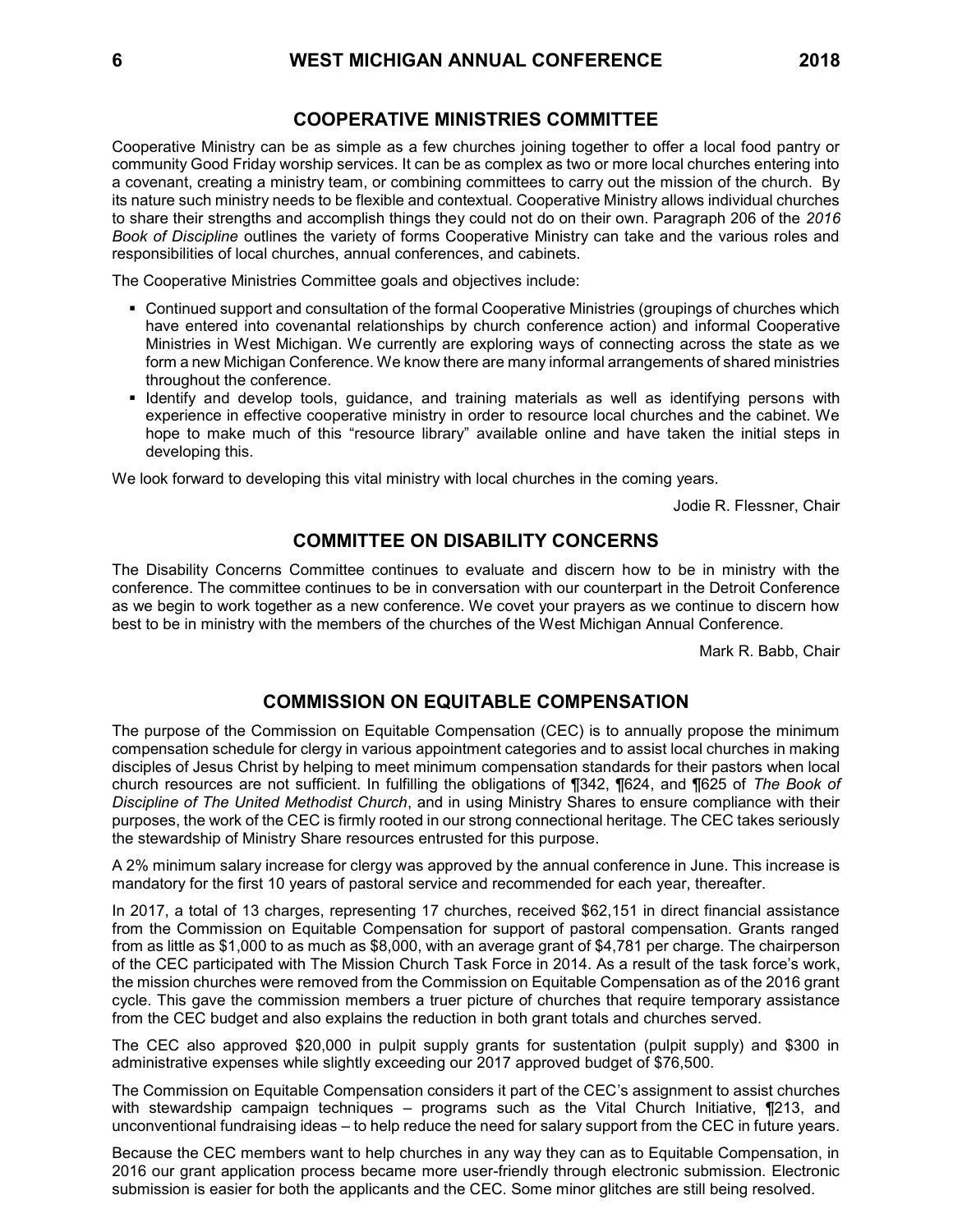Beginning in 2009, the CEC was more intentional about paying attention to the rate of payment of Ministry Shares from congregations receiving Equitable Compensation support. The CEC added a statement regarding the expectation of full payment of Ministry Shares to the conference guidelines in 2010. Included in this statement was the stipulation that in consultation with the district superintendent and/or the cabinet, a church not meeting its conference obligations could find its Equitable Compensation grant reduced or rescinded.

In 2019, with the commencement of the new Michigan Conference of The United Methodist Church, the Detroit and West Michigan Conference Commissions on Equitable Compensation have prepared and will submit a minimum salary schedule and guidelines for receiving an equitable compensation grant as one commission to be approved at the 2018 Detroit and West Michigan Annual Conference of The United Methodist Church.

The Commission on Equitable Compensation thanks the churches that are faithful in payment of Ministry Shares in full, making it possible for the CEC to continue its work of seeking to support local churches in making disciples of Jesus Christ for the transformation of the world.

Nancy J. Patera, Chair

# **COUNCIL ON FINANCE AND ADMINISTRATION**

We would like to thank you West Michigan for your financial support of the shared mission and ministry by giving to Ministry Shares. In 2017, the pay-in rate was 83.4% which was almost 3% higher than in 2016. This giving was able to provide 98.6% of the conference budget that was approved by the Annual Conference. Total remittances to the conference were \$7,437,176 of which \$5,664,567 went to conference Ministry Shares, \$433,612 went to district funds and \$1,338,997 went to special giving.

| CONFERENCE & DISTRICT MINISTRY SHARES GIVING |                                            | 12/31/15                   | 12/31/16    | 12/31/17    |             |
|----------------------------------------------|--------------------------------------------|----------------------------|-------------|-------------|-------------|
|                                              | <b>CONFERENCE</b>                          | Ministry Shares & District | \$6,111,364 | \$6,051,036 | \$6,098,179 |
|                                              |                                            | Pay-In Rate                | 79.6%       | 80.5%       | 83.4%       |
|                                              |                                            | <b>Special Giving</b>      | \$1,032,463 | \$1,026,677 | \$1,338,997 |
|                                              | <b>ALBION</b>                              | Remittances Year To Date   | \$796,609   | \$829,797   | \$768,945   |
|                                              |                                            | Pay-In Rate                | 83.2%       | 89.1%       | 85.0%       |
|                                              |                                            | <b>Special Giving</b>      | \$119,444   | \$141,021   | \$156,143   |
|                                              | <b>HEARTLAND</b>                           | Remittances Year To Date   | \$692,336   | \$627,287   | \$654,525   |
|                                              |                                            | Pay-In Rate                | 79.5%       | 73.0%       | 77.4%       |
|                                              |                                            | <b>Special Giving</b>      | \$109,504   | \$140,735   | \$123,426   |
|                                              | <b>GRAND</b>                               | Remittances Year To Date   | \$1,888,088 | \$1,807,106 | \$1,860,155 |
|                                              | <b>RAPIDS</b>                              | Pay-In Rate                | 86.5%       | 84.8%       | 88.6%       |
|                                              |                                            | <b>Special Giving</b>      | \$295,962   | \$289,425   | \$403,709   |
|                                              | <b>GRAND</b>                               | Remittances Year To Date   | \$813,430   | \$792,763   | \$818,088   |
|                                              | <b>TRAVERSE</b>                            | Pay-In Rate                | 78.8%       | 80.1%       | 83.8%       |
|                                              |                                            | <b>Special Giving</b>      | \$112,809   | \$112,704   | \$178,138   |
|                                              | <b>KALAMAZOO</b>                           | Remittances Year To Date   | \$874,770   | \$931,589   | \$970,867   |
|                                              |                                            | Pay-In Rate                | 68.0%       | 70.1%       | 75.6%       |
|                                              |                                            | <b>Special Giving</b>      | \$232,576   | \$180,645   | \$257,812   |
|                                              | <b>LANSING</b>                             | Remittances Year To Date   | \$1,046,131 | \$1,062,494 | \$1,022,040 |
|                                              |                                            | Pay-In Rate                | 77.7%       | 83.1%       | 85.3%       |
|                                              |                                            | <b>Special Giving</b>      | \$162,168   | \$162,147   | \$205,442   |
|                                              | <b>SPECIAL GIVING</b>                      |                            | 12/31/15    | 12/31/16    | 12/31/17    |
| 1.                                           | Imagine No Malaria                         |                            | \$62,879    | \$13,295    |             |
| 2.                                           | Camp Endowment Campaign                    |                            | 25          | 2,000       | 579         |
| 3.                                           | <b>Christian Education Sunday Offering</b> |                            | 3,000       | 2,928       | 3,335       |
| 4.                                           | Racial Ethnic Local Church Sunday Offering |                            | 5,427       | 5,986       | 5,490       |
| 5.                                           | Human Relations Day Offering               |                            | 13,227      | 12,913      | 12,652      |
| 6.                                           | Rural Life Sunday                          |                            | 3,480       | 3,933       | 3,453       |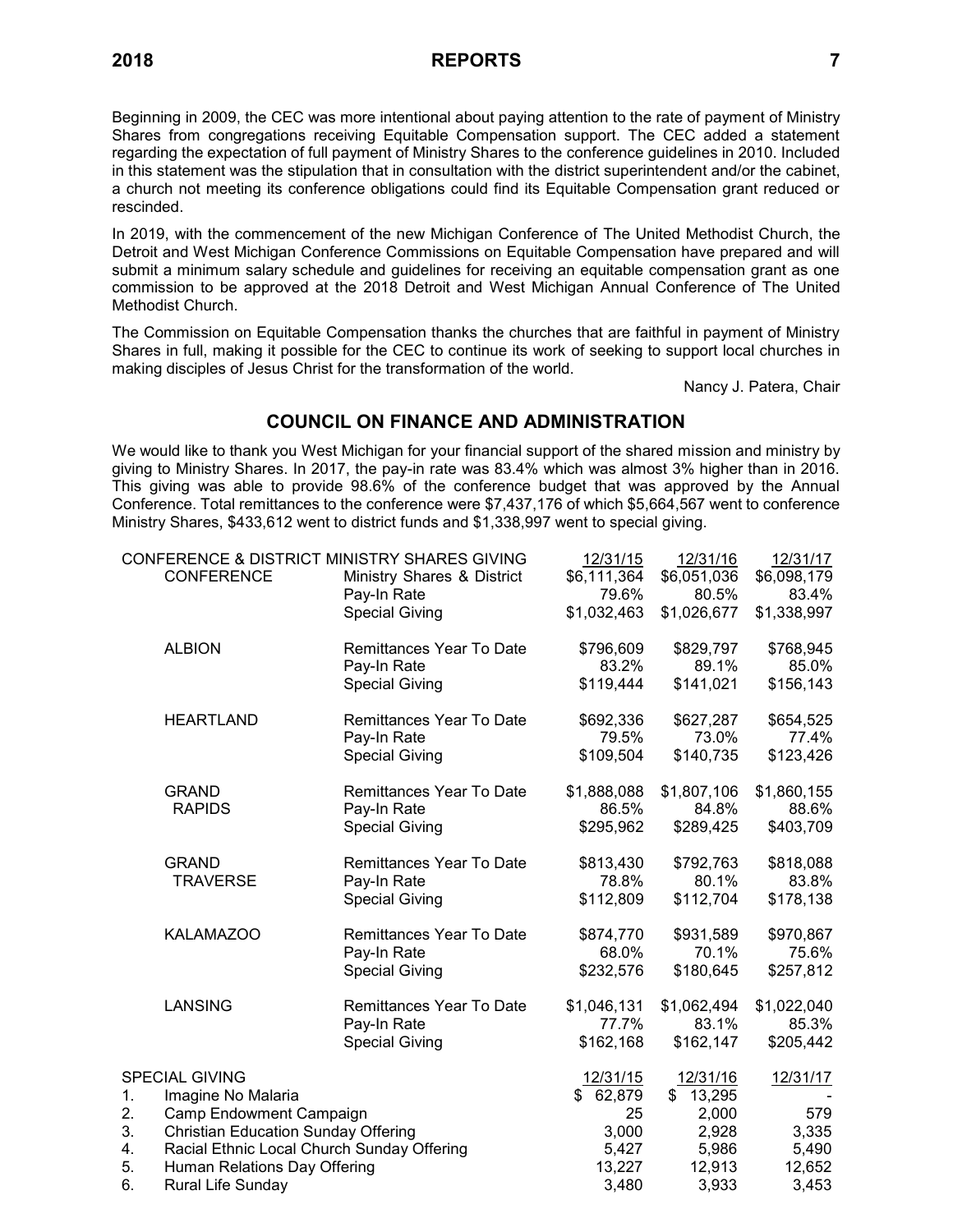|     |                                       | % of Conference Budget<br><b>Received</b> | 89.6%       | 93.9%       | 98.6%       |
|-----|---------------------------------------|-------------------------------------------|-------------|-------------|-------------|
|     |                                       | <b>Conference Budget</b>                  | \$6,321,843 | \$5,967,263 | \$5,747,216 |
|     |                                       | TOTAL RECEIPTS                            | \$7,143,827 | \$7,077,713 | \$7,437,176 |
|     |                                       | <b>Ministry Shares Received</b>           | \$5,666,581 | \$5,604,218 | \$5,664,567 |
|     |                                       | District Funds                            | \$444,784   | \$446,819   | \$433,612   |
|     | <b>GIVING SUMMARY:</b>                | <b>Special Giving</b>                     | \$1,032,462 | \$1,026,676 | \$1,338,997 |
| 23. | <b>Other Benevolences</b>             |                                           | 6,727       | 10,123      | 32,138      |
| 22. | <b>Conference Ministries</b>          |                                           | 147,834     | 224,598     | 124,938     |
| 21. | <b>Ethnic Ministries</b>              |                                           | 20,921      | 18,883      | 19,634      |
| 20. | <b>U.M.C.O.R.</b>                     |                                           | 358,618     | 335,009     | 731,644     |
| 19. | <b>National Missions</b>              |                                           | 38,743      | 43,776      | 41,236      |
| 18. | United Methodist Children's Fund      |                                           |             |             | 1,420       |
| 17. | <b>World Mission Projects</b>         |                                           | 124,044     | 98,265      | 108,050     |
| 16. | <b>World Missionary Support</b>       |                                           | 119,311     | 124,509     | 129,398     |
| 15. | Africa University Endowment Fund      |                                           | 496         | 840         | 485         |
| 14. | Global Aids Sunday                    |                                           | 248         | 180         | 166         |
| 13. | One Great Hour of Sharing             |                                           | 65,285      | 65,028      | 60,005      |
| 12. | <b>World Communion Offering</b>       |                                           | 17,436      | 17,104      | 16,621      |
| 11. | United Methodist Student Day Offering |                                           | 9,157       | 9,918       | 12,079      |
| 10. | Golden Cross Sunday Offering          |                                           | 3,920       | 4,038       | 3,696       |
| 9.  | Native American Ministry Sunday       |                                           | 15,899      | 15,374      | 16,036      |
| 8.  | Camp Sunday                           |                                           | 4,966       | 4,933       | 3,633       |
| 7.  | Peace With Justice Sunday             |                                           | 10,819      | 13,043      | 12,309      |

#### **Connectional Giving**

The United Methodist Church is proud of their heritage where many local churches are engaged in various local ministries. Part of that heritage is our connection to each other and our combined ministry around the world. In fact, the *2016 Book of Discipline* ¶ 812 says that payment in full of each local church's Ministry Shares is the first benevolent responsibility of that local church. Because of your increased giving, more ministry was able to be accomplished both here at home and also world-wide.

#### **2019 Proposed Budget**

The joint Council of Finance & Administration will be proposing a 2019 budget at the 2018 Annual Conference which will reflect a reduction from the 2018 separate budgets for each conference. Please be present at Annual Conference to hear the presentation of the 2019 budget and how it was created. Both Council of Finance & Administrations took into consideration how the local churches are being affected but at the same time working with the program areas of the conferences to provide resources to both the local churches and the districts so that they can do effective ministry.

We look forward to seeing everyone at Annual Conference and if you would like to meet the Treasury staff, please stop by the Treasurer's office at Annual Conference. We would love to speak with you all.

> Susan Cobb, President, Council of Finance & Administration David Dobbs, Director of Administrative Services and Conference Treasurer

### **COUNCIL ON FINANCE AND ADMINISTRATION – Joint Presidents' Report**

In anticipation of the formation of the Council on Finance and Administration (CFA) of the new Michigan Conference and in a spirit of unity, we have chosen to issue a combined report to be included in both conference journals this year. Our councils have met jointly at each of the last two annual conferences and, during the past year, we have met jointly for all of our regular meetings.

Together we have worked to staff the Treasurer's office as it transitioned to handling the financial needs of both conferences. The Treasurer's office moved to Clark Corners in Lansing in December of last year. The expanded staff now includes David Dobbs, Conference Treasurer/Director of Administrative Services; Don Emmert, Conference Benefits Officer; Becky Emmert, Executive Administrator; Jennifer Gertz, EZRA Specialist and Administrative Assistant to Executive Administrator; Chad Lundy, Accountant; Nancy Wyllys, Accounts Payable; Rich Pittenger, Accounts Receivable; Michael Mayo-Moyle, IT Specialist; and John Kosten, Benefits Administrator. Our sincere thanks go to each of these individuals for their dedication and invaluable skills during this critical time of transition.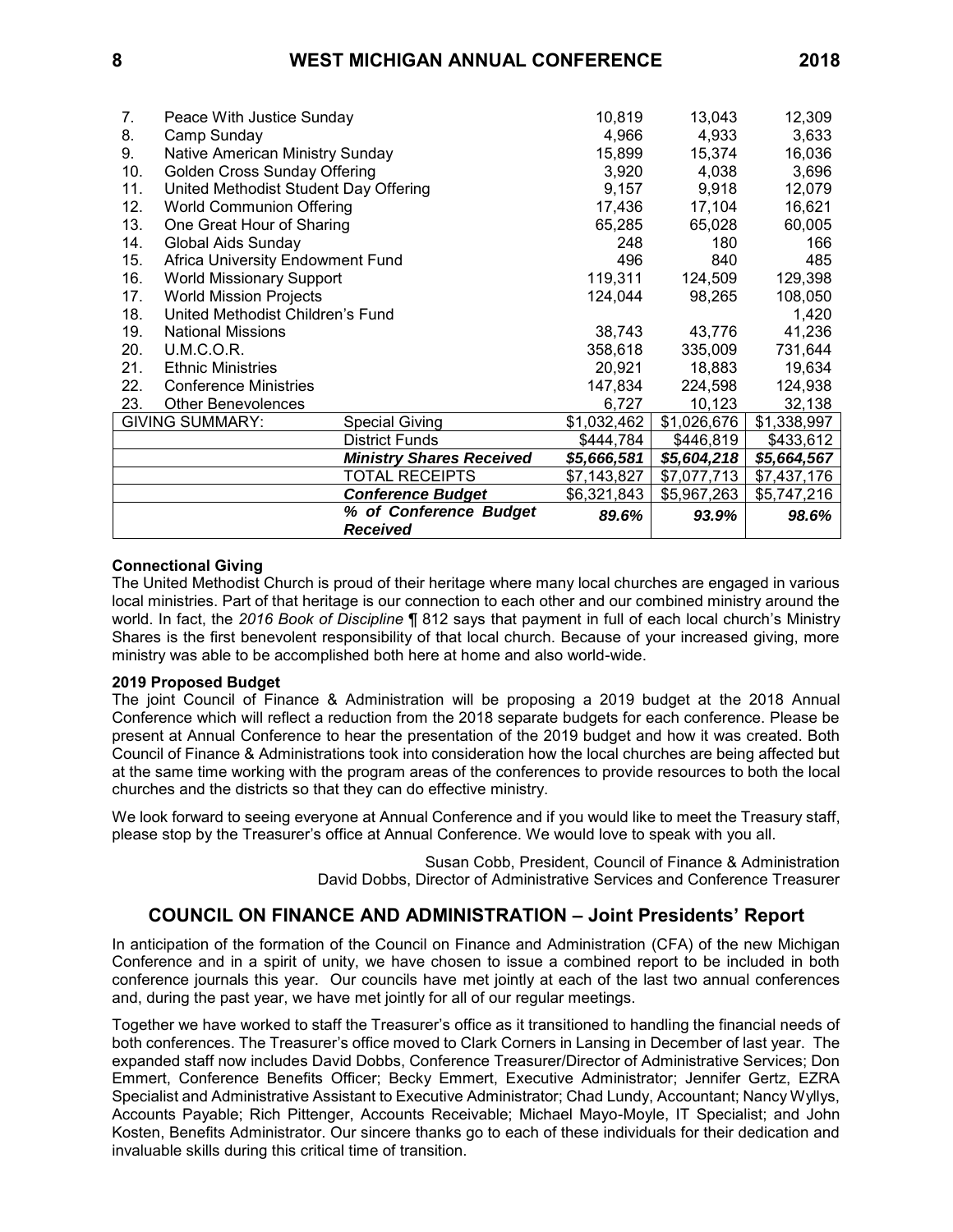Our CFAs truly appreciate how each congregation worked so faithfully in 2017 to pay their ministry shares or apportionments:

West Michigan Conference received 83.4% of the total Ministry Shares for 2017 and was able to pay our Episcopal Fund commitment to the general United Methodist Church in full in the amount of \$254,103.

In West Michigan Conference, 52 churches of every size paid 100% of their Ministry Shares (and it is notable that many other churches paid over 90% of their Ministry Shares). This represents approximately 13% of the total 390 congregations in West Michigan Conference. Unfortunately, 36 congregations made no payment towards their Ministry Shares in 2017.

Detroit Annual Conference received 78.4% of the total Apportionments for 2017 and was able to pay our Episcopal Fund commitment to the general United Methodist Church in full in the amount of \$331,615.

In Detroit Annual Conference, 256 churches of every size paid 100% of their Apportionments. This represents approximately 63% of the total 408 congregations in Detroit Annual Conference. Unfortunately, 35 congregations made no payment towards their Common Budget Apportionments in 2017.

Special thanks go to each member of our CFAs who gives of their time and talents to help in our mission to assist in whatever way we can to make disciples of Jesus Christ for the transformation of the world.

> Susan Cobb, West Michigan Conference President of the Council on Finance and Administration

> Marj Goralski, Detroit Annual Conference President of the Council on Finance and Administration

# **BOARD OF GLOBAL MINISTRIES (BGM)**

**Committee Leadership and Membership:** This report is provided by Delberta Troutman, chair of West Michigan Conference Board of Global Ministries (BGM). Mark and Sharon Burkart continue as Conference BGM Secretaries. The board commends Mark and Sharon and the work they have done managing itinerations in 2017 of Delbert and Sandy Groves, Paul Webster, and Ut Van To and his wife Karen To. In addition Mark and Sharon attended a jurisdictional event in Wisconsin as well as attended regular scheduled meetings throughout the year to work on combining the two conference BGMs for the new Michigan Conference.

The **District Mission Secretaries** continue to be an important presence to the board, providing a connection between the Conference BGM and the District Mission Committees. These individuals provide the main connection between global ministries through District efforts. We are blessed with District Mission Secretaries for 2018: John Williams, Albion; Tim Wright, Grand Rapids; Mike Neihardt, Grand Traverse; and Kathy Shepard, Heartland. Kalamazoo and Lansing districts both have open positions for District Mission Secretaries as of 2018.

**District Superintendent** Anita Hahn continued to serve the board in a liaison role with other district superintendents as well as providing excellent support of district and conference levels with the board.

The remainder of the West Michigan **BGM Membership** consists of persons representing specific areas of ministry as well as members representing the church at large.

**BGM Highlights 2017:** The following is a sampling of activities and challenges this year:

- **Advance –** This will become "Engage" as of January 1, 2019, the effective date of the new Michigan Conference. Sharon Burkart has spent endless hours with Detroit Annual Conference counterpart Jackie Euper in identifying missions that will be published.
- **Mission**  $u$  **Sue Stickle came onboard on behalf of the Conference United Methodist Women. Mission** u was held at Albion College July 13-15, 2017.
- **Annual Conference –** Last June brought together the West Michigan Conference and Detroit Annual Conference BGMs for a combined special dinner.

### **Notable Challenges:**

**■ Michigan Area Conference –** Sharon, Mark and Del continue to meet with our counterparts of the Detroit Annual Conference BGM on a regular basis as we discern God's plan for combining the boards. Brenda DuPree has been named the chair of the new Michigan Conference BGM commencing July 1, 2018. Brenda joins us at our meetings as we bring together our common goals for the future of BGM in the new Michigan Conference.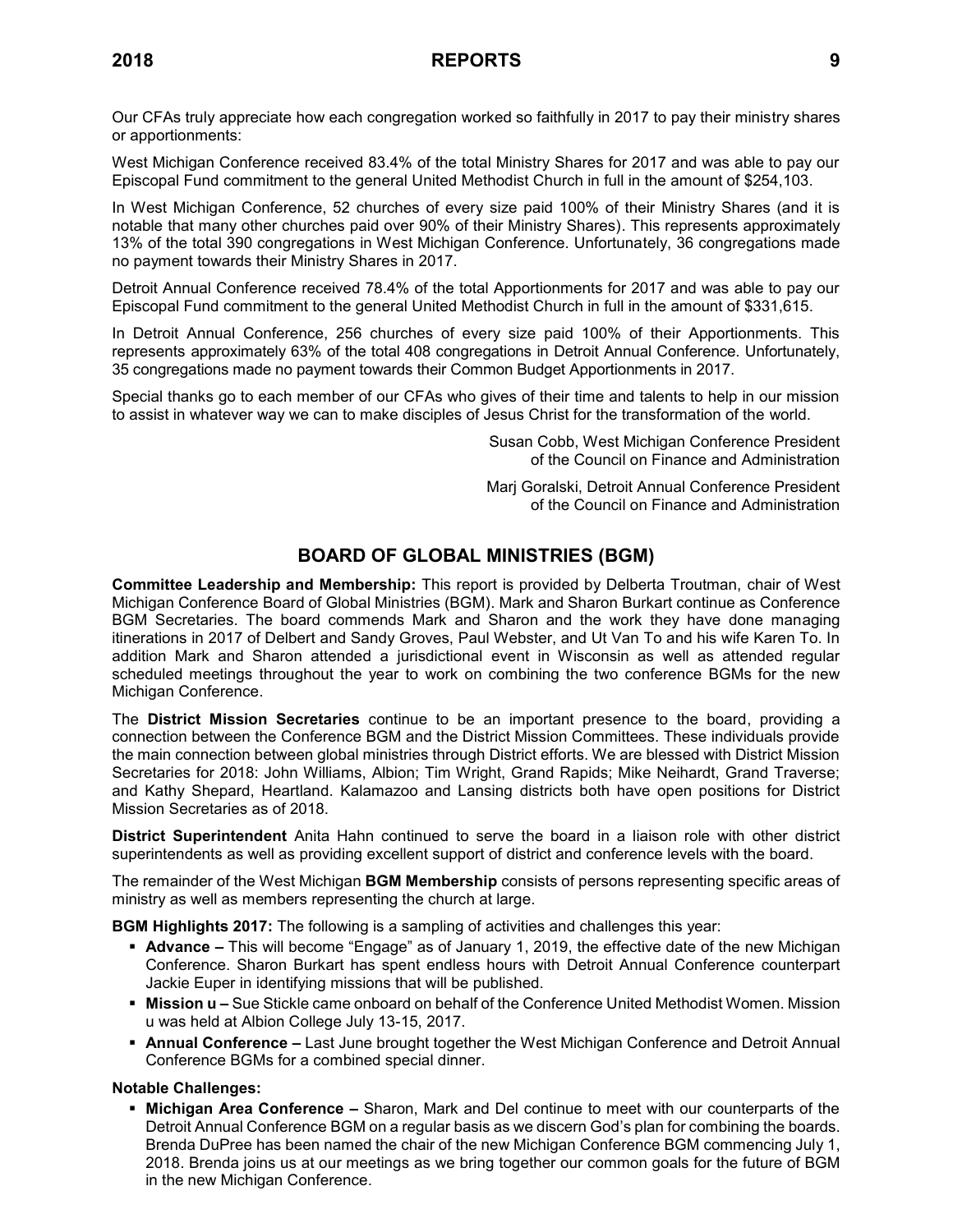In conclusion, and on behalf of the committee, thank you for your attention and support of the West Michigan Conference Board of Global Ministries.

Delberta Troutman, Chair

### **CONFERENCE SECRETARIES OF GLOBAL MINISTRIES**

This position, which answers to the bishop and the Conference Board of Global Ministries, has three primary responsibilities:

- 1. To itinerate missionaries.
- 2. To promote Advance Special giving
- 3. To serve between the Annual Conference and the Board of Global Ministries.

During this time of transition in Michigan we were still able to welcome with open arms seven missionaries to our conference.

Emmanuel and Florence Mefor joined us for a short visit in June. Dr. Emmanuel serves as a medical doctor in Mutambare, Zimbabwe and states "God's mission is being carried out through my work by the unending stream of patients being cared for physically, spiritually and psychologically." Being a native of Kano, Nigeria he is very understanding to the needs of his patients and the difficulties they face. Florence serves utilizing her skills as a nurse mid-wife. She shares with us the importance of caring for women and children and providing them with a higher chance of survival. The churches that had the opportunity to greet them were inspired by their warm and gentle enthusiasm.

The warmer weather of August brought to us the Rev. Ut Van To and his wife Rev. Karen Vo-To. Karen and Ut come to us by way of Vietnam. Rev. To works with Christian leaders in developing new congregations and nurturing Christians in Vietnam. He utilizes Wesley's model of class meetings or cell groups into the Vietnamese culture, traditions and social settings of the country in his effort to establish new congregations. Rev. Karen works with the need of battered women, victims of sexual abuse and harassment, the homeless and those struggling with substance abuse. Through her work they provide job training and food for the hungry. On their last day in West Michigan we met at Grand Rapids United Methodist Community House where we shared lunch with the seniors who participate in the meal program there. We also were able to have a tour of the facility and spend time with the director of Community House. Much of the work the To's do in Vietnam is similar to the work done by Community House. The afternoon was filled with exchanges of ideas and prayers for the work being done for those marginalized in both countries.

Within days of the To's visit Rev. Paul Webster joined us along with Silvester, a young man from Zambia that Paul is mentoring. Paul has been a familiar face to many of us in West Michigan and as always he brought with him many exciting stories of the Majila Falls Agriculture Center in Kanyama, Zambia and the work that is happening there. While here they were able to visit several farm operations and spent some time at Michigan State. Often we forget the importance of sharing our story with the missionaries while they are with us because we are so excited to hear of their work. So during their visit here we made time for them to go, see and learn some of the ways we care for our farms and livestock.

This brings us into October when we welcomed Delbert and Sandy Grove who serve at the New Life Center, Zambia. Delbert shared with us the amazing work that is being done with new start churches and the amount of people they are able to help with the PET program. He shared how through the PET program lives are being changed. Sandy who has been working with education at the Center is now focusing on the start of preschool for the younger children. Her hopes are to develop a program and train personnel so they can go out into the sister churches and begin the program there as well. She says that through her work with the older students she has realized how important it is to start the younger children with a strong foundation.

We also have seen changes with the General Board of Global Ministries. They have relocated their headquarters to Atlanta, Georgia and have shortened their name to Global Ministries. They have also started to offer a newsletter called "Engage," if you are interested in subscribing to this newsletter go to [www.umcmission.org](http://www.umcmission.org/) and you will find a place on their home page. Our North Central Jurisdiction mission advocates Steve and Gail Quigg were able to join us at Annual Conference this year along with Tammy Kuntz who serves as the coordinator for UMVIM. We are blessed to have them available to work with us as we continue the mission journey.

Looking to the future we will begin a new mission program called ENGAGE which will be launched at Annual Conference 2018. Our hopes and prayers for this new program are that we as the new Michigan Conference be more engaged in learning, doing and joining together in mission here and around the world.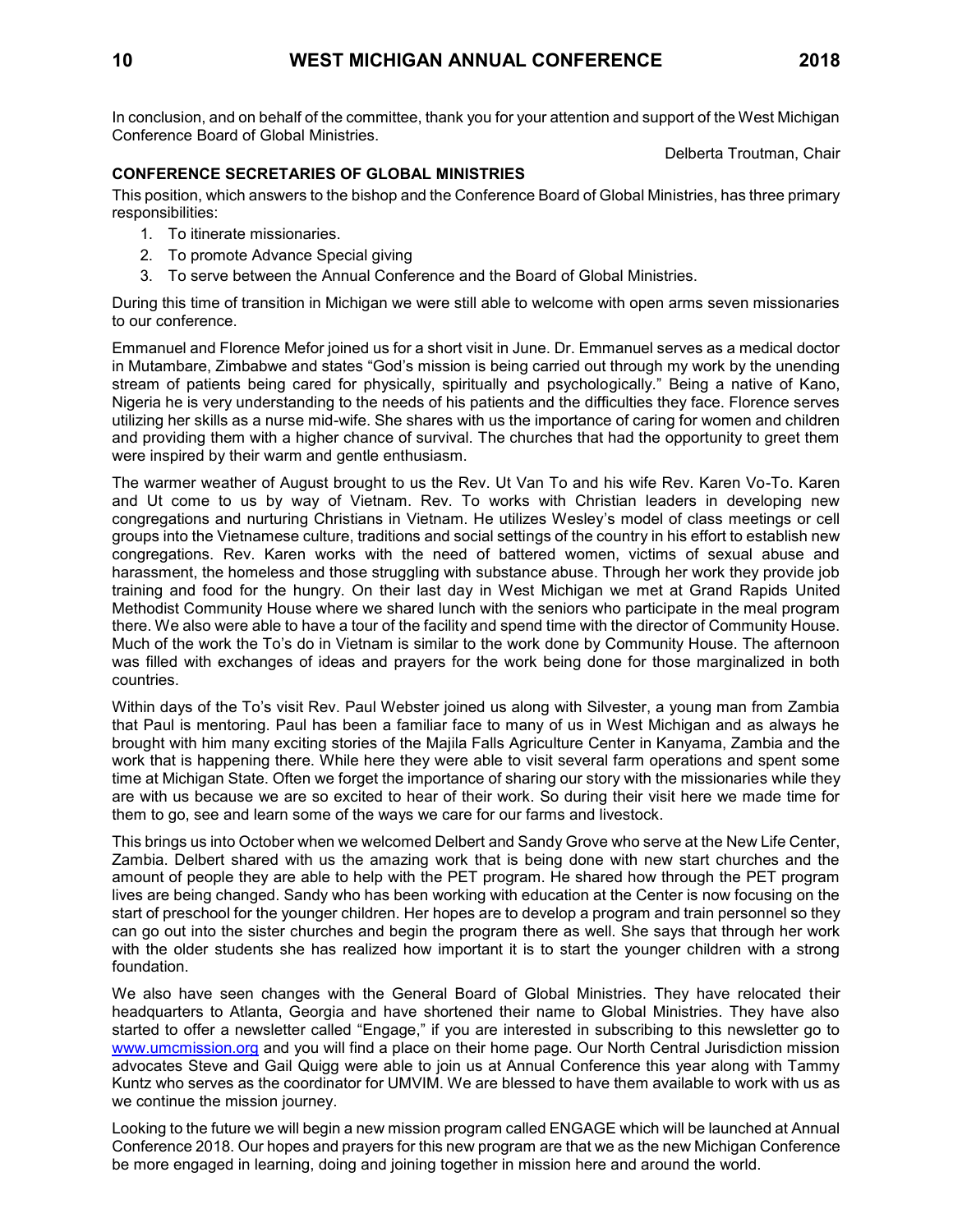Remember the words of Matthew 5:16, "Let your light so shine before men, that they may see your good works, and glorify your Father which is in heaven," is lived out together. We pray that all of our actions and words bring praise and glory to God the Father as we go forth into a new year.

Mark and Sharon Burkart

#### **MISSION u**

United Methodist Women and the Board of Global Ministries of the West Michigan Conference sponsored the 2017 Mission u at Albion College, Albion, Michigan from July 13-15, 2017. There were 90 women and men, 14 youth, and 10 children in attendance. Every adult was lead in the Spiritual Growth Study, "Living as a Covenant Community," by Rev. Deb Johnson. Attendees could also choose between "Missionary Conferences of The United Methodist Church in the United States," lead by Rev. Julie Yoder Elmore or "Climate Justice a Call to Hope and Action," lead by mother-daughter team Clarice McKenzie and Suzanne Hewitt. Steve and Gail Quigg, North Central Jurisdiction Missionary Advocates, were also able to share with us. The youth and children studied the Missionary Conferences also. There was good food, fellowship, and fun as we had a talent show, time for district parties, a campfire with smores and lots of singing and worship, closing with communion. A good time was had by all!

Linda Burton-Collier, Dean / Simmie Proctor, Assistant Dean

### **TOWN AND COUNTRY COMMITTEE**

At Annual Conference 2017 we were able to host a luncheon for both conferences. It was a time to get to know each other across conference lines, share our concerns and dreams, and introduce what the West Michigan does by offering scholarships for those clergy serving small, rural churches, scholarships for seminary, and Course of Study. This past year we were able to help six pastors for a total of \$3,000.00. Local churches can also request start-up funds for a new program in their church or community, none were requested this year.

Once again we joined with the Detroit Annual Conference to sponsor the Town & Country/Circuit Rider Retreat in November for clergy and spouses, at West Branch. Rev. Matt Hook was our speaker and the topic was "Gaining Traction for Your Soul and Your Church." The cost for the event, not covered by registration fees, was shared by the two conferences, and our share was \$657.60. The money to cover the scholarships, church requests, and retreat come from local churches Rural Life Sunday Offering. Please continue to support this special Sunday offering.

Linda Burton-Collier, Chair



# **GRAND RAPIDS METRO MINISTRY OF THE UNITED METHODIST CHURCH**

Grand Rapids Metro Ministry is a nonprofit organization called by God to:

- **Educate the Grand Rapids Community on local issues around poverty, justice, and mercy;**
- Build community collaborations around issues of poverty and injustice; and
- Launch and fund programs that address the root causes of poverty and injustice.

2017 was an exciting year for Grand Rapids Metro Ministry! Not only have we found a home for our administrative offices at La Nueva Esperanza United Methodist Church in Grand Rapids, we are now the administrative organization over three dynamic programs that are changing lives right here in Grand Rapids. We are ending poverty in Grand Rapids through prevention, education, and community collaborations:

▪ **Circles Grand Rapids** is engaging the entire community to own the solution to poverty. Circles empowers low-income participants to permanently move out of poverty and increases the poverty IQ of the larger community to motivate strategic action to resolve systemic barriers to self-sufficiency. This innovative and highly focused program is coming at poverty from a new angle and the impact is incredible. Circles Grand Rapids is not simply managing poverty. Circles Grand Rapids is ending poverty.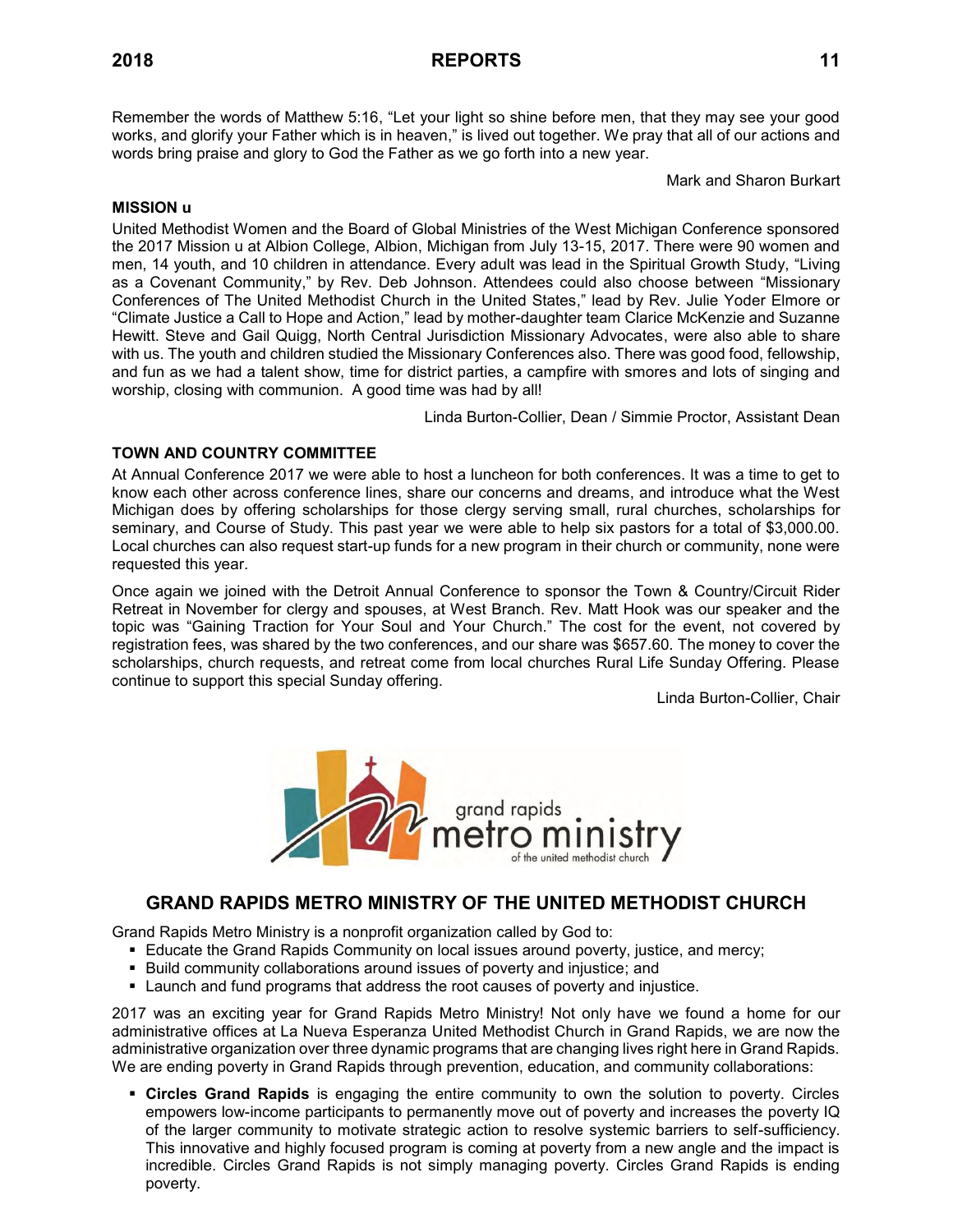- **ReadGR** creates community partnerships between local organizations, congregations, and public schools to get books into the hands of at-risk children and develop a community based support system for our public schools. Second only to parent education level, the presence of books in the home is the biggest indicator of childhood literacy. We know that students with higher literacy rates are far more likely to graduate high school and pursue post-secondary education. We also know that higher education levels are linked to a drastic decline in the likelihood of experiencing poverty as an adult. These life-changing outcomes all start with your very own book.
- **The Native American Elders Program** supports and empowers Native elders to be healthy and strong leaders for their families and communities. Native Americans as a community experience lower income and education levels, higher levels of poverty, and less access to resources and services than any other minority group. This program provides a safe space for anywhere from 30 to 60 Native senior citizens to gather twice a week for a hot meal, health screenings, educational resources, service referrals, community building, as well as information on housing, employment, legal assistance, and other needs as they arise.

Everyone at Grand Rapids Metro Ministry is grateful for the support of the conference, district, and congregations that allows us to serve as the hands and feet of Jesus in the Grand Rapids area on behalf of The United Methodist Church.

To learn more, visit [www.GRMetroMinistry.org](http://www.grmetroministry.org/) or contact Executive Director Holly Downer at [Holly@GRMetroMinistry.org](mailto:Holly@GRMetroMinistry.org) or 616-552-3392.

Holly Downer, Executive Director

# **BOARD OF HIGHER EDUCATION AND CAMPUS MINISTRY**

Good morning and God bless you! It is my privilege to share this final West Michigan Conference Volume 1 report for the Board of Higher Education and Campus Ministry. The mission of the Board of Higher Education and Campus Ministry (BHECM) is to advocate, secure and allocate resources, hold accountable, promote and evaluate United Methodist Campus Ministries in West Michigan.

We celebrate the students involved in our collective campus ministries, our BHECM members, Wesley Directors, local Wesley Boards of Directors, local church congregations related to our ministries, and the many staff members for the creative, energetic, and inspiring ministry they offer in Christ's name.

**Bold and effective young adult leaders are made on campus through The United Methodist Church.**  They are made in the fullness of time with lasting impact. Discipleship opportunities are immediate and intense in our Christ-centered campus ministries. Our conference mission is being accomplished in unique and energetic ways through them.

The *2016 Book of Discipline* expanded the section on "The Mission of the Church":

¶ 120. The Mission – The mission of the Church is to make disciples of Jesus Christ for the transformation of the world. Local churches **and extension ministries of the Church** provide the most significant arenas through which disciple-making occurs (*The Book of Discipline*, 2016, Part IV, The Ministry of All Christians; **emphasis added**).

**Our campus ministries are extension ministries of the Church**. We oversee the extension of local church ministry to five campuses and our two Michigan United Methodist-related schools:

- Central Michigan University (Wesley@CMU)
- **Ferris State University (Wesley House)**
- Grand Valley State University (Wesley Fellowship)
- **EXEDENT Michigan State University (Wesley at Michigan State University)**
- Western Michigan University (Wesley of Kalamazoo)
- Adrian College
- Albion College

Their individual reports are in this same volume.

**Disciple-making on campus is unique and fitting for the most concentrated population of young adults in our culture.** Young adults encounter watershed moments and decisions. They choose life directions in their years on campus and are in a position of growing independence where they can be active agents of ministry.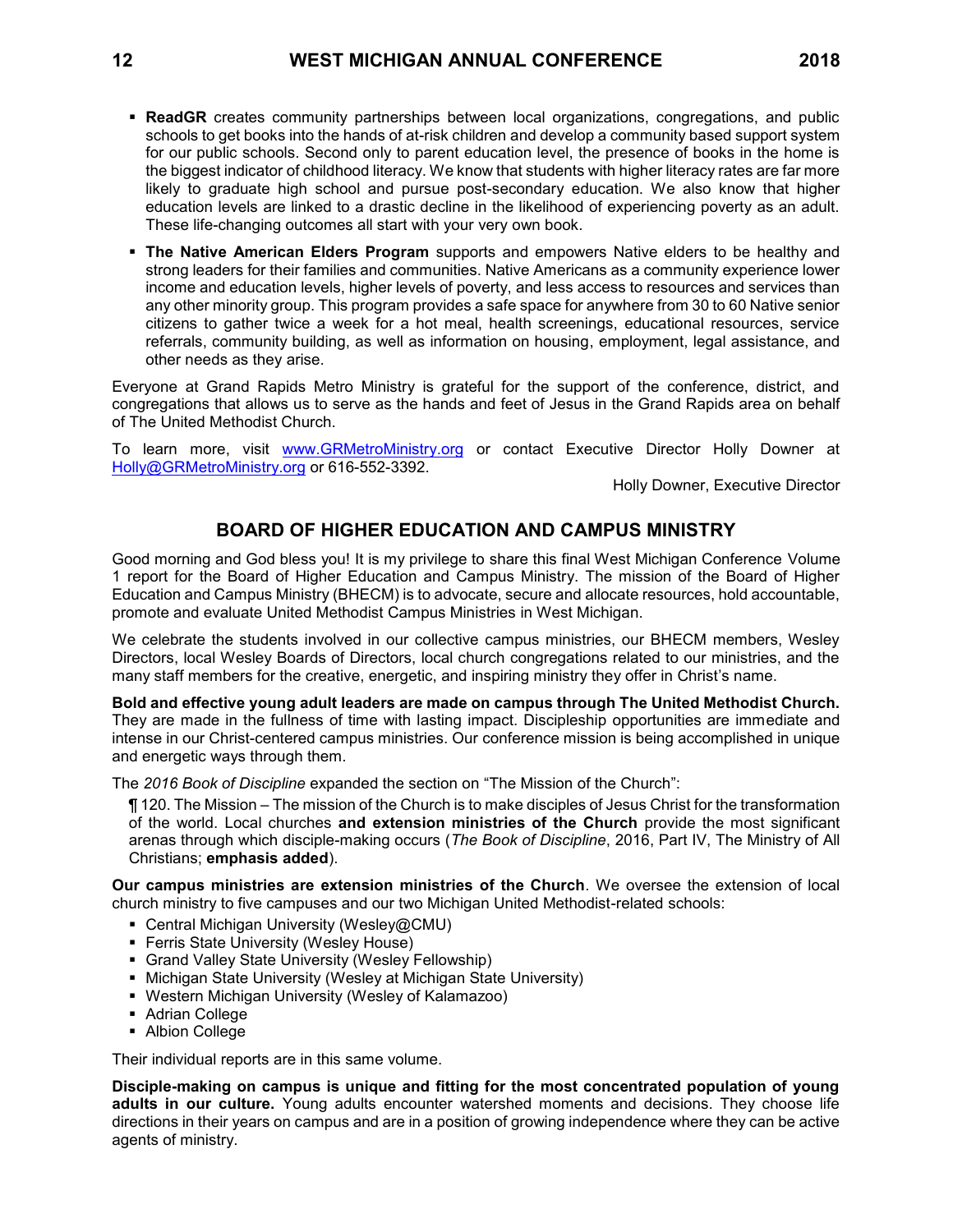**Campus ministry is accelerated and fluid disciple-making.** Campus ministries are perpetual new church starts that call for theologically trained leaders with consistent and sufficient financial resources to do their work.

We completed scheduled site evaluations for Grand Valley Wesley Fellowship, Wesley@CMU, and Ferris State Wesley House during the year. The site evaluation for Wesley at Michigan State University is being scheduled for the first half of 2018. The Grand Valley Wesley Fellowship evaluation in February and update in October led us to suspend their funding for program ministry for 2018 as the Wesley Fellowship Board enters a discernment time for the future of their ministry. The Wesley@CMU evaluation in October resulted in a recommendation of "Approved with Monitoring. Next site evaluation in two years (2019)." The Ferris State Wesley House evaluation in November resulted in a recommendation of "Approved. Next on-site visit in four years (2021)."

We continued to use these three basic goals for evaluating our ministries:

- Regular contact with at least 50 students, defined as students participating or interacting in Wesley Ministries or Wesley Leadership two times a month.
- Church Covenant Relationships: At least 10 per Wesley ministry (total of 50) by 2025.
- **EXECT Local Church Internships: At least one intern per Wesley ministry.**

Relationships with local churches were enriched through Covenant Church partnerships, campus ministry interns in local churches, and local churches independently hiring college or university students. **At our Annual Conference campus ministry meal, we prepared approximately 70 certificates for local churches related to our campus ministries.**

We used a proportional distribution process for our conference funding this year to our five Wesley ministries. This resulted in individual distributions to the ministries ranging from \$44,000 to \$33,010. We adopted the initial model in November 2016. It was amended at almost every subsequent meeting due to the complexity of including relevant factors for valuation. We learned that this process created fear, resentment, confusion, and distrust among the ministries. While we experienced very engaging, thoughtful, and creative discussions, the use of the model in a context of scarcity did not bring about sufficient positive results. In other funding advocacy, we supported \$8,000 for Grand Valley Wesley Fellowship in 2018 at the 2017 Grand Rapids District Conference.

**Rev. Cora Glass** served as our Campus Ministry Fund Developer through July 2017 when she accepted the position of Assistant Director of Annual Giving and Alum Relations at Garrett-Evangelical Theological Seminary. We celebrated the development of her ministry. We were grateful for her service to us in creatively responding to the approximately 40% conference budget cut BHECM experienced in 2017. In the Fall, **Samson Kobbah III** became our new Campus Ministry Social Media Coordinator, replacing a portion of Cora's position.

As of the writing of this report, these are the active BHECM-related social media sites:

- Donate to campus ministries:<https://campusministry.networkforgood.com/>
- Follow Michigan UM campus ministry on Facebook:<https://www.facebook.com/umconcampus/>
- BHECM presence on the web: [https://umconcampus.org](https://umconcampus.org/)
- Portal for individual Michigan UM campus ministries:<http://miwesley.org/>
- **EXECUTE:** Loans and Scholarships:<https://www.gbhem.org/loans-and-scholarships>

Last year, I reported that in light of the conference budget cut we hired Cora and, with the Detroit Conference BHECM, contracted with NetworkForGood for fundraising development. Cora met with our Wesley ministries and Adrian College to orient them to the program and support their local efforts to strengthen their fundraising programs. Cora succeeded in establishing our BHECM fundraising program with NetworkForGood as well. The reduction of \$131,000 in conference funding was substantial. We raised approximately \$2,000 through NetworkForGood in our first year with the program. We have funding for the contract through September 2018.

Again this year, we applied for funding through the Rule2 (Do Good) Grant program with the General Board of Higher Education and Ministry [\(http://umcollegiate.org/initiatives/grants-scholarships/\)](http://umcollegiate.org/initiatives/grants-scholarships/). **Our Michigan area ministries received a total of \$9,000 which we distributed evenly (\$3,000 each) to the BHECM, Wesley of Kalamazoo, and Motor City Wesley.** A new fundraiser this year for us was the Annual Conference Golf Outing. It was very successful and we look forward to an improved 2018 version.

**Another resourceful, creative effort in funding campus young adult leadership development in local churches came through EncounterMICall 2.0. Paul Perez was awarded a \$60,000 grant to continue this program through the Young Clergy Initiative (YCI) at the General Board of Higher Education and Ministry.** From Carl Gladstone's 2/23/15 Michigan Area news article, "In the fall of 2014 three clergy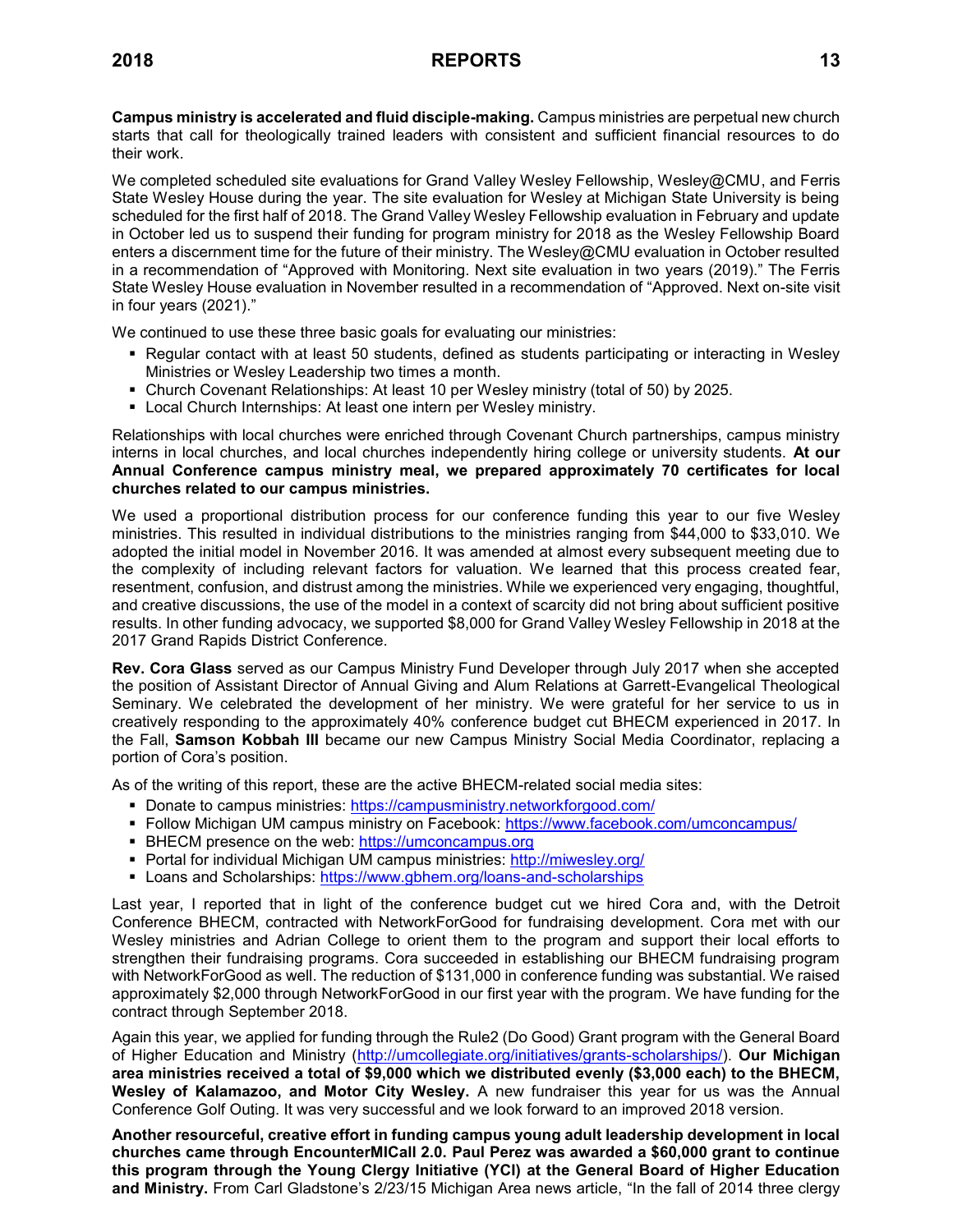from the Area – Paul Perez, Carl Gladstone, and Lisa Batten – designed this program intended as a network of interns sent from campus to be mentored in local churches. The General Board of Higher Education and Ministry approved a grant request for EncounterMiCall in the amount of \$64,000."

We directly administered the annual **Conference Merit Scholarship** funded by the UM Student Day offerings of our churches. Our 2017 recipient was **Josh Lee**, a student at Garrett-Evangelical Theological Seminary. Our West Michigan undergraduate and graduate students also benefited from the Loans and Scholarships administered through the General Board of Higher Education and Ministry. **Josh was one of 17 West Michigan students who received a grand total of \$46,828 in grants and scholarships in 2017!**

Each year the BHECM chooses a recipient for the **Francis Asbury Award**. From the General Board of Higher Education and Ministry (GBHEM), "the award recognizes individuals who have made a significant contribution to fostering the church's ministries in higher education at the local, district, or annual conference level of the church. The award is named for Bishop Asbury and is based on his admonition to the people called Methodist to erect a school in the vicinity of every church." Our 2017 recipient was **Ruth Jones**, nominated by the Wesley@CMU Board. We presented Ruth her award at the 50th-anniversary celebration of ministry in the current Wesley@CMU building in September.

**Thank you for submitting local church student names for campus ministry through your Church Conference process**. For the 2017-18 school year, 36 local churches sent us 217 student names who were attending 49 different schools (colleges, universities, community colleges, military). We compiled your information as we received it and made it available to our local Wesley ministries.

Maintaining and nurturing campus ministries bring out the best in The United Methodist Church both now and in the future. We are in the right place and doing the right thing to be substantially committed to our campus ministries. In joint meetings with our Detroit BHECM colleagues in January, May, and October, we affirmed the collaborative and mutually supportive ministries we already have. **We enter the new Michigan Conference with an appreciation for TEN campus ministries and a commitment to support them in their common ministry of outreaching love in Christ's name.**

Jeff Williams, Chair

### **ADRIAN COLLEGE**

The mission statement for Adrian College reads: "Adrian College, a liberal arts college in the United Methodist tradition, is committed to the pursuit of truth and dignity of all people. Through active and creative learning in a supportive community, undergraduate and graduate students are challenged to achieve excellence in their academic, personal, and professional lives, and to contribute to a more socially just society."

While it is significant that the college name its United Methodist identity, the core values of this relationship are captured by an emphasis on "the pursuit of truth and the dignity of all people." Truth is a contested term these days, and we do not settle for simple answers. However, we do not presume that all things are relative. Truth matters. Human dignity confronts us with the intrinsic worth of each and all people.

Adrian College hosts several different student spiritual life groups on campus and weekly chapel services. Our staff includes one chaplain and six student ministers. Chaplain Chris Momany teaches as a member of the philosophy/religion department and publishes in both academic and popular church journals.

Dr. Momany's current research explores the relationship between antebellum philosophical ethics and the antislavery movement. What "moral" theories were invoked to defend slavery? What theories of moral obligation were linked to abolitionist conviction? How does today's culture display similar kinds of thinking? Dr. Momany's forthcoming book is under contract with Foundery Books of Nashville, Tennessee.

Chris is active in the national organization of scholars known as "Historians Against Slavery" and contributes to conferences, workshops, and blogs on a regular basis. He serves in leadership among the National Council of Churches, where he helps guide a "convening table" devoted to "Joint Action and Advocacy on Issues of Justice and Peace." Additionally, he has participated in a review of the Social Principles of The United Methodist Church and is currently a member of the "writing team" that is crafting an updated version of the Social Principles for this body of 13 million Christians.

Highlights of Recent Work in Chaplaincy Include:

- **EXECUTE: A Wednesday Noon Chapel Series**
- **E** A Nationally-Respected Pre-Seminary Program that Unites Student Discernment with Formal Academic Study
- **Continued Leadership across the Nation Regarding the Issue of Human Trafficking**

You, too, can join our movement. Contact Dr. Chris Momany at 517-265-5161, Ext. 4211.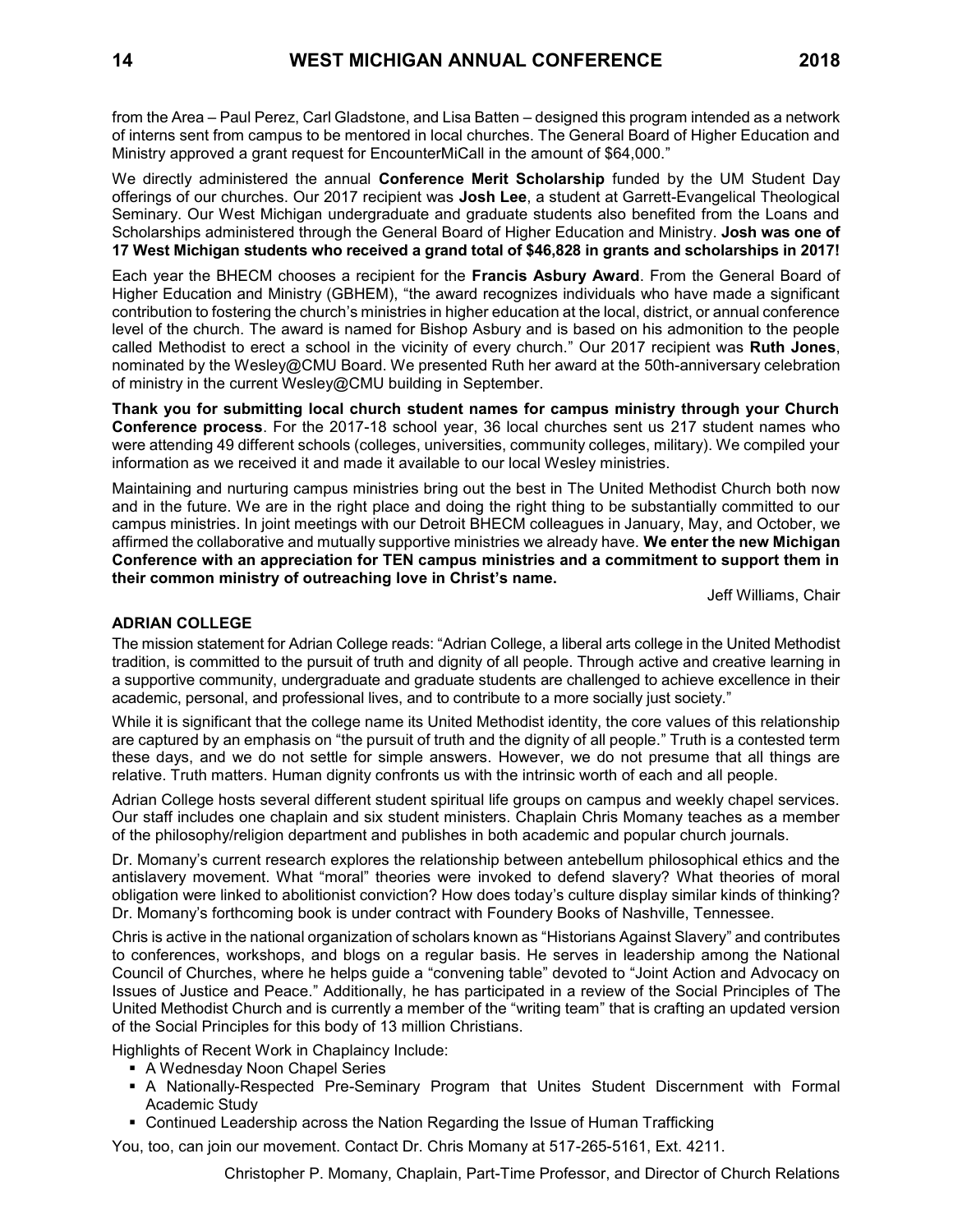### **THE WESLEY FOUNDATION at CENTRAL MICHIGAN UNIVERSITY (CMU)**

### **Summary of ministry for the year**

Wesley@CMU's mission is to create Christian community for CMU students. We do this through weekly gatherings: Christ-centered worship and study for Christians, and meals, dancing, exercise, movies, and service opportunities in a Christian environment for all. In addition to these weekly offerings, we provided short term classes, monthly special events, and an alternative Spring Break in Mission, South Dakota, with the Lakota people. Every year is a "new church start:" we lose 25 to 35% of our students as they leave CMU, and we bring in new students as they discover a need for Christian community. Every year, we offer the Gospel to people at a pivotal point, as they decide what they are going to do with their adult lives. We appreciate your support – spiritual, emotional, and physical.

### **Number and profile of the students, staff, and other campus members participating**

In 2017, we averaged 57 "regular attendees" (students participating at least twice a month). This is our first decrease since 2013, and returns us to our 2015 level. Over 200 members of the campus community attended at least two different Wesley-sponsored events over the year. 79% of the regular participants were undergraduate students (cf 88% of CMU campus); 65% were female (cf 56% of CMU campus); 14% were members of ethnic minorities (cf 23% of CMU campus, a large increase from prior years). We had a quartertime elder as director (working + volunteering 45+ hours a week), a 25 hour/week deputy director, and 3 part-time students (all undergrad, white, 1 male / 2 female) on staff.

#### **List of outreach beyond campus**

Wesley@CMU is specifically focused on creating Christian community on campus, but one of the things our community does is serve off campus. In 2017, our outreach dealt primarily with poverty in our area, working with the Isabella County Restoration House (ICRH), the local clothing-closet, and an intern serving at Lincoln Road United Methodist Church's "Hope House."

### **Brief summary of cooperative activities with local churches**

We are covenant partners (sharing our prayers, presence, gifts, service, and witness) with four churches in the Mount Pleasant area. Examples of our activities include shared meals, helping lead in worship, joint funding of "EncounterMICall" interns, and hosting youth retreats and worship.

#### **Training received by staff**

Staff and interns received training in organizational health and/or family systems theory.

#### **Other pertinent information the Annual Conference needs to be aware of**

As anticipated, the 40% cut in conference funding in 2017 threatens the significant growth we have made in recent years. Without the expectation of income to hire students for the full year, our student staff hours decreased by 18%, with a corresponding decrease of 17% in the number of regulars. Although it is not always this direct, we have seen this correlation between student staff hours and the number of students for several years. Conference and district monies made up less than one third of our cash revenue this year – less than one fourth of our revenue when counting the value of volunteer labor. Wesley Foundations in Michigan are well on the way to becoming a ministry of individual Christians, rather than the Campus Ministry of The United Methodist Church.

Charles Farnum, Director

### **WESLEY HOUSE AT FERRIS STATE UNIVERSITY (FSU)**

#### **Overview of the Ministry**

According to the Wesley House Board of Directors, our purpose is "to develop faithful active Christians who show God's love." The mission of our organization according to the student leadership team is, "to provide an open, welcoming, and safe space for students to grow spiritually and to encounter the love of God." These two statements sum up what we believe our call to be as we seek to connect with both Ferris students and the community of Big Rapids. With the cut of conference funding our Director has taken on an additional appointment to the Big Rapids Parish. This appointment assists in keeping the ministry of the Wesley House financially stable. It has also led to a greater emphasis on the development of student leaders. This year we have a team of twelve student volunteers taking on leadership, in addition we hired a student to serve as our Student Food Pantry Director. Students have been equipped and empowered to lead small groups, plan events, assist and plan worship and Bible study, and serve meals in the community. In addition, we continue to connect with local churches in both the Grand Traverse and Heartland districts. We appreciate the 17 covenant partner churches with whom we have developed intentional prayer-filled relationships. Wesley House is a ministry of community in all aspects, and we cherish our time spent at the Grand Traverse hub conferences, in local worship services or mission meetings, anywhere we have the opportunity to share about what your gifts are doing in the lives of young adults through the ministry of the Wesley House. We especially enjoyed our fall youth overnight, which drew students from Grand Traverse,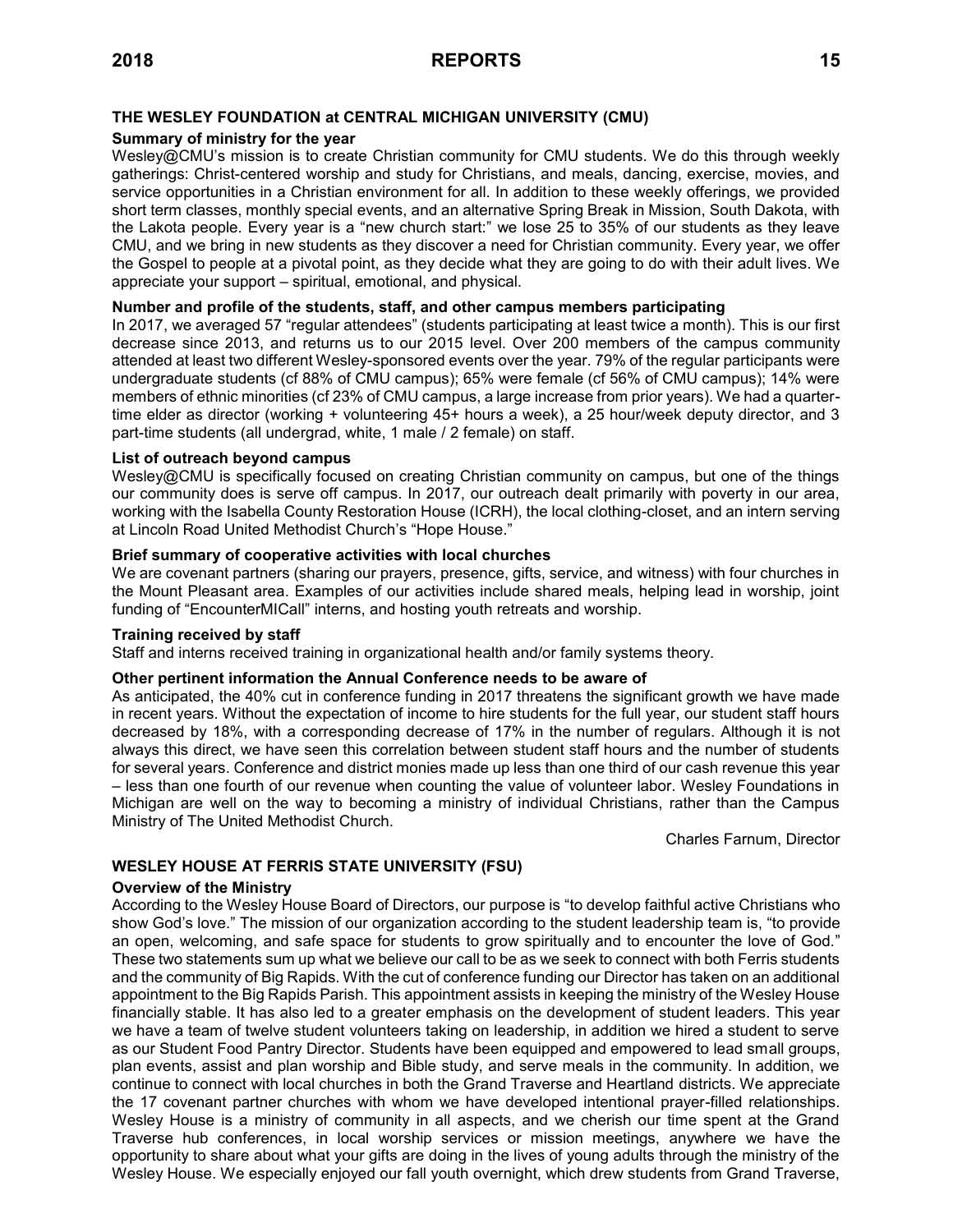Grand Rapids, and Heartland districts. We continue to work with nearby United Methodist churches at our monthly Church in a Café worship service, which reaches a variety of people in the community. We also continue our strong tradition of engaging students in service. Our spring break mission trip was comprised of 18 students and six adult chaperones. We headed to Choctaw, MS, where we engaged with the Choctaw Native American community and their history.

The fall of 2017 continued to offer us opportunities for growth. This is the second year of our Student Food Pantry. The number of students utilizing the pantry has quadrupled since last year. In the fall of 2017 we served an average of 75 students each month.

In addition to student involvement at Wesley House and on campus we have five student interns serving in local churches through the help of the EncounterMiCall grant. Two students are serving at Big Rapids First United Methodist Church and three are serving in the churches of the Big Rapids Parish. These students are serving as youth and children's ministry interns, in congregation care, administration, and pastoral ministry.

#### **By the Numbers:**

 $\overline{a}$ 

In 2017, the Wesley House at Ferris State<sup>1</sup>:

- 250 students have been directly contacted by invitation in Fall 2017
- 140 students have engaged with our ministry on any level in the last term
- **•** 100 students are involved in our ministry (1/month) 100<br>• 33 students are invested in our ministry (1/week) 33
- 33 students are invested in our ministry (1/week) 33
- **133 total students engaged at least once a term, involved at least once/month, and invested at** least weekly in our ministry this past academic year
- 10 students moved on due to graduation or changing schools

#### **Why Campus Ministry at Ferris State University?**

The Wesley House Board of Directors is made up of persons dedicated to reaching young adults with the love of God, opportunities for spiritual growth, service, and leadership development. We believe this is crucial to the strength of our churches, but most importantly to the lives of young adults who will have the tools to stay spiritually strong. We believe this because we have seen the fruit of our ministry together and are excited about what God has in store for the Wesley House!

Devon Herrell, Director

### **WESLEY at WMU (Wesley Foundation of Kalamazoo)**

Wesley Campus Ministry serving Western Michigan University, Kalamazoo Valley Community College and Kalamazoo College where we seek to be an authentic, transforming, Christ centered community.

Wesley of Kalamazoo serves 134 students (25% black, 2% Latinex, 1% Native American, 5% Internal Students, 67% white), through various ministries that include:

**Developing Leaders:** Twelve leaders and eight EncounterMICall interns studied Bowen Family Systems Theory, spiritual practices and engaged in contemplative prayer.

**Mission:** During the 2017-18 academic year, Wesley served at the Kalamazoo Freestore and Boys and Girls Club, participated in Motown Mission, and a spring break service learning trip to Atlanta.

**Justice:** Wesley of Kalamazoo is working toward becoming an anti-racist institution through a critical collaboration with ERACCE, a community organization that works to dismantle systemic racism. This new partnership has led to hosting quarterly trainings for the community and campus. Seven of the twelve board members have received training, along with all permanent and student staff.

**System of Connection:** 2017 we collaborated with 35 area congregations and three strategic on campus partnerships and two community partnerships.

**Discipleship:** Three weekly worship services average 38, 20, and 35. We also reach campus through weekly small groups, that meet a variety of needs. Wesley is in its sixth year of the Wesley Intentional Living Center in which students live in a covenantal relationship through prayers, presence, gifts, service and witness.

We look forward to another great year of growing leaders, doing mission, working for justice, building connections, and growing leaders!

Lisa Batten, Director and Campus Pastor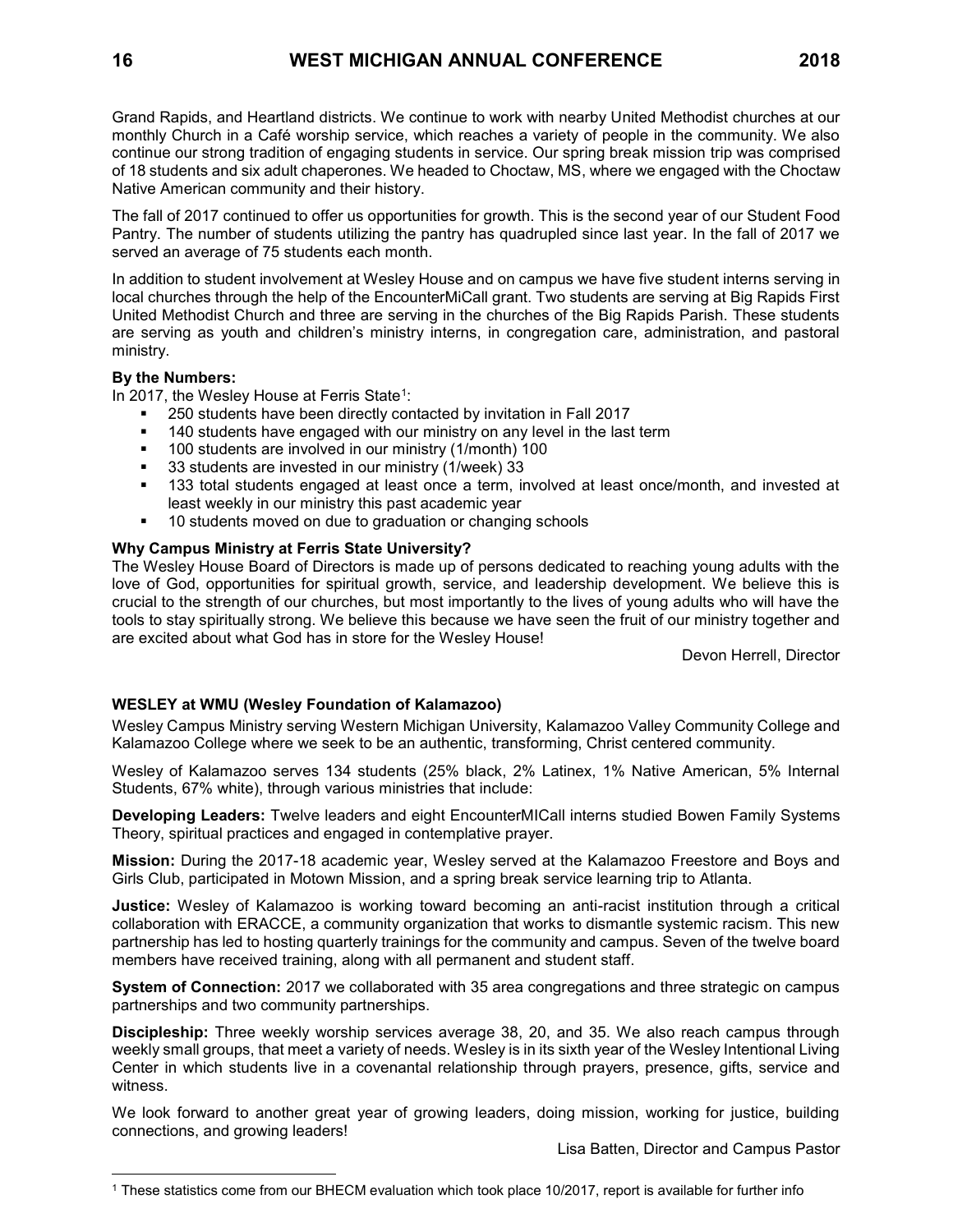### **WESLEY at MICHIGAN STATE UNIVERSITY (MSU)**

Grace and peace to you in Jesus Christ our Lord. MSU Wesley is a Christian community of young adults that loves without exception, serves without judgment and rejoices without restraint. 2017-18 has been a challenging year for Michigan State University. Exposure of broken boundaries, sexual assault and flawed leadership has left members of MSU academic community feeling stunned, embarrassed and ashamed. This challenge has revealed the desperate need for the MSU Wesley campus ministry vision of community. The Gospel calls MSU Wesley to love without exception; so that we are a diverse community sharing God's love with those who have been abused, those who have abused and those who have been bystanders. The Gospel calls MSU Wesley to serve without judgment, so that prejudices are laid aside in the service of the needs of the neighborhood. This service transforms the lives of the servant and the served. This service prepares principled and ethical leaders for the church and for the world. The Gospel calls MSU Wesley to rejoice without restraint; so that, in moments of serious self-reflection, MSU Wesley boldly gives God praise because we know that God has not abandoned this community.

This year MSU Wesley students will go on an alternative spring break mission trip to Charleston South Carolina. Your student missionaries will work with Habitat for Humanity on a home build.

The MSU Wesley Praise Band, Sanctify, led worship at nine venues for the Lansing District Cluster Meetings. This was a great way for Lansing District local churches to get a taste of our worship style and a brilliant opportunity for MSU Wesley students to visit local churches.

Last summer, through the Academic Orientation Program, MSU Wesley connected with 204 freshman students who self-identified as United Methodists. These students are in our care throughout their tenure at MSU.

Thank you for partnering with MSU Wesley with your full participation in Ministry Shares, your prayers, presence, gifts, service and witness.

> William W. Chu, Campus Minister Andrew Dillon, Chair, Board of Directors

# **COMMITTEE ON HISPANIC / LATINO MINISTRIES**

The goal for 2017 was to create one strategic three-year plan with the Detroit Conference Committee on Hispanic/Latino Ministries as we come together to form the Michigan Area Conference Committee on Hispanic/Latino Ministries. We achieved that goal and by the end of the year, we had identified three main strategic areas that we will be focusing on in the next three years. The areas are Youth Engagement, Multicultural Leadership Engagement, and Community Engagement.

#### **Descriptions of the Three Areas:**

**Initiative 1 – Youth Engagement:** The purpose of the Youth Engagement Initiative is to empower Hispanic/Latino youth to become bold and effective leaders so that they can lead and guide the development of Vibrant Congregations.

This initiative will address the concern of disempowerment among the Hispanic/Latino youth and educational attainment. It will also help address the burdens that Hispanic/Latino youth have to bear and help develop not only their social holiness, but also personal holiness.

**Initiative 2 – Multicultural Leadership Engagement:** The purpose of this initiative is move people and congregations toward intentional, multi-cultural, contextual faith development to celebrate a strong multi-ethnic presence in our church and communities.

This initiative will work with the Hispanic/Latino members to become leaders in their churches. It will address the concern of disempowerment and educational attainment within the Hispanic/Latino community.

**Initiative 3 – Community Engagement:** The purpose of the Community Engagement is to intentionally identify opportunities that break down barriers preventing the Hispanic/Latino community from full engagement in the life of church and society.

This initiative will work with the Hispanic/Latino community and organizations where local churches can collaborate and support. It will look for not only the needs of the Hispanic/Latino community, but also the assets. This initiative will also overlap with the previous initiative. It will give an opportunity for the Hispanic/Latino leaders and the non-Hispanic/Latino leaders to use what they learn and put it into action in their communities.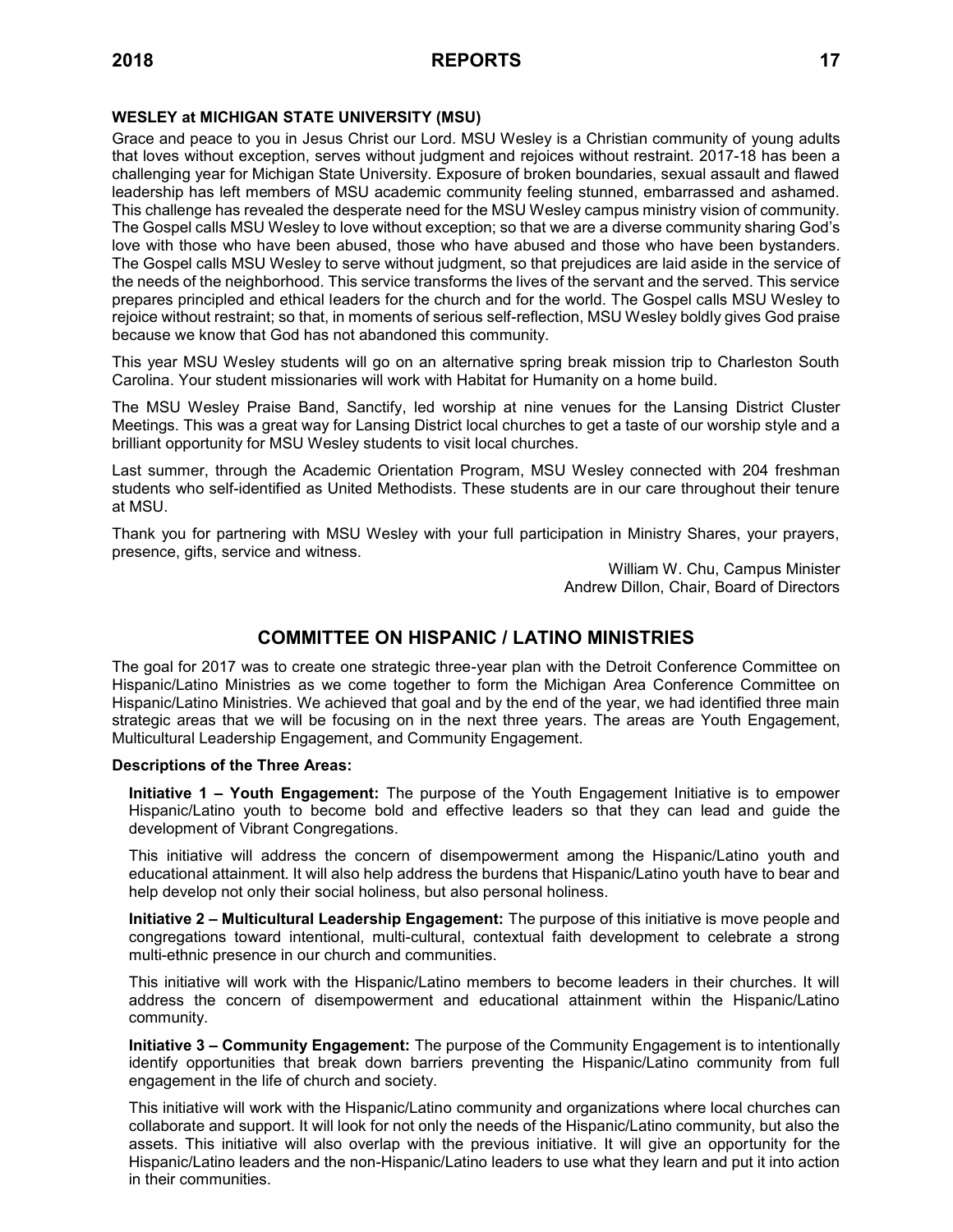As part of the strategic plan, we have identified projects that we will be doing within these three areas of ministry and are excited to carry out those projects in the next few years. We will also receive from the National Plan for Hispanic/Latino Ministries a \$50,000 matching grant over the next three years to help us complete the projects.

Sonya Luna, Michigan Area Director, Hispanic/Latino Ministries

# **LAKE LOUISE CHRISTIAN COMMUNITY, CAMP and RETREAT CENTER**

### *VISION*

A sanctuary empowering personal growth, faith, and knowledge within community.

### *Mission*

We offer an environment and provide leadership for opportunities promoting healthy relationships, personal wholeness and spiritual well-being.

### *Ministry*

To nurture faith and equip Christian children, youth, families, adults and community leaders to live and work from a place of wholeness, and in so doing, they shall be bearers of promise and hope as they transform the world.

### *Core Values*

❖Sacred space and time ❖Diversity and Inclusiveness ❖Community and Hospitality ❖Knowledge and Understanding ❖Spiritual Growth and Renewal ❖Our Heritage and our Future

Lake Louise came into being in 1934 through the generosity of the Horner family of Eaton Rapids as a gift "to all the Methodists of Michigan." The Horners had acquired a large tract of cut-over timberland after the logging era of Michigan was over. As the Great Depression descended upon the country, the Horners approached their pastor, Rev. Stanley Niles, with the idea of giving 5,500 acres away. The idea of a church youth camp began to take shape. Through the action of a group of visionary people, the plan culminated in the creation of the Lake Louise Christian Community, encompassing a youth camp and creating cottage sites around the lake upon which clergy families could build a place of their own. The Lake Louise Christian Community would hold the land in trust for the two Michigan conferences. Christian camping began at Lake Louise in 1935 and has continued without interruption ever since. Approximately half of the original gift was sold to the State of Michigan in 1935 to provide for the development of the site. LLCC still holds title to 2,400 acres of the original gift. The land is managed under the Conservation Forestry Act and the Forest Legacy Conservation Easement, providing for the sustainable harvesting of timber and insuring the undeveloped character of the land and the lake.

Lake Louise is a cottager community of 126 families connected to a camp, retreat and conference ministry affiliated with The United Methodist Church. Lake Louise is governed by a 15-member Board of Trustees, including four members appointed by Detroit Annual Conference and four members appointed by the West Michigan Annual Conference. By Lake Louise bylaws, trustees generally serve three (3) three-year terms, for a total of nine (9) years.

Lake Louise's summer camping ministries continued to make an impact on hundreds of youth, teens, adults and families each summer. In the summer of 2016, there were four high school camps, two family camps, a multi-age Choir Camp (grades 4-12), three elementary camps and a middle school camp, in addition to a variety of volunteer groups, adult retreats, and mission work teams. Our summer program offerings are enriched by the addition in 2017 of a water trampoline, a 19' 10-person "Red Shark" water sled, an adventure tree climbing program, and a bottle rocket construction and launching program. Summer 2018 promises to bring a few more exciting activities that will engage campers and support our 2018 theme, "Run the Race." Check out our website at<http://www.lakelouisecommunity.org/camps.html> to see all the exciting camps scheduled for 2018.

Lake Louise's year-round retreat ministry continued to grow in 2017, serving pastors, lay people and youth from the Michigan conferences, regional Protestant and Catholic parishes and the local community. The Boyne Country Service Project provides mission and ministry opportunities in various projects around Charlevoix and Otsego counties. BCS is a week-long work mission experience for youth groups. Groups stay at Lake Louise and work each day with community service agencies around our area. We are currently accepting reservations for our 2018 Boyne Country Service schedule. If your youth group is looking for an exciting work mission project within Michigan, we invite your participation.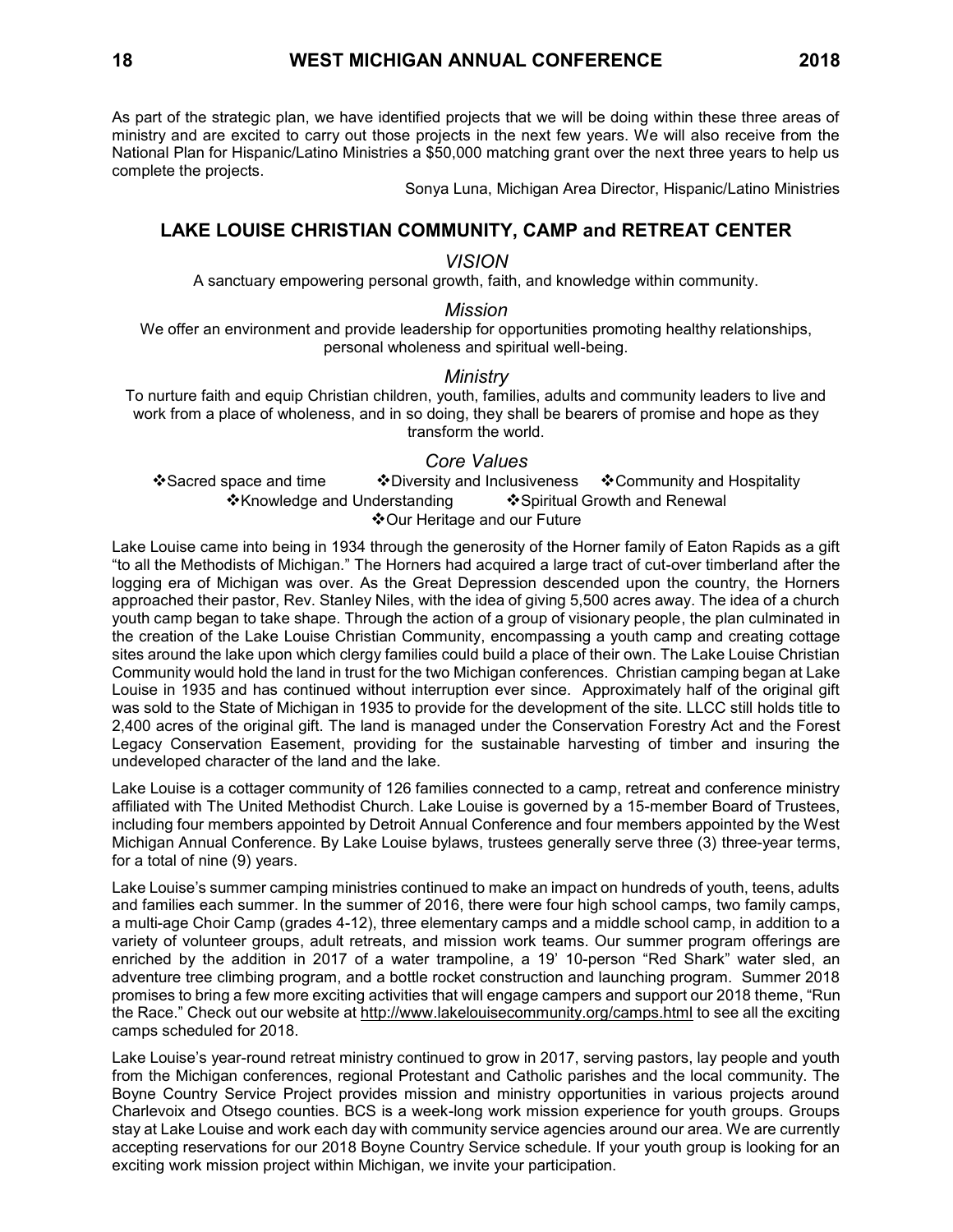Lake Louise continues to pursue a scheduled program of facility improvements supported by major gifts from donors and volunteers from churches. We are indebted to work groups from Mason, Alden, and Holland First United Methodist churches. These groups gave countless hours and immeasurable skill to projects ranging from painting to helping construct a new modern health center. This health center will complete the new camping village that has been constructed and dedicated over the last several years. We have also begun a renovation project on five original log cabin structures while enhancing the inside facilities to include small kitchenettes and individual bathrooms.

Lake Louise is proud of its heritage as a "gift given to all the Methodists of Michigan." We remain an asset to churches, clergy, ministry professionals and community groups seeking a place of rest and renewal in a beautiful natural setting. We invite all members of the United Methodist conferences in Michigan to pay us a visit, to join us for a retreat, to send their children to our camps, and to volunteer as a counselor or work camp volunteer. We are glad to be partnering with you in this ministry.

Jim Willford, Executive Director

# **METHODIST CHILDREN'S HOME SOCIETY**

Methodist Children's Home Society (MCHS) celebrated its centennial in 2017 – 100 years of service to children, families and the community! Founded in 1917 by two women, Sophie Sprague and Anna Kresge, with the vision and backing of the Kresge Foundation and countless supporters and volunteers from the Methodist community, we've been able to keep our doors open to the thousands of children and families who have experienced the trauma of abuse and neglect and came to us over the last century searching for brighter and safer futures.

Last year, through our residential program, we were able to serve 90 boys – children who come to us at some of their lowest points in their young little lives, having seen a lifetime of hardships throughout their journey through multiple homes before they arrive at our doorstep. Our foster care and adoption programs found safe havens and forever families for nearly 150 boys and girls who were searching for their childhood to begin. For our teens aging out of foster care in our independent living program, we provided the life-skills and support necessary for 14 young men to find jobs, enroll in school, and work toward being the successful and principled young adults they have always wanted to be.

A centennial capital improvements project was a highlight of the year, and eight of our 22 buildings were completely renovated. With many of these building having been built approximately 80 years ago, there was intensive work which needed to be done. The outcomes are absolutely outstanding, and the children and families served through MCHS's program now have access to new family visit rooms, therapy rooms, an expanded school as well as recreational activities in our rec center including a movie room, fitness center and game room.

Furthermore, MCHS received tremendous community support of the agency's new signature special events. The agency's Annual Dinner, and volunteer and supporter appreciation event, allowed for the chance to thank the countless individuals who work to continue our life-changing work. Volunteer of the Year awards were presented, and long-time board member, Neil Wester of Birmingham First United Methodist Church, was presented with the Legacy Award. Our 2<sup>nd</sup> Annual Golf Classic allowed many of our corporate partners to hit the links "fore" the kids, and the outing's sister event, the In Bloom Luncheon, was held on the agency's campus in Redford and featured Rev. Faith Fowler, Senior Pastor of Cass Community United Methodist Church and Executive Director of Cass Community Social Services, as the keynote speaker. Finally, the agency's Centennial Celebration Gala was the premier event of the year, bringing together hundreds of supporters of the agency's mission in honor of the successes achieved over the past 100 years.

There is so much you can do to get more involved with the life-changing works provided by MCHS! Invite one of our staff members to speak at your service, bring a group for a tour of our 80-acre campus, host a drive to fulfill the Christmas wish lists of our children, or take up a second collection in honor of our summer school program or to go towards our basketball team – the opportunities truly are endless. If you are interested in learning more about MCHS or want to find other ways to give back, please contact Brooke Adams, Chief Marketing Officer, at [badams@mchsmi.org](mailto:badams@mchsmi.org) or 313-531-9464.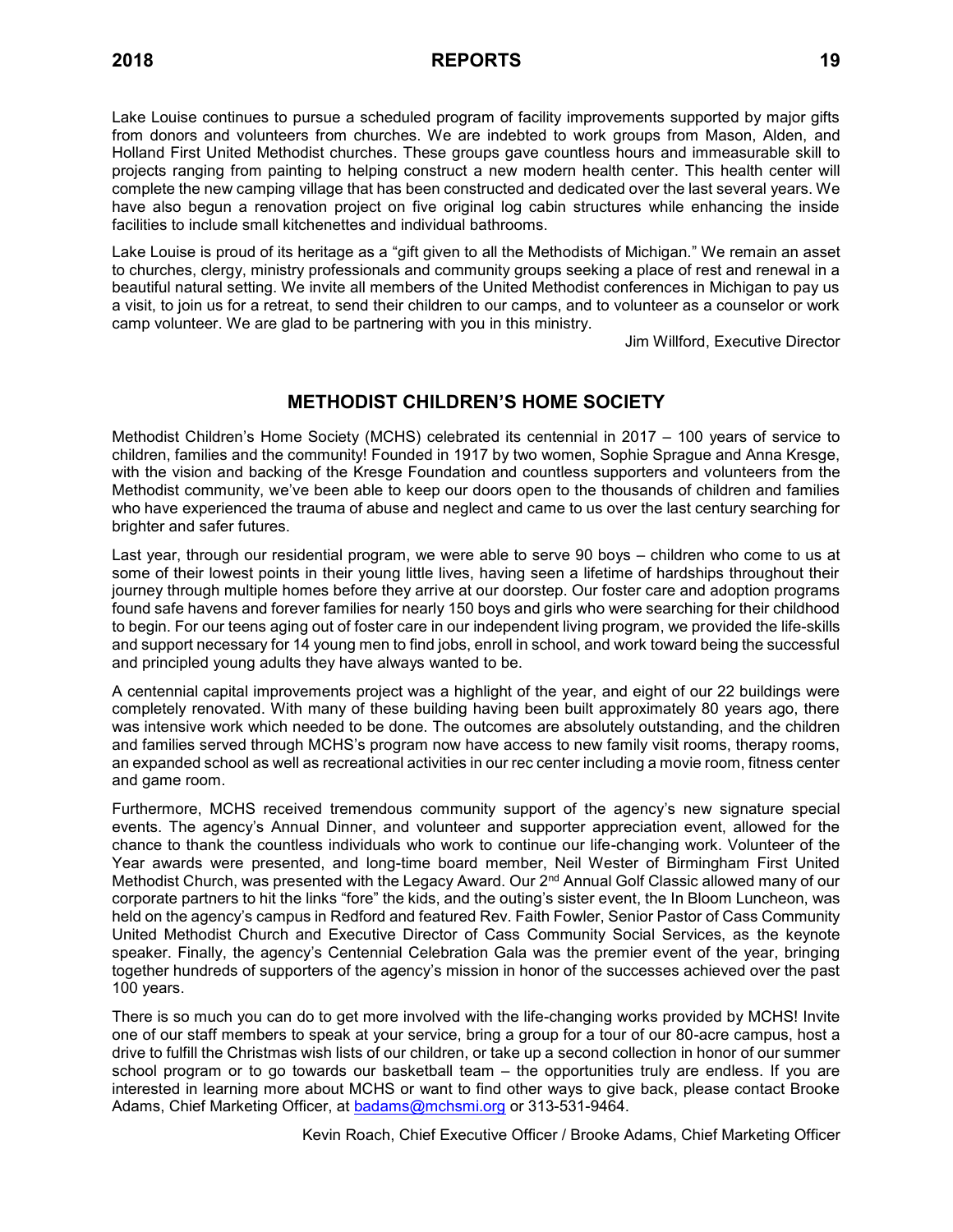# **MICHIGAN AREA EMERGENCY PREPAREDNESS / DISASTER RESPONSE**

During 2017 Bob Miller, Disaster Response Coordinator of Detroit Annual Conference, and I have continued to work together in implementing the Michigan Area Emergency Preparedness and Disaster Response (EP/DR) plan by supporting the deepening of our Early Response Team (ERT) bench strength and training our new District Disaster Coordinators. In July we got deeply involved with the Great Lakes Bay Area Long Term Recovery Group (LTRG) by supporting relief and recovery efforts in the Midland, Michigan area.

#### **ERT Support**

In the first half of 2017 Bob Freysinger held two ERT training sessions, one in February at Newton United Methodist Church training four people, and one in May at Cornerstone Church training 12 people. Then Bob had complications from his knee surgery which put him on the injured reserve list. He's on the mend.

In March Dave and Jane Rasmussen were trained by Lynette Jordan in Wisconsin since that saved them an eight-hour drive from the UP to one of our "mitten" trainings. Met Lynette in November at Sager Brown.

We recommended Bob McCormick for our second Early Response Team Trainer in August to help increase our ERT bench strength. Bob McCormick held five training sessions from October through November training 77 people. Great Job Bob Mc! He has seven more sessions planned from January 20 through March, which may include a venture to the UP. Our new total is 97 Trained ERTs.

Our current dilemma is we don't have any team leaders trained to lead teams. We are working on that problem for 2018. I'm in contact with Mike Williams in the East Ohio Conference as they have an ERT Team Leader training session in February. We are also looking at both Bob McCormick and Bob Freysinger being able to add this scope of training to their kit.

#### **District Disaster Recovery Coordinators**

Bob and I shared the leadership role with assistance from Cathy Earl and Christi Smith of UMCOR in training our District Disaster Recovery Coordinators (DRCs) in October. Currently we are in the process of re-assignments based on the new Nine District Model for the Michigan Area Conference. We need two coordinators, one for District 3 and one for District 8. In our mode of operation, we are working as one conference in EP/DR.

In November both Bob and I went to the UMCOR Symposium at Sager Brown in Baldwin, Louisiana, learning about the damage done from the hurricanes in Texas, Florida and Puerto Rico directly from the respective disaster relief coordinators. We are currently working on getting the Puerto Rico specific process worked out with UMCOR to vet Special ERTs to work in the high altitude hot and humid conditions that have no electricity. At last report only 48% of the island had daytime electricity through the utility grid.

#### **Midland / Saginaw Bay Area Long Term Recovery Group**

The last weekend in June, torrential rain caused the Tittabawassee River in central Michigan to rise from 17 feet to 33.9 feet in 48 hours resulting in historic flooding of hundreds of homes in the Midland and Saginaw area. The area was declared a disaster area, and the federal government provided FEMA disaster assistance coordinators. Bob Miller and I began our participation in mid-July on the LTRG. It became readily apparent that the area needed Disaster Case Managers. Paul Perez wrote the grant request to UMCOR to fund two Disaster Case Managers for a year, and we received the grant. Bob, Paul and I along with key local agency heads, Nancy Money of Midland Homes and Jan Lampman of The Arc of Midland, interviewed over a dozen candidates choosing two from the local area, Anne Wortley and Katie Vokal.

A week later Christi Smith, a consultant from UMCOR, came to Midland and lead four days of training for Anne and Katie along with folks from the support agencies. Anne and Katie are in the midst of going through over 1,400 cases to verify unmet needs of families and participating in the process to get funding for the rebuilding of homes. Currently there is a list of 10 homes needing some level of rebuilding. Dan Kozakiewicz of Three Rivers Construction is volunteering his time to coordinate the rebuild activities. A team from Chesaning United Methodist Church donated their time between Christmas and New Years to insulate and drywall a basement of a nine-person family home, where three daughters helped with the return to their family's new normal. Dan Kozakiewicz is also engaging the Council of Associated Builders and Contractors to engage their apprentice training program to tackle one of the larger home basement rebuilding projects in the next two months. Disaster Case Management will continue into the fall of 2018.

#### **Conference Objectives for EP/DR**

#### **Our focus:**

- Work through the Conference Re-districting for 12 to 9 districts
	- Nominate and get appointments for District DRCs for districts 3 & 8
	- □ Develop new relationships with relocated and new District Superintendents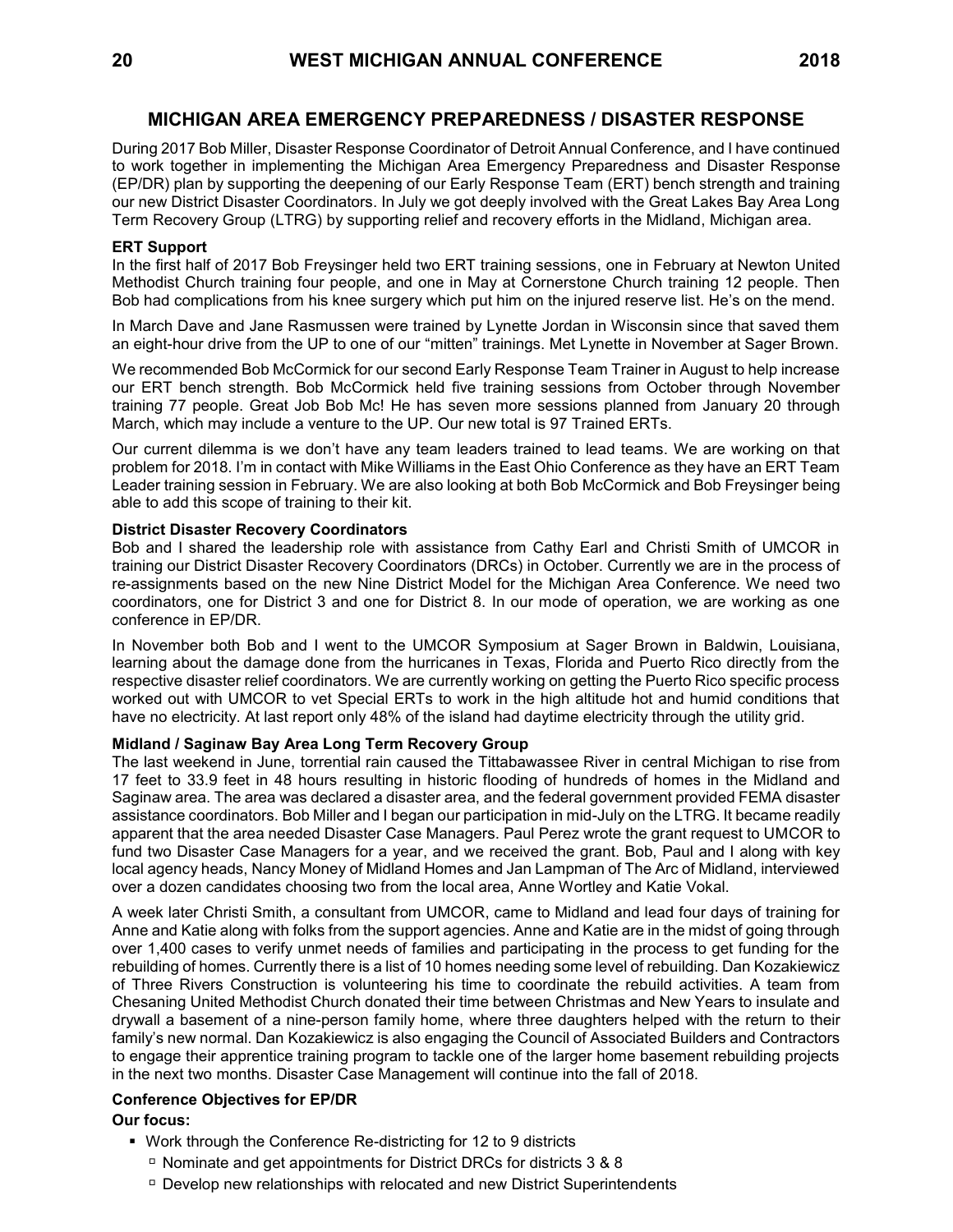- Re-build Early Response Team (ERT) bench strength
- Re-build ERT Team Leader bench strength
- Add ERT Trainer capacity to 4 people
- **Engage current base of ERTs in recovery/rebuild work in the Michigan Area**
- District DRCs to roll out connecting neighbors to their district churches
- District DRCs canvass local churches to develop DRCs in local churches
- **District DRCs to connect and develop relationships with local EMAs in their districts**
- **Passionate, networking, motivated to connect with local churches and EMAs in their districts**

#### **National Activities**

Coordinate and vet teams from Michigan wanting to go to Puerto Rico for training, health and understanding the requirements for doing recovery work in Puerto Rico.

Work with UMCOR and Michigan State Police/Home Land Security on the resettlement of evacuees from Puerto Rico through a grant for Disaster Case Management in Detroit and Grand Rapids.

Dan O'Malley, West Michigan Disaster Relief Coordinator

# **MICHIGAN AREA COMMITTEE ON THE EPISCOPACY**

The Michigan Area Committee on the Episcopacy is comprised of 18 members of the new Michigan Conference. The committee is made up of 6 active pastors, 2 retired pastors and 10 laity members.

The work of the Committee is defined by *The Book of Discipline*. This year the committee met three times. The committee seeks to be a support group for Bishop Bard, much as a Staff Parish Relations Committee is for pastors in the local church. The Committee seeks to share the joys and concerns of the Michigan Area. We are blessed by Bishop Bard's spiritual leadership and for helping to make disciples of Jesus Christ for the transformation of the world. This year the committee is charged with an evaluation of the Bishop. The North Central Jurisdiction Episcopacy Committee has developed a process that includes a survey of leaders around the conference in evaluating the Bishop. Another responsibility of the committee is assisting the Bishop in the upkeep of the Episcopal residence.

We also are grateful for the leadership of Reverend John Boley in the role of Clergy Assistant to the Bishop and the support of Deana Nelson as Executive Administrative Assistant to the Bishop and Jennifer Weaver as Executive Administrative Assistant to the Clergy Assistant to the Bishop.

Jay Hook, Chair

# **MICHIGAN AREA HAITI TASK FORCE Michigan Haiti Covenant Partnership**

Our Covenant Partnership with the Methodist Church in Haiti (Eglise Methodiste d'Haiti – EMH) is strong and growing stronger!

The investment we made in our Covenant Partnership by equipping Local Preachers in the Haiti District of the Methodist Church of the Caribbean and the Americas (MCCA) is beginning to show results. During 2014-2017 we helped equip over 360 Local Preachers with learning experiences, resources, and EMH and United Methodist Church educators through a curriculum for Local Preacher accreditation. With 118 of these men and women now fully certified, several new church starts have begun in three circuits in Haiti. The 2018 Haiti international Partners Conference report showed that membership in the EMH has increased by 10% to over 13,000 members.

Since we completed the Local Preachers Academy Training, the videos of the lectures are being reviewed by our Haitian Planning Team partners to select their choices for the six to nine lectures in each of the subject areas to be placed on a Haitian website for further and future study by Haitian candidates to become fully licensed and accredited Local Preachers in the Church. In addition, the transcripts of the lectures are being translated into both French (the official national language) and Haitian Creole (Kreyol), the heart language of the people. The books will become the core of theological study for a future generation of Haitian pastors.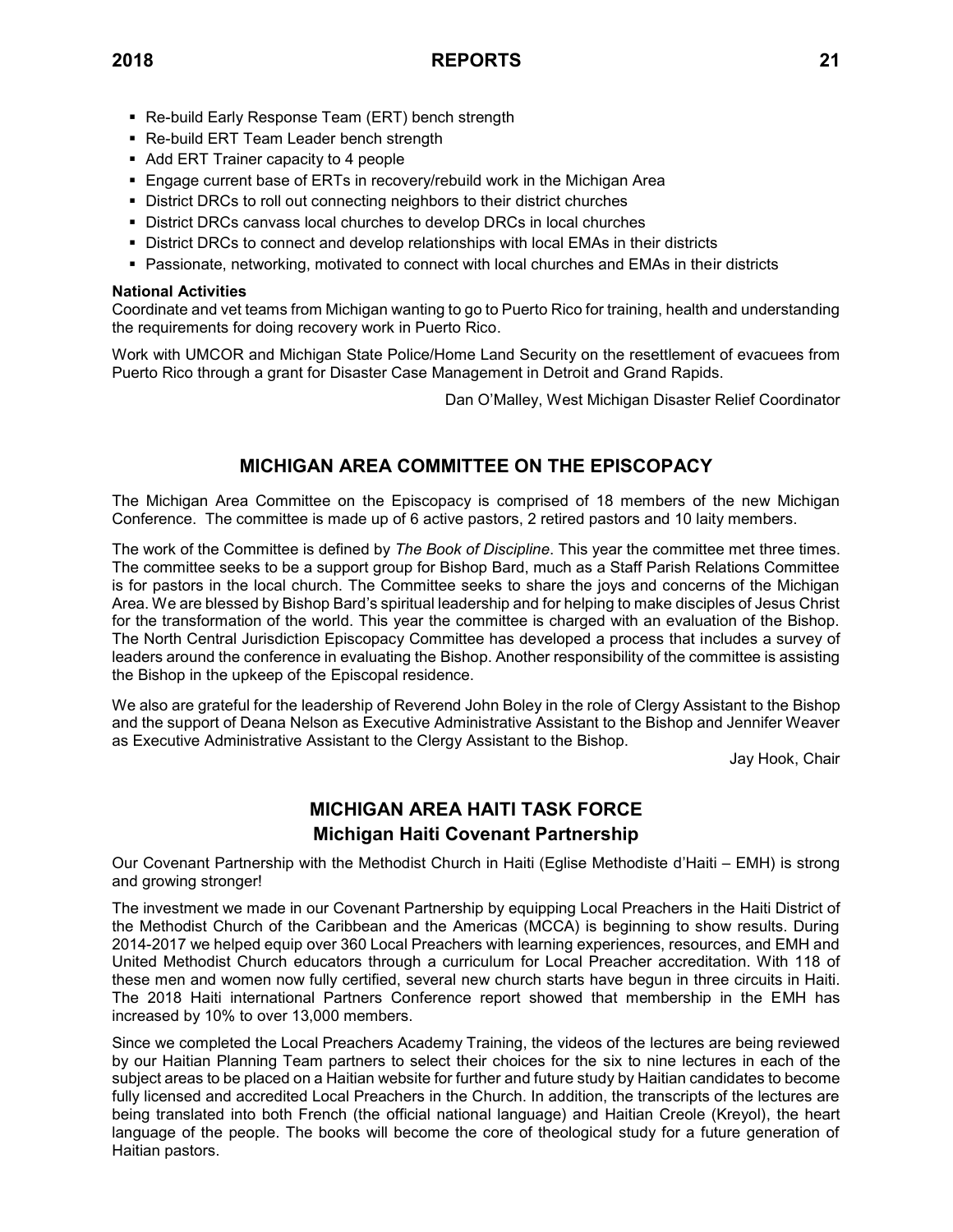This year we highlight a huge need for the Haiti Hot Lunch program! During 2017 we, the Detroit and West Michigan conferences, provided the largest single amount of money for the Haiti Hot Lunch program – over \$121,000! But the numbers nationally have been declining over the past two decades. The cost per meal remains the same – one dollar per day (\$1.00 US); however, there are 22,000 students in the Methodist schools in Haiti. We are the leaders in this Advance program and need to step up because hot lunches make a HUGE difference in the diets and learning abilities of our Methodist students. Let's help achieve a Michigan Conference commitment to raise enough for students to have at least three meals per week throughout Haiti! The Advance number is #418790.

A driving force to promote and grow the Haiti Hot Lunch Program was Rev. Paul and Joan Doherty. This past January Mrs. Joan Doherty entered the church triumphant. We are thankful for wonderful leadership and vision that Paul and Joan provided at the start-up of the Michigan Area Haiti Task Force and especially the Haiti Hot Lunch program. We pray God's continued blessings on the entire family.

Many Michigan United Methodists and congregations gave to help with Hurricane Matthew relief efforts. We are still helping to fund the reconstruction of church roofs destroyed in October 2016. Thank you for your continued prayerful support.

In addition to powerful prayer warriors, teams are regularly needed in Haiti to work towards clean drinking water in hundreds of villages throughout the country, delivering medical care through mobile medical clinics, providing cloth sanitary napkins (Days 4 Girls Kits) through personal health training in schools and churches throughout the country, teacher training to equip teachers to educate effectively in our 110 Methodist schools, assisting in the paying of Methodist teacher salaries where many are more than six months behind in receiving paychecks, helping to fund local micro credit banks (\$6,500 per community) already organized and set up by UMCOR, and planting trees for reforestation and family fruit consumption.

Thank you for your prayerful and financial support for all the teams' members who volunteer their time, talent, treasure, and witness during their Volunteer In Mission (VIM) trips in Haiti! God Bless you!

Karl L Zeigler, Chair

#### **MICHIGAN AREA LOAN FUND of The United Methodist Church Missions & Church Extension Trust Fund**

2017 was a year of growth and consolidation for the Michigan Area Loan Funds. New records were established in amounts invested and millions of dollars were loaned to churches. The Loan Fund operations continued steady and met the challenges of both investor and borrower relationships. The Michigan Area Loan Fund consolidated the boards of MALF with the Extension Fund of Detroit to create a more comprehensive entity capable of new ministries and funding opportunities. The 2017 Annual Conference sessions took action to place each of these agencies under the management of the United Methodist Conference of Michigan. This should prove to be a salutary development.

Dr. Wayne Barrett, CFP®, serves as Resident Agent of the Fund. He serves as Chief Executive of the Fund and brings certification in financial planning and a Series 63 securities license from the State of Michigan. He directs the operations of the Fund from his Grand Rapids office.

Office operations are directed by Marian Coles from the Grand Rapids office. Ann Buck, well-known to many from her years with the conference treasurer's office, has assumed the position of Director of Account Services.

Our website, [www.michiganarealoanfund.com,](http://www.michiganarealoanfund.com/) is being used by prospective investors and borrowers alike. You are invited to visit our site for updates on interest rates.

Investors were rewarded during 2017 with a rate of return that was attractive in comparison to many similar investment options. Investors earned 2.75% on their investment accounts. This fund offers investment opportunities for both congregations and individuals within the state of Michigan and a loan source for the 900 congregations of The United Methodist Church in Michigan. Mortgage loans are available with a variety of amortization schedules and a current rate of 4.74%. Promissory notes are also available for smaller funding needs at a rate of 5.24%.

The Fund is registered with the Securities Bureau of the State of Michigan and is managed by its Resident Agent. As of December 2016 the loan portfolio included 35 loans and mortgages with a total value of approximately \$10,000,000. Investments burgeoned during 2017 and exceeded \$15,000,000, highest level in the fund's history.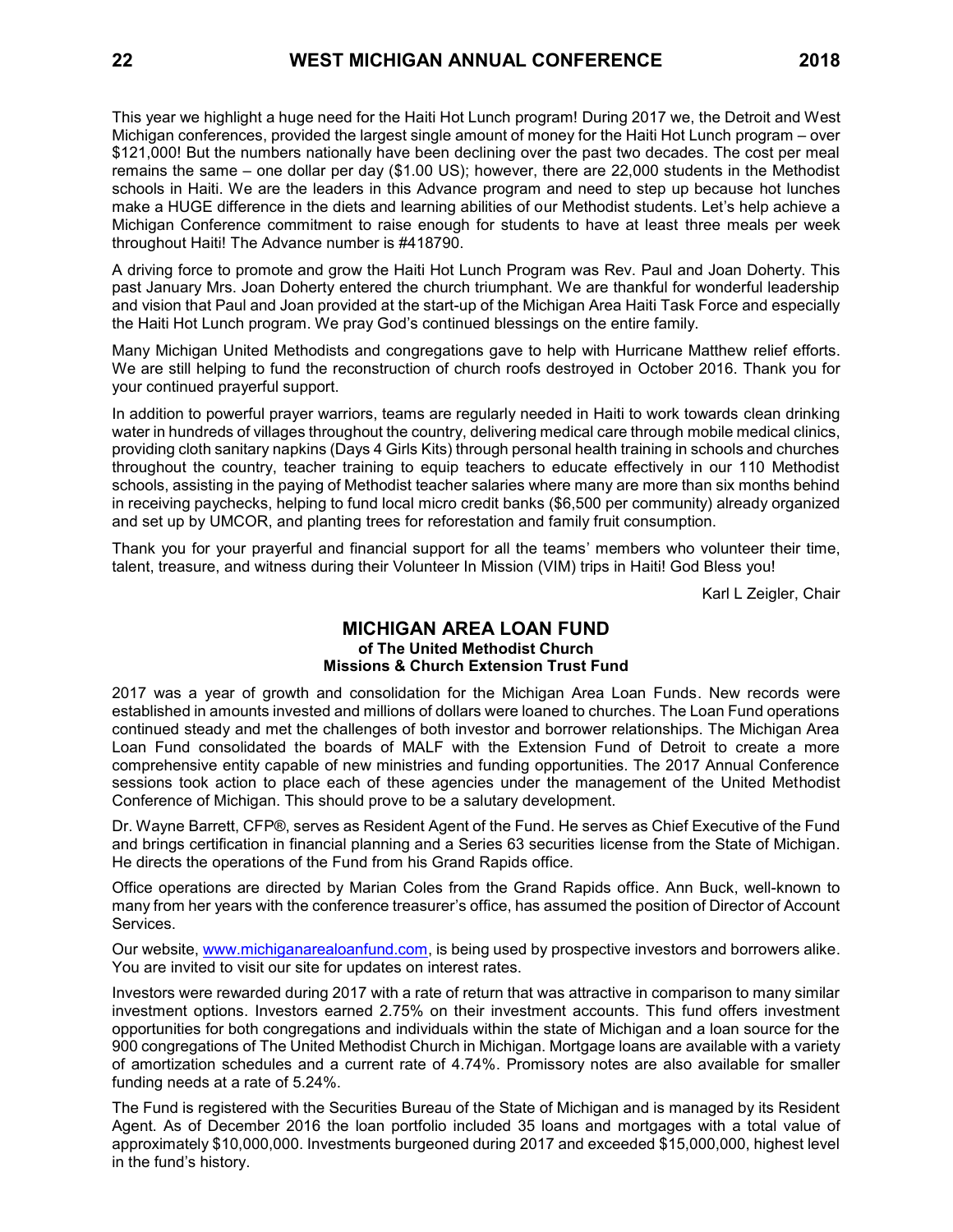A complete audit of the Fund is available upon request from the administrative office, 3347 Eagle Run Dr NE Suite B, Grand Rapids, MI 49525.

The future of the Fund looks strong in spite of weakened loan demand. The financial strength of the Fund should be secure as the net corpus of Fund assets continues to grow and allow the Fund to serve the needs of Michigan United Methodist congregations. The Board continues to look for ways to expand our fund base so we may be competitive in the broader loan market. Congregations as well as individual United Methodists are invited to invest in our Fund.

The Fund is grateful for the leadership of a fine volunteer Board of Trustees that guides the vision of our ministry.

> Charles Veenstra, President Wayne Barrett, Resident Agent

# **MICHIGAN AREA UNITED METHODIST CAMPING**

*"The mission of the Michigan Area United Methodist Camping Board of Directors is to extend, enhance and enable our congregations in the task of making disciples of Jesus Christ. Our focus is providing quality year-round programs with relevant camp and retreat facilities that offer and promote Christian faith for people of diverse backgrounds and ages."*

#### **Celebration**

We begin this report with a celebration of the 1,564 campers who attended summer church camp last summer and over 24,000 persons we served throughout the year. In addition, we granted 265 scholarships amounting to \$35,562. "Praise God, from whom all blessings flow." Thanks to the generosity of many, we were able to share the Gospel of Christ with those who would not have otherwise been able to attend camp.

#### **History and Progress**

Our respective annual conferences voted in 2015 to combine camp and retreat ministries into a separate, non-profit organization to create and implement a new camp and retreat ministry. Thus began a bold new mission to not just keep our camp and retreat ministries but to expand, empower and embolden a new camp and retreat ministry in partnership with United Methodist churches in making dynamic disciples of Jesus Christ throughout Michigan.

The continued process of melding together two camp ministries, and bonding nine camps into a unified non-profit entity is unique in United Methodist Camping. Substantial change has been required to accomplish this task, and change is hard.

This past year has been filled with work building a strong financial footing upon which we can build a ministry that will enable us to nurture existing programs and create new opportunities for making disciples of Christ. Our business administrator has been working hard to develop new accounting programs and systems, which will serve 9 sites and the ministry office. Our steps to improve and control cash flow, as well as make budget adjustments to bring balance to our fiscal condition, have been very effective, as we managed to finish 2017 in the black over all.

Non-profit camps cannot support a fully funded budget on "*user fees*" alone. (*User fees: income generated by the charges to campers and groups who utilize the campground*.) In a fully funded budget "*user fees*" are expected to generate 70% to 80% of the annual income. The remaining 20-30% of income comes from additional or "*supplemental funding.*" The University of Indiana School of Philanthropy recognizes three sustainable types of "*supplemental funding.*"

- An Annual Fund
- Capital Campaigns
- Endowments

As annual conference budgets become increasingly constrained, it is vital to MAUMC and the annual conference that camping ministry develop "*supplemental funding.*" Your gifts to camping ministries are cherished and needed.

Our board has chosen to hold prices for 2018 at the same base rate as 2017. This is a step of faith for all of us. The board has combined this with a challenge for each facility to increase the number of guests and campers it serves by 25%. This is a bold challenge, but we are up to the challenge and ask for your help in meeting it!

- 1. Sending children to summer camp even neighborhood children who are not from your church;
- 2. Taking a group on a church retreat to one of our retreat centers, and;
- 3. Making use of our campgrounds for your family vacations will help us with this goal.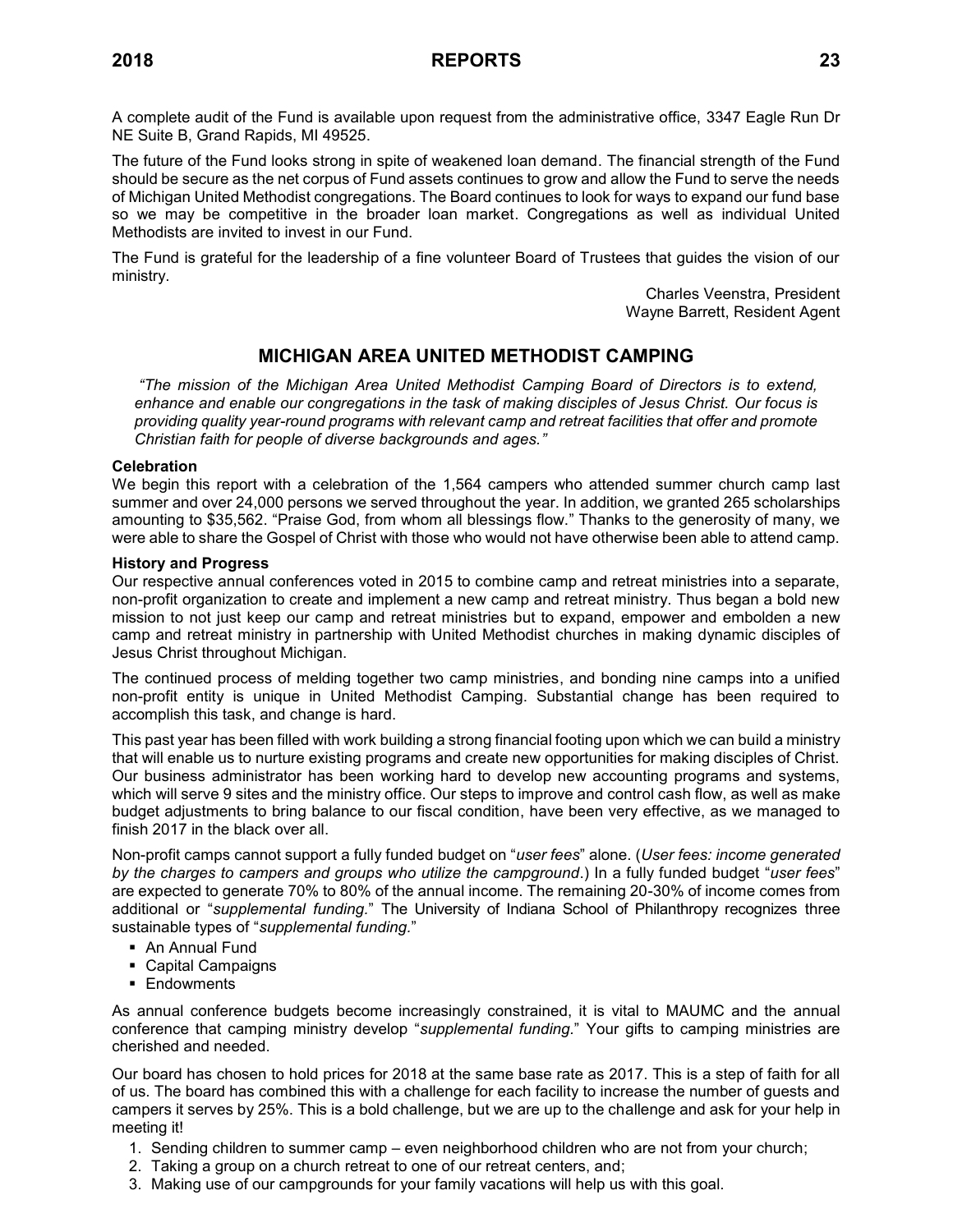This year we look forward to:

- Continued improvement in our marketing through the efforts of our marketing consultant Suzanne Everett to upgrade our website and provide new printed and digital materials. All these to better tell the life changing stories of our ministry. (If you have a story to share, please contact us at [www.umcamping.org,](http://www.umcamping.org/) we would love to hear from you.)
- Providing additional levels of support to our program leaders through training and networking.
- We have identified, prioritized, and are now addressing the significant deferred maintenance that has accrued through years of inadequate income. Keep your eyes open for the exciting updates we have coming in 2018.
- **Effectively partnering with local congregations in reaching more people with the "Good News" in a time** of so much negativity.

These initiatives are contingent upon our ability to generate "*supplemental income*" through the *Changing Lives* Annual Fund.

#### **Staff Updates**

All staff have worked hard to bring their particular camp or area of ministry to a new place of vital work for Christ. We continue to look for qualified persons who wish to share in ministry through camping. Our new phrase:

#### **"If you want to work in Camping ministries in the state of Michigan, we have a place for you!"**

The board of directors wishes to recognize the vital contributions of our site directors, Dan Stuglik (Crystal Springs), Sarah Ratz (recently moved from Judson Collins), Ann Emerson (Lake Huron), Sherry Stone (Camp Kinawind), Eric Hoffman (Wesley Woods), Ryan Culby (Lake Michigan/Albright Park), Ron Bell (Myers Lake), and Pamela Stewart (Administrative Assistant and Registrar), who have endured with grace the challenges of change. The board expresses special appreciation for the work of Tom McComb (Business Administrator), who has worked consistently to provide a working financial reporting system and Executive Director, Rev. George Ayoub, who has worked tirelessly, patiently and most importantly faithfully with the board of directors to fulfill our mission, programmatic and fiduciary responsibilities to you, the members of our corporation.

#### **How You Can Help**

We need your help to:

- 1. Send campers and/or visit as a family.
- 2. Promote and participate with financial gifts to camping ministries. Go to [www.umcamping.org](http://www.umcamping.org/) and click DONATE.

Most importantly, we thank you, and we ask for your continued individual and corporate prayers for the ministry as we seek to grow for Christ!

George Ayoub, Executive Director

# **MICHIGAN AREA UNITED METHODIST HISTORICAL SOCIETY**

The Michigan Area United Methodist Church Historical Society has been incorporated since 1958. The name was changed from Michigan Methodist Historical Society in 1975.

The Society has as their purpose the following:

*"To compile, edit, publish, and distribute histories of Michigan United Methodism, its predecessor denominations, and any other historical works that may later demand attention; to solicit, acquire, and administer funds to accomplish such purposes and any other acts as may be deemed necessary to carry out such purposes; and promote, support, and nurture the conference archives.*

*"Other purposes may include organizing area-wide celebrations of historical events and convocations which may involve participation beyond the board of directors; digitization and distribution of historical materials; awarding certificates of recognition to local churches that are celebrating important milestones, awarding distinguished service awards to individuals and groups within Michigan; recognizing and promoting United Methodist historic sites in the state; helping conference, district, and local church historians and archivists through workshops and information sharing; and such other activities as are consistent with the by-laws of the Historical Society of The United Methodist Church."*

Officers are elected for the quadrennium. The officers are Diana Spitnale Miller - President, Lois Omundsen - Vice President, Sharon Scott - Secretary, and M. Kay Mowery - Treasurer.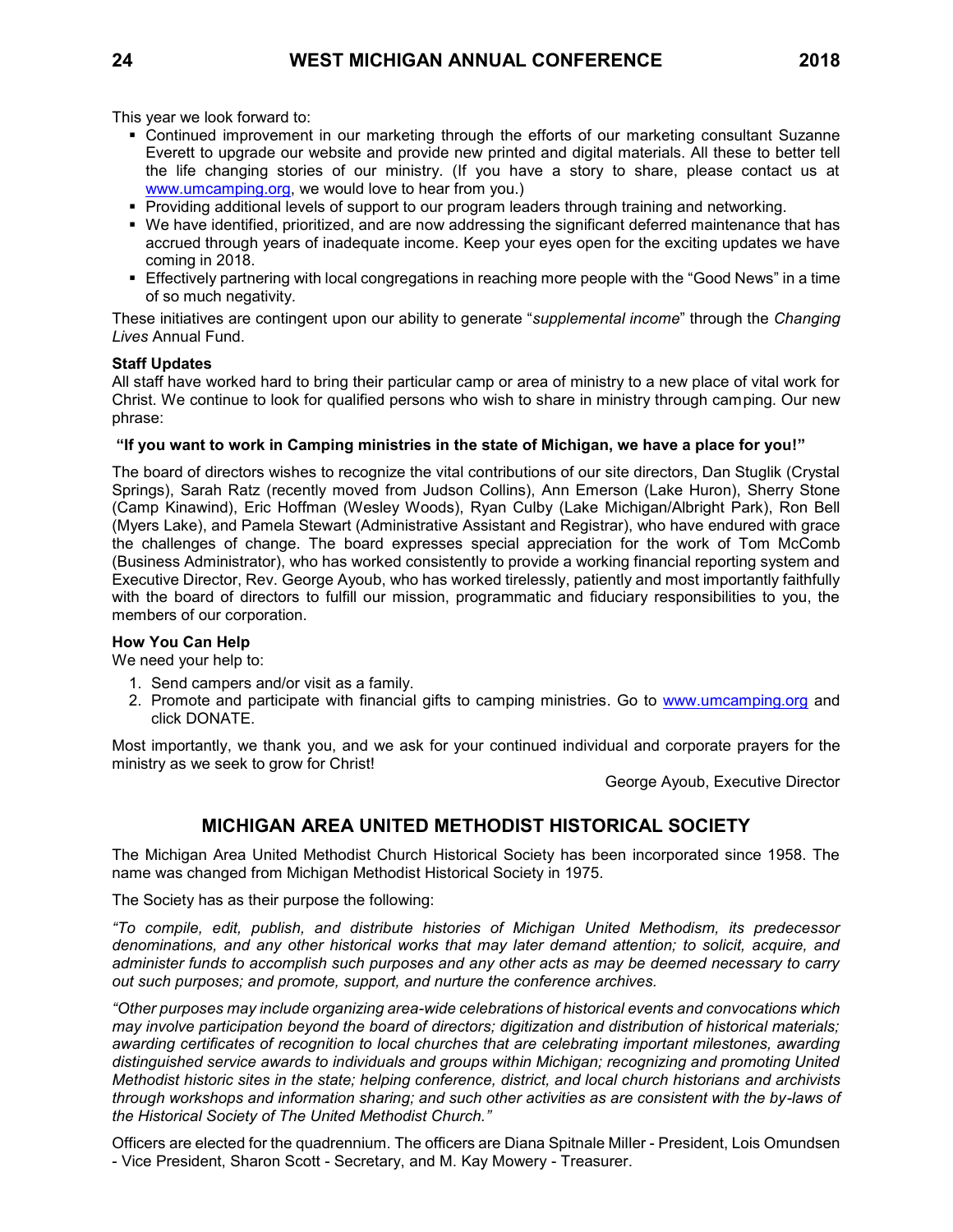Board meetings were held in 2017 on March 2, May 4 (by conference call), and November 2. We usually meet at the Michigan Conference Center in Lansing.

The Historical Convocation was held Saturday, April 22, at Central Michigan University in Mt. Pleasant. The keynote speaker was Dr. Chris Momany from Adrian College. Other presentations were given on History of The United Methodist Church and our connections by Diana Miller and Tips for Historians by Dan Yakes. A workshop on Resources in the Archives was presented by the archivists – Rebecca McNitt (Adrian College) and Justin Seidler (Albion College).

Forty one certificates were presented to those churches that had been in existence for 175 years and older and had made application to receive one. Representatives from 17 churches were able to attend the convocation. Others received their certificate by mail after the event.

At the November meeting the Detroit Conference Friends of the Archives officially joined us due to the two conferences coming together. A few of their members have already been on the board. Their membership became part of a list of members as our group welcomes historians of churches, those interested in history and preserving it, clergy and lay, to come and join the Society.

Membership includes receiving news about the Society activities and free registration to our sponsored events.

Our next Roots and Branches Convocation will be April 7 at the Leighton United Methodist Church from 10 am - 3 pm. Dr. Sarah Blair, who is the Director of the Library at United Theological Seminary, will be the keynote speaker as we commemorate the 50<sup>th</sup> anniversary of The United Methodist Church.

The Michigan Area United Methodist Church Historical Society is alive and well!

Diana Spitnale Miller, President

# **MICHIGAN AREA YOUTH MINISTRY DEVELOPMENT**

With one staff person, Bridget Nelson, now covering the Michigan area in Youth Ministry Development, we are looking forward to the conference being a consistent and more effective resource to local churches in Michigan. The focus on development is intentional to make staff available to help local churches start or grow youth ministry efforts in their church or area. There will also be priority placed on the organizing of events that youth groups can attend and participate with other youth groups. In November, Mt. Pleasant First United Methodist Church, along with conference staff, hosted Connection 17, a conference for youth groups. About 180 youth and youth workers were in attendance.

The Youth Worker Network is in its third year offering training, education and encouragement to adults working with youth across the state, as staff or volunteers. Plans are already getting underway for busses to take Michigan youth groups to Youth 2019 in July 2019 in Kansas City.

Local churches are always welcome to call and talk with Bridget Nelson about any concerns in youth ministry – I am available to meet by phone or in person to help local churches develop safe, fun and meaningful youth ministry programs.

Bridget Nelson, Coordinator

# **MICHIGAN CONFERENCE HUMAN RESOURCES COMMITTEE**

The Detroit Annual Conference and West Michigan Conference Personnel Committees continued working together as one during 2017. We jointly made every effort to evaluate the impact of staff changes on the Michigan Area. Due to the nature of our work that involves a wide variety of personnel/human resources issues, our committee name has been changed. The new name is the Michigan Conference Human Resources (HR) Committee.

At the 2017 combined Detroit and West Michigan Annual Conference held in Traverse City, the proposed Michigan Conference Human Resources Policy that is published in the 2017 Conference Journal was adopted. Work on this policy began two years ago and will always be a work in progress as we strive to be in step with the current *Discipline of The Methodist Church*, the state of Michigan and federal laws.

During 2017, the committee developed job descriptions and interviewed candidates for positions in keeping with the Plan of Organization of the Michigan Conference. In addition, job performance appraisal guidelines were initiated and will be formalized in 2018 as well as an employee handbook. The committee reviewed budget projections for 2019, housing and parsonage policies, the transition plan and timeline,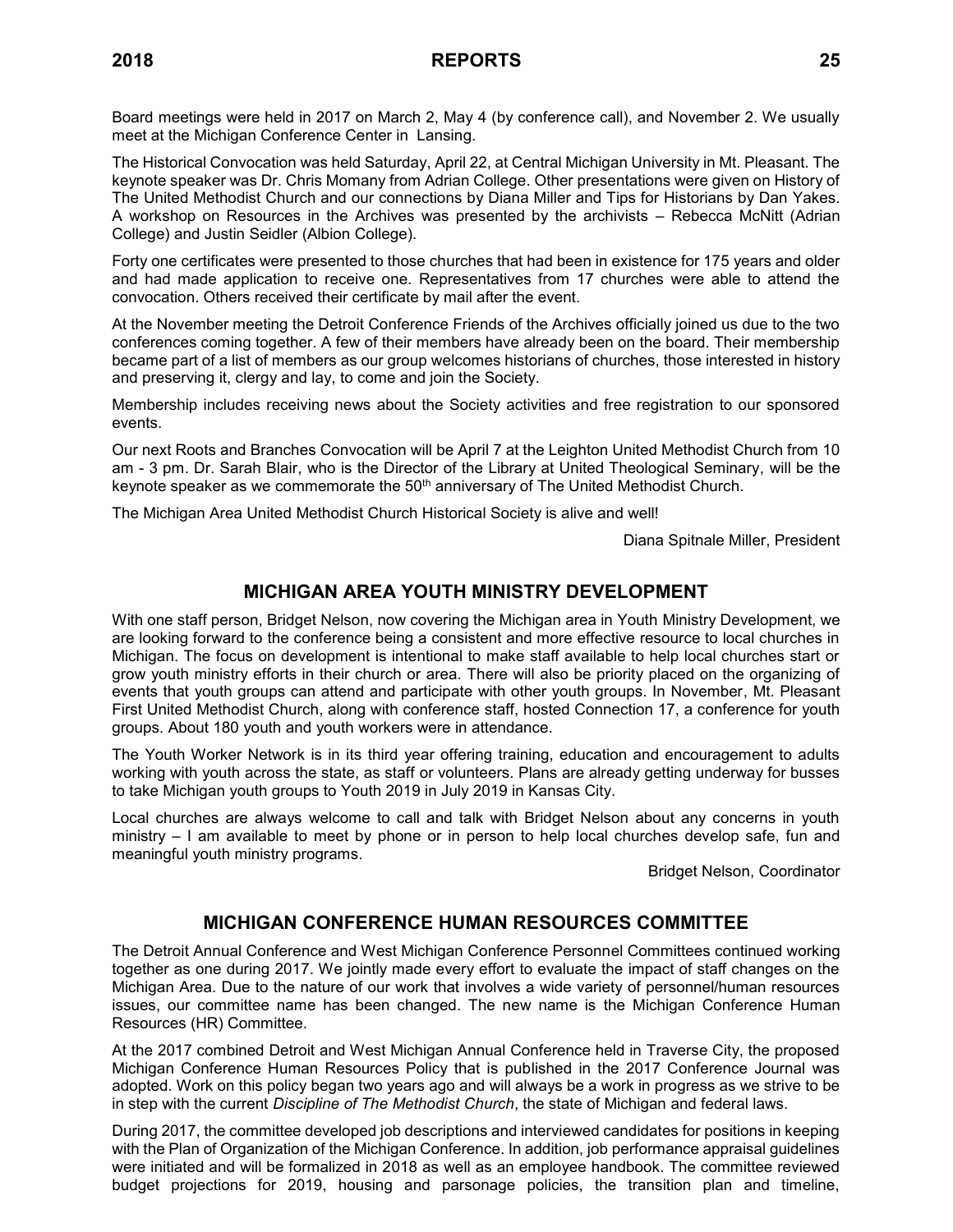recommended compensation levels, and in partnership with Conference Communications we are developing a social media use procedure.

As we approach becoming one conference, our staff members and district personnel have dealt with questions regarding their future employment and job descriptions. Everyone has demonstrated professional attitudes despite uncertain and changing scenarios. We are deeply grateful for the dedication and many gifts and graces that each person brings to strengthen the ministries of our conference and districts.

The HR Committee remains focused on continuing to staff the Michigan Conference in such a way as to help us all effectively Equip and Connect through Christ-centered Mission and Ministry with Bold and Effective Leaders.

Ellen Zienert and Jean Snyder, Co-Chairs

# **MICHIGAN CONFERENCE PROTECTION POLICY TRANSITION TASK FORCE**

The MiC PPTTF completed their task to write a new policy which reflects the work and experience of the West MI Abuse Prevention Team and Detroit Conference Protection Team. The new Michigan Conference Policy for the Protection of Children, Youth, and Vulnerable Adults was accepted as part of the Transition Team's report at the 2017 Annual Conference. This accomplished, we had the urgent task of developing a teaching plan and training persons interested in becoming trainers under the new policy. All previous authorizations were deactivated December 31, 2017. Trainings were held in five sites around the state September through November 2017.

The task force continues to meet monthly to discuss implementation of the training and other needs expressed by United Methodists committed to having protection for children, youth, and vulnerable adults at conference and district events. We spend half a day reviewing all applicants' files, a necessary step before they can become authorized to be care givers at district and conference events.

In response to an interest in developing local church policies, a sub-committee has been formed to address this need. Our goal is to have a Michigan Conference local church care and protection policy, available for adoption by all churches.

All this work is possible because of a group of dedicated individuals on the task force and the individuals who support our work on staff at the conference office. We appreciate the individuals who have become trainers and those who have participated in a training to become authorized. You are ones who will help keep children, youth and vulnerable adults safe at the Michigan Conference and district events.

Members of the Task Force: Judy Herriff, Mike Darby, David Elmore, Murphy Ehlers, Toni Grimmet, Marguerite Zowislak, and Phyllis Hart.

Judy Herriff, Facilitator

### **MICHIGAN INDIAN WORKERS' CONFERENCE (IWC) EXECUTIVE COMMITTEE**

#### **Executive Committee:**

Chairperson: Fran Church-Pratt (Salem UMC) Vice Chairperson: Judy Johnson (Greensky Hill UMC) Secretary/Treasurer: Valerie Maidens (Northport UMC) Grand Traverse District Superintendent: Anita Hahn Detroit Conference: Jerry DeVine, Director of Connectional Ministries West Michigan Conference: Benton Heisler, Director of Connectional Ministries

#### **2017 Meeting Dates:**

April 21-22 @ Bradley Indian UMC October 6-7 @ Mt. Pleasant-Chippewa Indian UMC

#### **IWC Church Delegates:**

Jan Jensen – Greensky Hill Indian UMC Steven Antoine – Kewadin Indian UMC Charlene John – Northport Indian UMC Marion Jarman – Bradley Indian UMC MaryEllen Raterink – Salem Indian UMC Judy Bannister – Mt. Pleasant Chippewa Indian UMC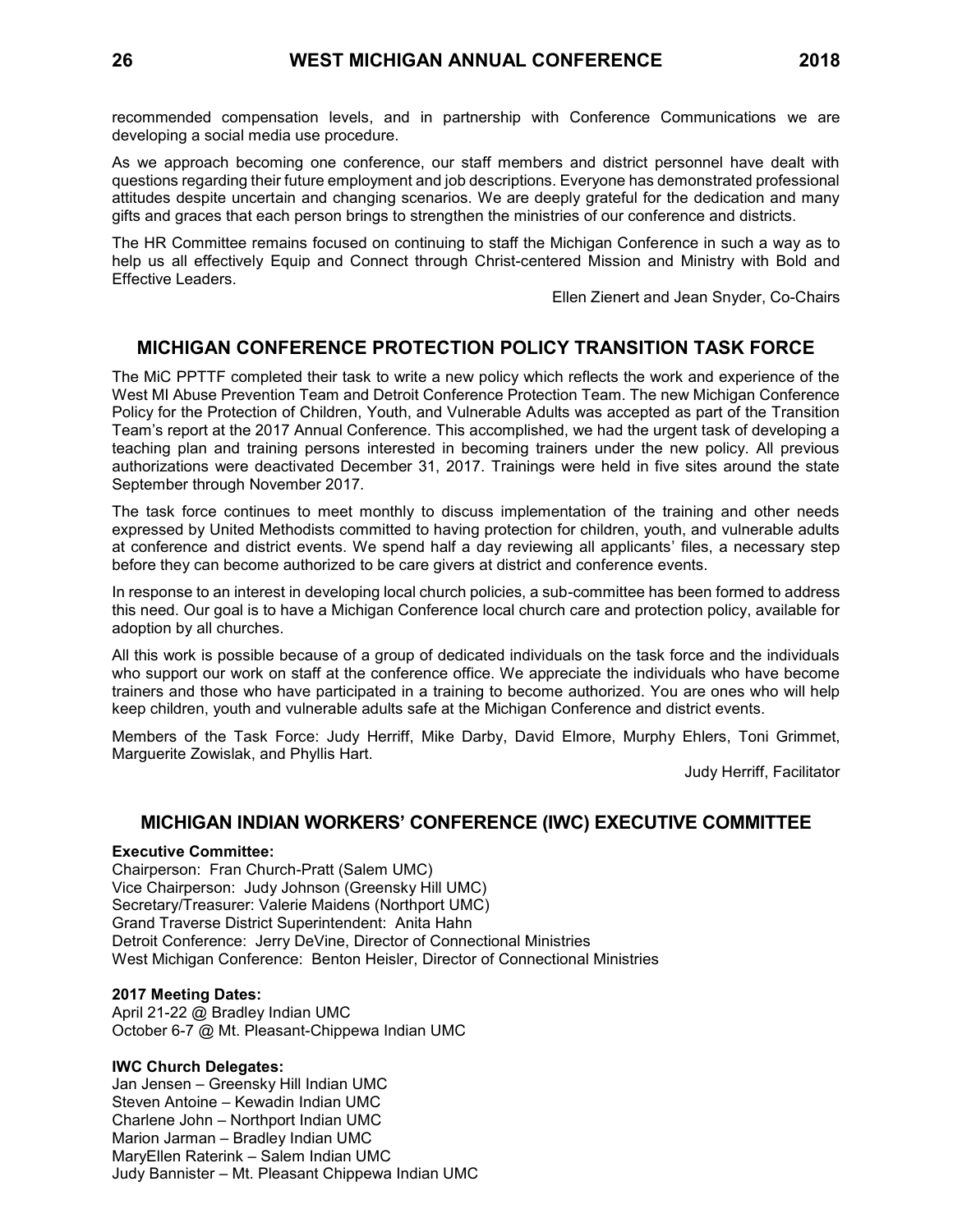# **Native American Church Pastors:**

Jonathan Mays – Greensky Hill UMC George Pamp – Kewadin UMC Terry Wildman – Northport UMC Todd Williamson – Bradley and Salem UMCs Owen White Pigeon – Mt. Pleasant Chippewa UMC

#### **CHURCH REPORTS (2017 SUMMARY) Greensky Hill Indian UMC:**

- ❖ Sunday worship services at 9 am with Pastor Jonathan Mays. Evening services at 5 pm alternating with Pastors Sam McClellan, George Pamp, Thomas John and Bob Dominic. Lay servants offer the message on 4th Sunday evening each month. Our combined morning and evening attendance average around 65 people. Sunday attendance average 30-40 for each service. Sunday School continues during the morning service. Tonya Pamp is our accompanist for both services.
- ❖ Our fund-raising activities (2017) include the Men's Club Variety Show (120 attendees); Craft and Flea Market with good participation of vendors and customers; and our Annual Fall Harvest Dinner (September 24th) served 300 paying guests.
- ❖ WMC Annual Conference Dinner (148 guests); added a game night (ages 5-8) average 20 participants; Women's Drum Group remains very active; Greensky Hill members and friends participated in prayer events for our Great Lakes and to support the shutting down of Enbridge/Pipeline 5.
- ❖ Youth Heritage Camp was a great success (July 13-15). We had 23 children (ages 8-12) and they were the most mindful, kind, active, involved and participating group of kids we ever had in camp.
- ❖ Our Annual Summer Camp Meeting (July 28-29) was great success. Our guest speaker was Rev. Dr. Glenn Wagner who published a book on how interwoven and impactful each person's actions can be, "God Incidents – Real-Life Stories to Strengthen and Restore Your Faith." Dr. Wagner contributed an article for our renewed quarterly church newsletter.
- ❖ Major church restoration project started. In 1964, State of Michigan named the church a state historical site. Received a grant (\$53,000) from the Grand Traverse Band of Ottawa and Chippewa Indians in February (2016). The Hayes Township will serve as the fiduciary on this restoration. Additional donations (\$4,400) received from a community foundation and national historical agency. Still need to raise another \$25,000 to complete the restoration.
- ❖ DNA has been taken from old trees in hope of growing the original trees.
- ❖ Our biggest praise is the increased participation of young adults in all parts of our ministry. They are taking on leadership roles and are a blessing. Another praise is the committee work for the cemetery record-keeping project. We sent four members (including a teen) to web training through a UMCOM web development grant.
- ❖ Our greatest challenge is maintaining our church budget. We continue to struggle with all phases of the budget and our treasurer moves funds from one line item to another to cover ongoing expenses.
- ❖ Grandmother Moon ceremonies were held quarterly in 2017.
- ❖ We had 21 baptisms and 33 new members. Some of the baptisms were full immersion in Lake Charlevoix (during warmer weather).
- ❖ Monthly WMC Ministry Shares and church expenses are paid to date.
- ❖ Long time church member Daugherty Johnson, Jr. walked on to the Lord's new life for him in July (2017). Continued prayers for family and our church as we are still mourning his loss; he is greatly missed.

# **Kewadin Indian UMC:**

- ❖ Sunday worship service at 11 am with a Bible study at 5 pm. Attendance averages between 15-20 for Sunday worship and 10-12 for Bible study. On January 1, 2018, George Pamp will be our half-time DS-appointed pastor.
- ❖ June (2017), group of 15 youths and 3 leaders from Chillicothe, IL, camped and provided 10 days of service to our church. They painted, re-roofed the tabernacle, erected signs, and other fix-it projects. In exchange, church membership provided them a cultural education and opportunities to learn about Native Americans in northern Michigan.
- ❖ Events during 2017: NYE watch service; Spring Revival (April 7-8-9) with Charles Nahwegahbo as our speaker; Easter Sunday children's program (April 16<sup>th</sup>); Mother's Day service and luncheon (May 14th); Summer camp meeting (July 13-17) with Sam McClellan as our speaker; held end of summer BBQ (August) for congregation at nearby beach; Heatherlee Yorty, local anthropologist gave a presentation on the Lost Tribe of Manasseh (Oct 7<sup>th</sup>). Our Tuesday senior luncheons average between 5-6 Elders and includes a craft program; Tuesday evening Native American language classes average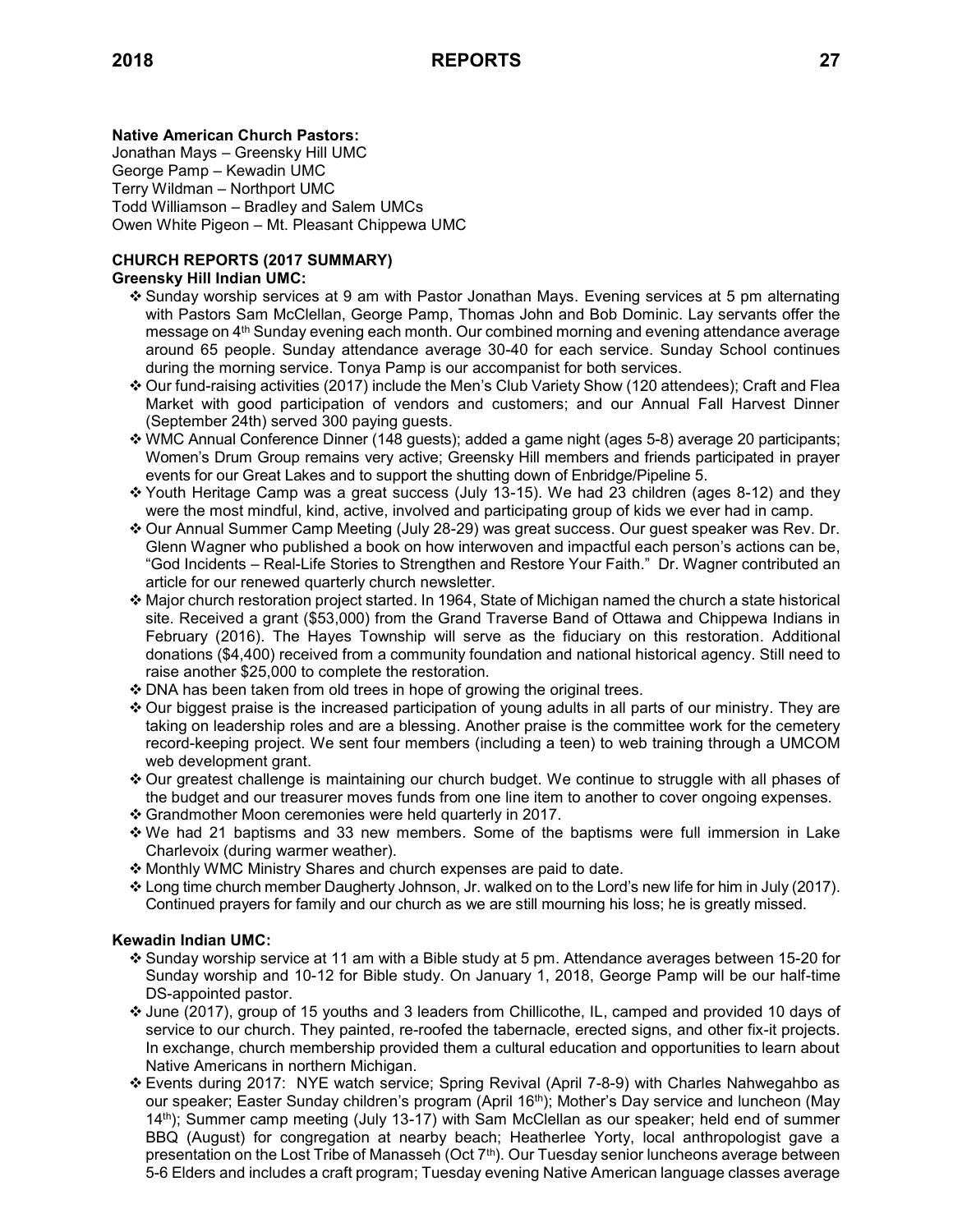12-15 participants; hold cultural activities on Wednesday evenings; and AA meetings held on Thursday evenings.

- ❖ On October 1 st four young members joined our Church Board of Trustees Jordan Shomin, Holly Alberts, Misty Calloway and Mark Shananaquet. We are so pleased our young people have become more involved.
- ❖ Participated in the 150 Bicentennial Celebration of Milton Township in the summer 2015. A collector's edition was published featuring the township's settlement with many photos of Kewadin Indian Mission families (submitted by Steven Antoine).
- ❖ Recently submitted a 2% allocation grant request to the Tribe in hope of purchasing a ground penetrating radar sensing (GPRS) device to map gravesites. Steve Antoine has been cemetery caretaker since 1974 and working on mapping grave sites. Tthere is one section with headstones dating back to 1860.
- ❖ Requested \$20,000 from IWC budget to help pay pastor's 2018 salary compensation.
- ❖ Near completion on repairs to Pastor's parsonage.
- ❖ Exploring the possibility of historic designation for the church building and cemetery.
- ❖ Continued prayers for church elder Sharron Schneider who is under hospice care in her home.
- ❖ Monthly WMC Ministry Shares and church expenses are paid to date.

#### **Northport Indian UMC:**

- ❖ July 1st (2017) marks our 2nd year with Terry and Darlene. Sunday worship services at 11 am. Pastor's coffee hour at 10:15 am. Pastor Terry attended WMC/UMC licensing school to become a licensed local pastor and graduated on November 12, 2017.
- ❖ There is serious concern our church roof may not survive the winter months. A local contractor and his wife were driving by one Sunday after worship and felt God's nudge to stop and ask about the curling roof shingles. He offered to provide free labor in replacing the entire roof. He suggested he would do the worst sections first – fellowship hall and middle. The materials would cost approximately \$4000. Then next spring, he will do the remaining sections for an additional \$2500 in materials. Pastor Terry put out a call for volunteers to help remove the old shingles on Saturday, October 14<sup>th</sup>. Central UMC's Mission Team came to help and donated monies toward the materials. We sincerely appreciate Jim Huckle and the Mission Team's devoted connection with our church.
- ❖ Easter Revival March 30-April 1 with Pastor George Pamp. On Easter Sunday, candy bags and Easter egg hunt for the children. Fall Revival November 10-12 with Pastor Thomas John.
- ❖ Held an Open House for Annual Conference delegates on Wednesday, May 31st (2017). Approximately 50-60 people attended. Central United Methodist Church's van transported a group to visit our all Native American cemetery. The group was impressed with the history and upkeep of the cemetery. There are 2 Civil War veterans who served in the 1<sup>st</sup> Michigan Sharp Shooters Company K regiment, an all-American Indian unit. Jenny Brown (member of the Saginaw Chippewa tribe) was a big hit with her basket weaving demonstration and skills. Basket weaving is a dying Native American craft and she demonstrated how baskets are made, from harvesting the black ash to weaving and showcasing her finished baskets. She also taught how to weave a book marker from strips of black ash.
- ❖ Our Annual Summer Camp Meeting was held August 10-13 (2017). Guest speaker was Pastor Larry (Griz) Brown from Apple Valley, CA. His native heritage is Creek and Cherokee. Pastor Griz is a songwriter and recording artist and blessed everyone with his music. His testimony and storytelling brought a powerful witness to Jesus. Everyone we spoke with would love his return.
- ❖ Spirit Journey Camp (August 2017): Spirit Journey youth camp was a great success with over 55 local youth (ages 8-13). Many of our church members attended the Friday evening talent program. These children are very talented and full of humor and energy. It is obvious they are learning valuable life skills and spiritual lessons. We are very pleased to provide our church campgrounds and facilities for Spirit Journey's youth camp.
- ❖ The Grand Traverse District fall HUB meetings included a chili cook off contest. Pastor Terry submitted his chili entry called Holy Smoke. Tasters voted for their best chili with dollars and the chili entry with the most dollars (votes) won the entire pot of dollars. No one knew who made the different pots of chilis. After the dollars (votes) were counted, Pastor Terry's chili entry won, \$638! Added Holy Smoke chili winnings to church roof replacement fund.
- ❖ Central UMC donated 15+ Blessing Food Bags (filled with items to make a Thanksgiving meal) and our church added a \$15 gift card to each Blessing Bag (to help with purchase of a turkey or ham). Blessing Bags and cards were given to families in need.
- ❖ Monthly WMC Ministry Shares and church expenses are paid to date.
- ❖ Pastor Terry set up our church website: [www.northportindianumc.org.](http://www.northportindianumc.org/)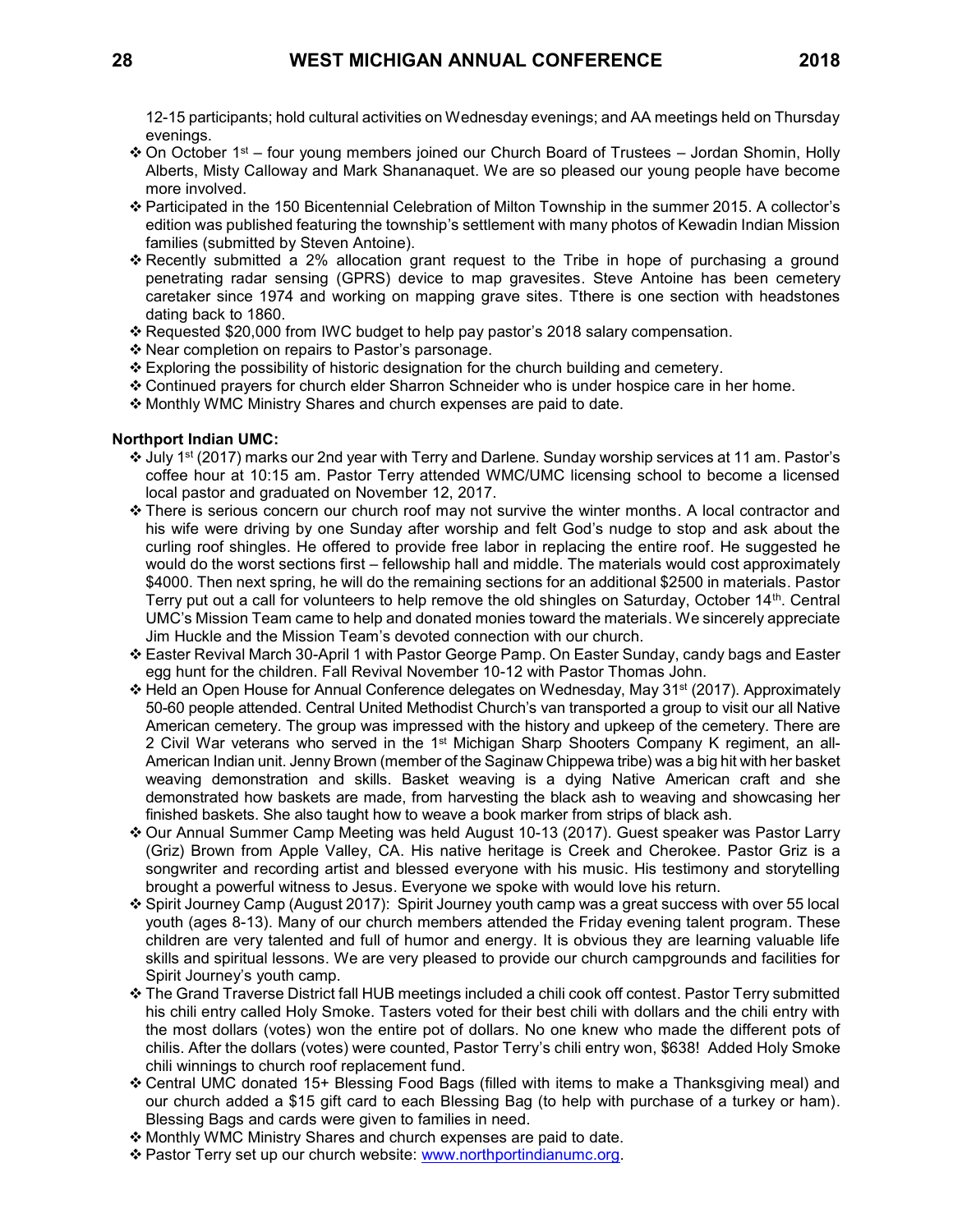### **Bradley Indian UMC**:

Sunday Services are at 9:30. In November (2017), Pastor Todd graduated from WMC/UMC licensing school and now a full-time Licensed Local Pastor. Communion served 1st Sunday each month. Todd meets with other pastors in community at least one Monday each month.

Todd has updated the technology for Bradley and Salem in order to engage more with the youth through Social Media and bring them into the church. Todd has developed a music ministry with Bradley/Salem Singers. Casey Church was our guest speaker on Sunday, April 24<sup>th</sup>. Jjak Camp Meeting held August 25-28, well attended. Gun Lake Tribe paved the parking lots of Salem and Bradley this past spring (2017). Pastor Todd started combining services with Bradley and Salem the first Sunday of the month in August (2017) and Communion is offered to everyone. After the service, we have fellowship and a potluck luncheon. We voted in a one-board model of governance for our church. Three church members walked on in the past few months: Rudolph John Bush, Leah Sprague Fodor, Melvin Fought and local Native resident – William Barker. Three previous church members returned: Dwight and Anna Bixler and Steve Collins. Tom Jarmon is renovating the church fences. Tom and Marian Jarman and Cheryl Selby represented Bradley Mission at the 150-year celebration of Almena UMC. Monthly WMC Ministry Shares and church expenses are paid to date.

#### **Salem Indian UMC**:

Sunday Services at 11:30. In November (2017), Pastor Todd graduated from WMC/UMC licensing school and now a full-time Licensed Local Pastor. Gun Lake Tribe presented Salem/Bradley with a 10-year endowment to help support a pastor full time. Todd is interested in attending a Native American Ministry program. Todd feels blessed to be ministering two Native American churches and grateful for their support and encouragement in his ministry and long learning process. Salem has a Bible study headed by our Ad board chair, Betty McBride. Gun Lake Tribe has donated all proceeds from its Annual Summer Golf Outing to Bradley and Salem. We are blessed to have this close relationship with the Gun Lake Tribe and we hope to do great work together for our community. Todd Williamson continues to develop his ministry and music skills. Pastor Todd brought back the old Anishinabemowin hymns to both Bradley and Salem. Casey Church held a Native American ministry workshop on February 11<sup>th</sup> (2017) at Hopkins UMC. Monthly WMC Ministry Shares and church expenses are paid to date.

#### **Mt. Pleasant Chippewa Indian UMC**:

Sunday worship service 11 am and 7 pm; Thursday evenings at 7 pm. Sunday youth class has grown to 24 youths. Third Sunday worship with Joe Sprague and includes a meal of hotdogs and a crafts workshop. Last Sunday of each month is an all song service with response readings. Members share liturgy readings. Events (2017): NYE watch; Easter (April 13-16); Camp Meeting (August 28-September 4); Fall (November 23-26). Church doing very well, and Pastor keeps in touch with other local pastors.

#### **Native American Elders Program (Grand Rapids) – Pastor Sandy VandenBrink**:

Pastor Sandy retiring December 2017. She served as Program Director for 11 years. Voiced her concerns on the leadership for the Elders Program as no one has volunteered (to date) to head the program. Meet every Tuesday and Thursday at Northland United Methodist Church in Grand Rapids. Average 200 meals each week; average 50 Native American elders attend regularly. Nursing students from Calvin College and GVSU continue to monitor blood pressure and sugar levels. Case worker from DHS available once a week for resources. Regular visits by staff from Native American Community Service to keep Elders informed of programs available to them. Transport Elders who have no other means of transportation to: appointments, funerals, Powwows. Plan to transport Elders to Salem/Bradley for their 1<sup>st</sup> Sunday combined worship service. Special celebration for all holidays and grandchildren are invited. Hold a monthly Bingo. Provide Feeding America food truck throughout the summer months. Conduct funerals and memorial services for members of the community. Michael Peters (4 Fires Ministry) holds a service on Wednesday evenings. Program needs approximately \$35,000 a year to run adequately. Received \$25,000 from IWC. Need additional funding to meet payroll of 3 part-time staff, van expenses, to purchase food and supplies. Pastor Sandy mailed out 380+ letters to Tribes and churches asking for donations.

Valerie Maidens, IWC Secretary / Fran Church-Pratt, IWC Chair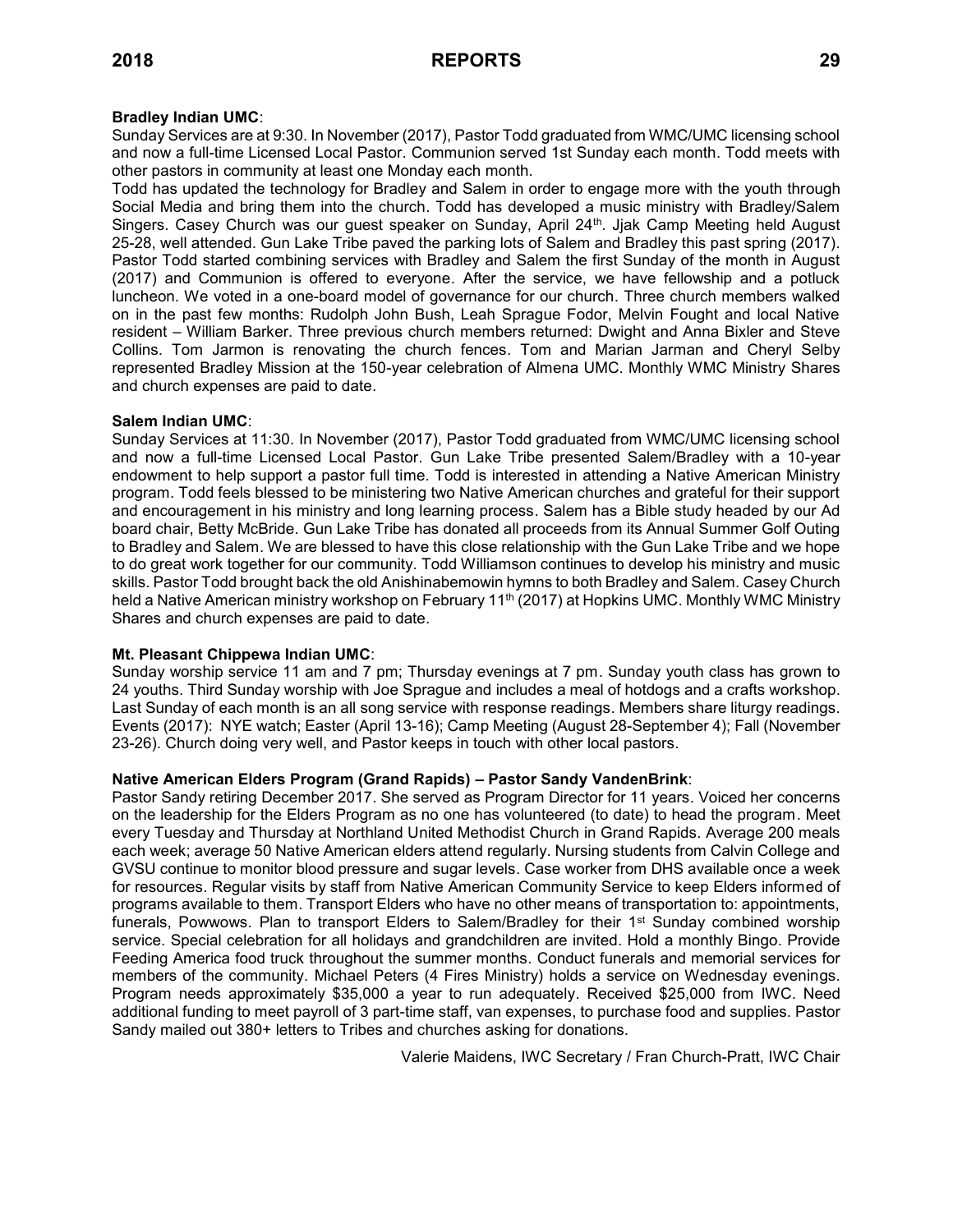Following the direction and lead of the Michigan Area, the New Church Development Committees (NCDC) of Detroit Conference and West Michigan Conference became one. While funding remains separate according to the conferences, all work and decisions are unified. The combined Committee affirms the purpose statement:

*The Michigan Area NCDC is launched to create and multiply new faith communities and disciples of Jesus Christ for the transformation of the world.*

The NCD Committee is organized around sub-teams that care for the various responsibilities of the new church development work. Sub-teams include: Grant, Reach, Promotions, Diversity and Tracking Teams.

In 2016 the General Conference challenged us to make one million new disciples by the end of 2020. To reach that goal, the Connectional Table set a number of strategic goals. As these relate to the Michigan Conference in the area of Congregational Vibrancy, our challenge is to start 13 new churches using a variety of models, 130 new faith communities (new worship services or new venues for worship with attendance 50-100), and 1,300 new small groups. The New Church Development Committee has and will continue to focus on reaching these goals and accomplish our mission through the following ways. Discerning, distributing, and supporting existing and new churches with grant requests to launch new faith communities utilizing a variety of models, including: church adoptions in Bay City and Lansing/Potterville; multi-site congregations from Friendship Church: Shelby Campus, Birmingham First Campus at Berkley, and Marquette Hope. New worship services launched at Rochester St Paul's, Utica, and Muskegon Central United Methodist churches. Supporting a new church start in Traverse City. And helping launch smaller venue faith communities in pubs, cafés and restaurants to reach more people.

We continue to support the work of churches and new faith communities started in previous years, including Vietnamese and Hispanic congregations in the Detroit area. And celebrate with DownRiver United Methodist Church, a 5 year-old Vital Merger new church start, which had moved into a new permanent building.

A significant part of creating a multiplication DNA in our churches is accomplished by starting new ministries. One method which any church can accomplish to multiply and reach new people is to launch new small groups. The NCDC began offering micro grants of \$300 for each new small group started that intentionally reaches unchurched people.

Lastly, the Reach Summit conference, held in Grand Rapids in 2017, has been and continues to be a way our NCDC is "equipping churches to reach more people." In the 2017 Reach Summit we experienced the powerful preaching of Rev. Olu Brown, a new church start pastor from Atlanta, and informed and encouraged participants through workshops from creating more multi-cultural churches to connecting youth. The uniqueness and true impact of Reach Summit are the five Network Groups that participants can join for monthly encouragement and training in reaching more people (Reach Leadership, Reach Systems, Reach Multiply, Reach Multi-ethnic Church, Reach Connecting Youth). Reach Summit 2018 is scheduled for November 2-3 and will feature Dr. Elaine Heath, dean of Duke Divinity School, as the keynote speaker.

> Dirk Elliott, Director of Congregational Vibrancy Anthony R. Hood, Co-chairperson Matt Stoll, Co-Chairperson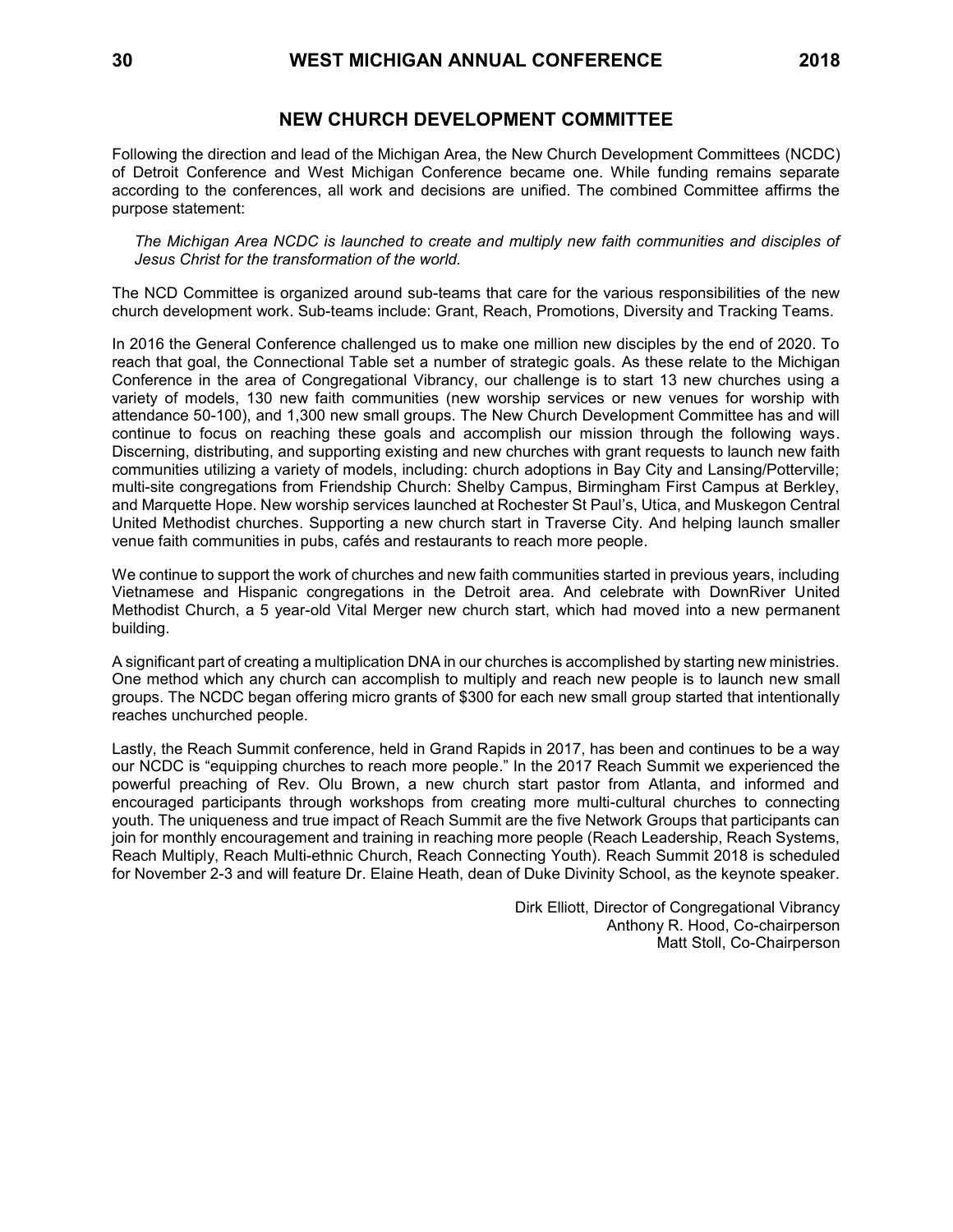# **REVITILIZATION**

For the past two years I have been the Director of Congregational Excellence overseeing the revitalization efforts in the Michigan Conference. I have worked closely with Naomi García and Dirk Elliot calling ourselves the Executive team of three. We have met monthly for the past four years in a collaborative effort to bring about the change needed to move congregations to health and vitality.

Five years ago we started this effort with a limited budget and an abundance of prayer and hope, knowing that God would do the rest. The main thrust of our work in revitalization continues to be the Vital Church Initiative know as (VCI), a "process" of renewal for growing healthy and fruitful congregations. A detailed report of these efforts can be found below.

Another area that has been fruitful in our area of ministry is resourcing the ¶213 A Discovery Process of Potential and Vitality. These congregational assessments have opened up options for churches that were literally out of options. Rather than closing their doors, this process has led to church adoptions, restarts, ministry plans, and yes sometimes closure with a legacy. We continue to expand this assessment process in many different and creative ways.

Last year we realized that we needed to expand our reach beyond VCI to fully live into our vision.

**Vision:** growing, fruitful, vibrant congregations, changing lives through Jesus Christ.

**Mission**: assisting congregations in directing people to actively follow Jesus Christ.

Throughout the last year I piloted regional visioning processes in the conference to lay the foundation on which to expand our groundwork. We are now assessing the results and hope to launch these new processes this fall. We are working to integrate key VCI characteristics into these new training opportunities.

# Coaching **CHRIST-CENTERED** Accountability

Multiple Learning Sessions Spiritual Formation Cohort learning community

Some opportunities for extended learning could include Visioning and Goal Setting, Worship, Hospitality, Outreach, Family Systems, Transitions, Streamlining your Administrative Structure, Community Connections, Creating Social Media Strategy and VCI with multiple opportunities to implement a ministry plan. Each will include the important elements of coaching and accountability.

As you can see we are working hard to expand our reach in order for congregations to expand their reach for Christ. Our revitalization team has a faculty of over forty lay and clergy already trained and working in these vital areas. As we move to this next step we will not have to *recreate the wheel* or come up with the *next best thing*, these new processes will continue the integrated, holistic approach we have been building for the last six years. These processes will be an exciting addition as new districts are formed and our new conference vision becomes a reality. Thank you for your support and prayers.

Gary Step, Director of Congregational Excellence

# **Vital Church Initiative Michigan Conference**

*Foundations…Training…Statistics…*

| Assumptions                            | and | <b>Accompanying Strategies</b>                                                                  |
|----------------------------------------|-----|-------------------------------------------------------------------------------------------------|
| Healthy congregations grow.            |     | Train & Deploy Facilitators of Continuous Learning<br>Communities for laity & pastors together. |
| Leadership is everything.              |     | Train & deploy coaches.                                                                         |
| Adaptive change requires outside help. |     | Train & deploy consultation team.                                                               |
| Focus creates urgency.                 |     | <b>Cascading accountability.</b>                                                                |
| No quick fix.                          |     | Cultural shift of collaborative involvement for laity<br>and pastor together over time.         |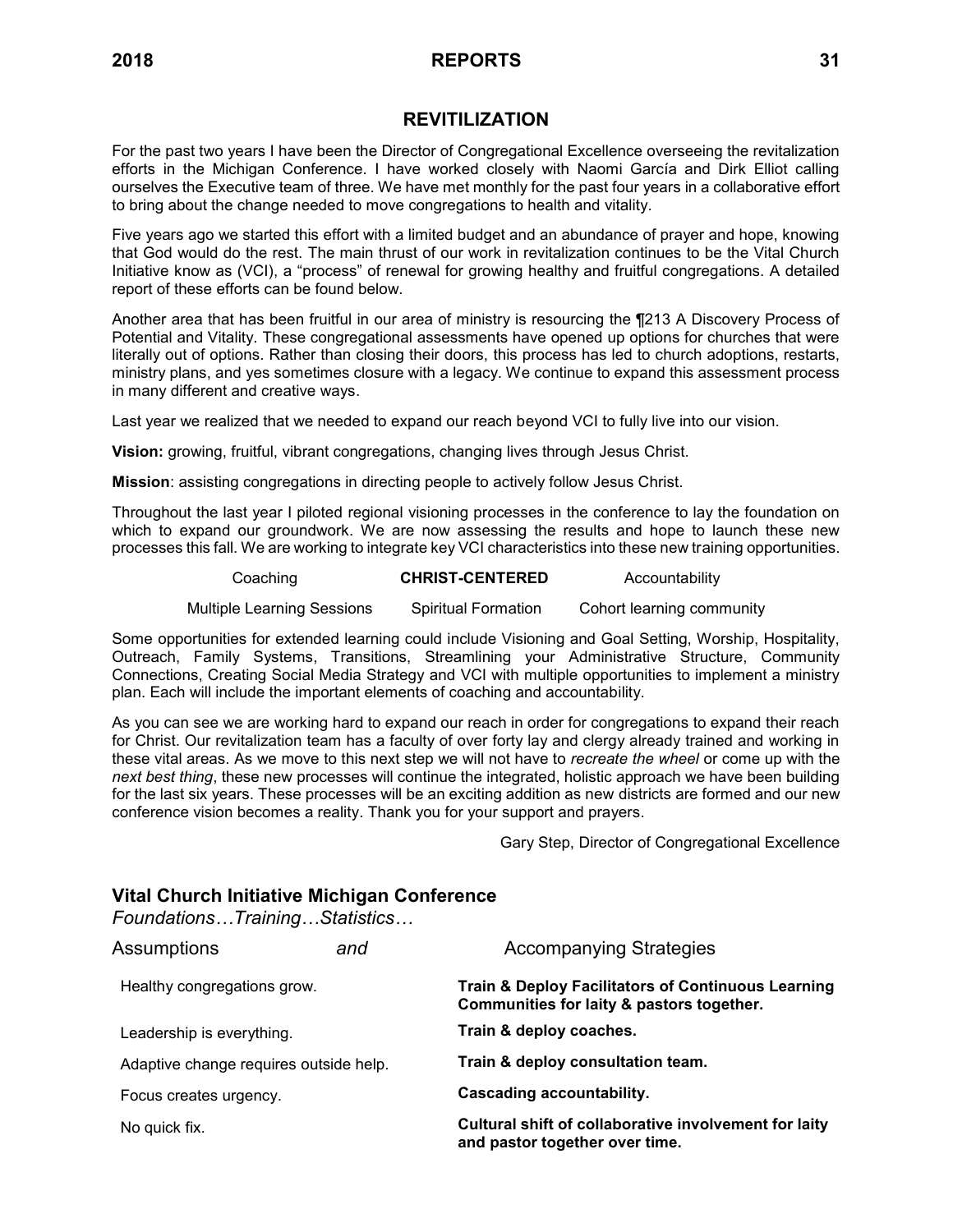Expectations of Participating Congregations and Pastors

**Christ-centered. Fruitful. Excellent.**

**Accountable. Collaborative.**

Criteria for Fruitfulness: Five Practices *(see FIVE PRACTICES OF FRUITFUL CONGREGATIONS)*

**Radical Hospitality Passionate Worship Intentional Faith Development Risk-Taking Mission & Service Extravagant Generosity.**

Developing Core Competencies

- **Self-Reflection** of individuals and ministry teams, leadership and entire congregations, the foundation of the trust dividend inherent to healthy change and growth.
- **Spiritual Foundation** leadership rooted in, manifested as and tested by a personal relationship with God through Jesus Christ.
- **Example Leadership** flexibility, adaptability, patience in and with ambiguous situations, responding positively (rather than reactively) to new demands and challenges, addressing resistance through clear communication, leading change through careful attention to the impact on people, understanding the difference between technical and adaptive change.
- **Communication** encourages an active and open exchange of ideas, openly shares information, creates an inclusive and a safe environment.
- **Outreach** focusing attention and resources beyond the church, understands the needs of the community, is active locally.
- **Evangelism** reaching out to non-Christians, de-Christians, and others in a positive way, praying for those outside the church.

FACULTY – VCI has a faculty of over forty lay and clergy serving as coaches, facilitators, consultants and mediators. Naomi García oversees the training and support in this area. She has developed a support system meeting virtually with support coaches monthly, and directive coaching quarterly. We also connect with consultants semi-annually. During these times together we offer continuing education, training, and natural feedback loops to evaluate our processes. Thank you Naomi!

# **Vital Church Statistical Update**

| Churches Completing: Phase 1 Learning 2 gether | 147 |
|------------------------------------------------|-----|
| Phase 2 Self-study                             | 113 |
| Phase 3 Implementation                         | 93  |

77% of church moved on to Phase II

### **OUTPUT/OUTCOME (Measure) The difference or change to be accomplished**

**68%-** there was significant identifiable movement towards Vitality Critical factors: Strong pastoral and lay leadership, openness to adaptive change **11%-** there was some identifiable movements towards Vitality

Mitigating factors: Average Pastoral and/or lay leadership, resistant to change

Most common cultural shifts: developed a shared vision, moving from an internal focus to an external focus

**21%-** There was no identifiable movements towards Vitality

Mitigating Factors: Poor pastoral and/or lay leadership, extremely high resistance to change, appointment change, poor coaching

Most common impedance: Entrenched cultures very resistant to change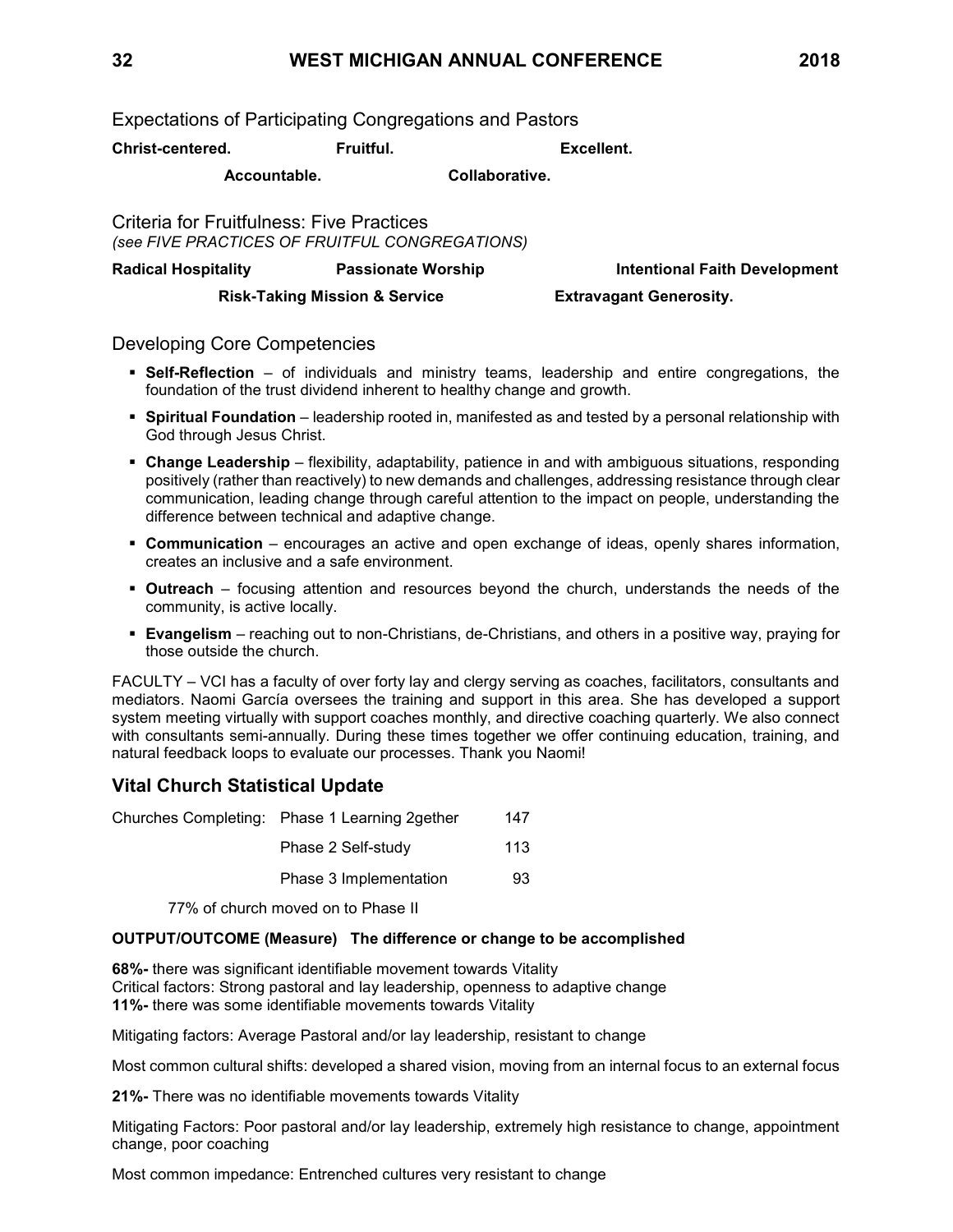| <b>INPUT</b>                                                                         | <b>THOUGHPUT</b>                                                                                                                                                                                                                           | <b>OUTPUT/OUTCOME (Measure)</b>                                                                                                                                                                                                                                                                                                                                                                                                     |
|--------------------------------------------------------------------------------------|--------------------------------------------------------------------------------------------------------------------------------------------------------------------------------------------------------------------------------------------|-------------------------------------------------------------------------------------------------------------------------------------------------------------------------------------------------------------------------------------------------------------------------------------------------------------------------------------------------------------------------------------------------------------------------------------|
| <b>Resources</b>                                                                     | <b>Activities</b>                                                                                                                                                                                                                          | The difference to be accomplished                                                                                                                                                                                                                                                                                                                                                                                                   |
| <b>Cabinet Commitment</b>                                                            | -Recruit, support,<br>congregational vote                                                                                                                                                                                                  | Creating a collaborative culture<br>with a common language,<br>aligned to a common vision,<br>2 directors on appointive<br>cabinet, Strategic appointments                                                                                                                                                                                                                                                                          |
| <b>Executive Staff of five meeting</b><br>quarterly<br>(2DCM, 2 Directors, 1 Assoc.) | -Meet, plan, vision, resource,<br>accountability                                                                                                                                                                                           | Creating a team culture,<br>common vision, aligned<br>resources, investing in vitality<br>of the local church                                                                                                                                                                                                                                                                                                                       |
| Staff - 1 Director, Assoc.,<br>Admin & budget                                        | -Recruit churches and faculty,<br>train, deploy, oversee, supply<br>resources, hold accountable                                                                                                                                            | Team work - high trust,<br>collaboration                                                                                                                                                                                                                                                                                                                                                                                            |
| Faculty 72 - lay and clergy<br>(facilitators, coaches,<br>consultants)               | -Coaching, Peer Mentoring,<br>consultations, on-site<br>workshops, hold pastors and<br>leaders accountable                                                                                                                                 | Faculty are trained in the best<br>practices of growing churches<br>and lived out in their local<br>church context                                                                                                                                                                                                                                                                                                                  |
| Local Church<br>(resources, time, leaders<br>three year commitment)                  | -Nine sessions of learning<br>together, completion of self-<br>study, pastor engaging in peer<br>mentoring, completing the<br>prescriptions, workshops,<br>planning, implementation,<br>creation of teams, timelines,<br>laity recruitment | Changing the culture through;<br>inviting and inspiring worship,<br>disciples engaged in mission<br>and outreach, effective lay and<br>clergy leadership, Small groups<br>and strong children and youth<br>ministry, radical hospitality,<br>intentional faith development<br>implemented, a new (common)<br>language, aligned ministries<br>and resources around mission<br>and vision, implementing<br>adaptive change (tool box) |
|                                                                                      |                                                                                                                                                                                                                                            | Measurable increases in key<br>areas of health                                                                                                                                                                                                                                                                                                                                                                                      |

# **BOARD OF ORDAINED MINISTRY**

*"So if anyone is in Christ, there is a new creation: everything old has passed away; see, everything has become new!" 2 Corinthians 5:17*

A new creation – our Michigan Board of Ordained Ministry – will be birthed this summer. Since July of 2016, Board of Ordained Ministry (BOM) members from the West Michigan Conference and the Detroit Annual Conference have been meeting together almost every month to design this future board. Members serving on this task force are: from West Michigan, Annette Erbes, Dean Prentiss, Carolin Spragg, our administrative assistant Sus'ann Busley, and myself as co-chairperson; from Detroit, Ruby Anderson, David Eardley, Mary McInnes, administrative assistant Nancy Arnold, and co-chairperson Laura Speiran.

Through countless hours of conversation in person and by video conference, we have discovered that our two boards do essentially the same work, though we do it differently. In our dreaming and planning, we have attempted to find a third way – a new way. We know that the structure we have created is not perfect. Certainly, it will be refined and further developed by future board members. Yet we offer this as a beginning point. Our first meeting as a new BOM will be an overnight retreat at Lake Louise Camp in September of 2018.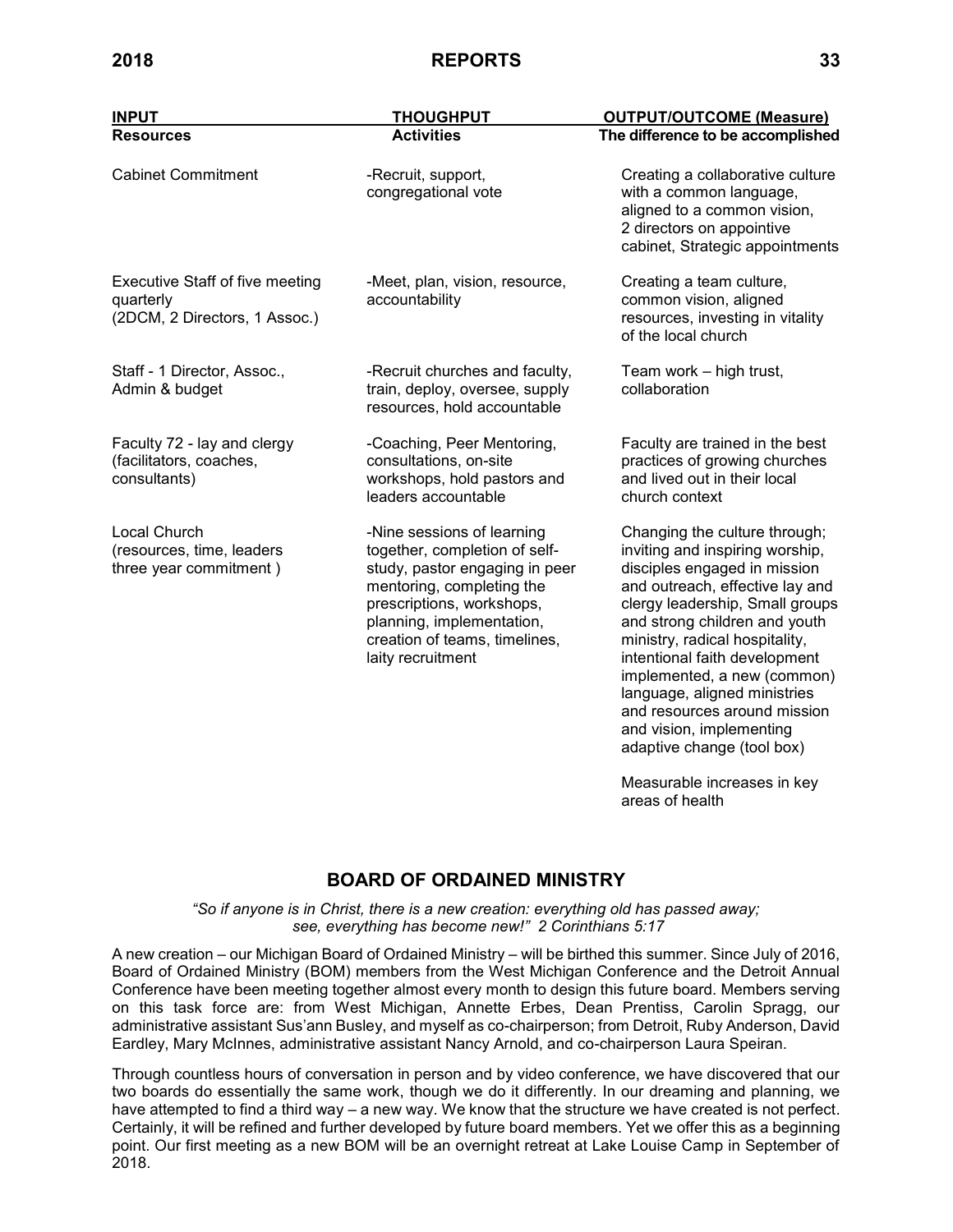Looking back on the year 2017, a lot of our energy went into planning annual conference. This was the first time that everything was done together as an entire Michigan Area, from opening worship to the closing ordination service. Specifically, our two boards needed to prepare for: our first joint clergy session; the service of recognition, commissioning and ordination (in conjunction with the bishop's office and the AC worship planning team); a luncheon for those exploring a calling to licensed or ordained ministry; a dinner for retirees; and a new event called Celebrating the Journey of Ministry. This latter program was a melding of previous traditions: Marking Sacred Time in West Michigan and Celebration of Ministry in Detroit. It included the recognition of retirees, the introduction of clergy entering either conference, and the celebration of those who serve in specialized ministries. As we look forward to the 2018 Annual Conference, many of these new traditions will be repeated and improved based on the things we learned last year.

The Board of Ordained Ministry is the primary credentialing body within The United Methodist Church. Our responsibilities are outlined in ¶ 635 of *The Book of Discipline 2016*. Even though much of our attention over the past year has been directed toward the formation of a new Michigan board in the coming year, we have continued our ongoing work as the West Michigan BOM in the interim. This includes conducting two interview weeks – for full membership in the fall and for provisional membership in the spring. We were very pleased to recommend provisional membership and commissioning for two elders, as well as full membership and ordination for two deacons and two elders at our 2017 Annual Conference. At the same time, we celebrated with three local pastors who completed Course of Study.

Ongoing connection with local pastors is made by the District Committee on Ordained Ministry (dCOM). The BOM provides coordination and oversight, since each dCOM is considered a subcommittee of the board. We appreciate the service of these district committee members as they engage with ministry candidates at the very earliest stages of the process. With the move to nine districts in the new conference, we know there will be shifts in dCOM membership. It is our hope to provide training early on for these newly formed committees, sharing "best practices" with those who serve on them and bringing consistency to the process for candidates.

Steps toward harmonizing the candidacy process have already been taken through the semi-annual Candidacy Summit which is now offered in both the winter and the summer. This undertaking has been sponsored by the whole Michigan Area since its beginning in 2016. Through the two-day Candidacy Summit and the three group sessions which follow, candidates explore ministry as a vocation and receive guidance from peers and mentors in a small-group discernment process. Thank you to all the board members from both sides of the state, as well as other clergy colleagues, who have given of their time preparing for and participating in these events.

Though the work of our BOM is most visible at the entry points when clergy are first beginning their journey toward ordained or licensed ministry, we are also responsible for guiding and supporting clergy throughout their continued years of service. Through the Conference Relations Committee, the board works with clergy who are changing their status: those going on leave of absence or honorable location, those requesting part-time service, those transferring in or out of the conference, and those transitioning to extension ministry or to retirement. Further, our board promotes opportunities for continuing education and spiritual growth. In the future, the BOM (in conjunction with the cabinet) will be creating and implementing a process for the personal and professional assessment and development of each clergyperson as outlined in ¶ 349 of *The Book of Discipline.* This will occur every eight years.

Aware that our two boards will be coming together this July, we have been gradually downsizing our numbers for the past couple of years. I am grateful for the willingness of current BOM members to assume an extra load during this transition period. Also, I want to express appreciation for our members who will be rotating off the board in the coming year: Eric Beck, Pat Brook, Bo Rin Cho, Marty Culver, Jeanne Garza, Diane Gordon, Harris Hoekwater, Allen Horstman, Mary Ivanov, Phyllis Jackson, Deb Johnson, Lynn Pier-Fitzgerald, and Carolin Spragg. Thank you for your service!

I have greatly enjoyed serving as chair of the West Michigan Board of Ordained Ministry during these past four years. Thank you to all the persons on our board who have supported me, particularly the members of the Executive Committee. It has been a joy to work with so many gifted and committed people. In particular, I am indebted to our BOM administrative assistant, Sus'ann Busley, for keeping us organized. Sus'ann is a true servant of Christ and I don't know where we would be without her.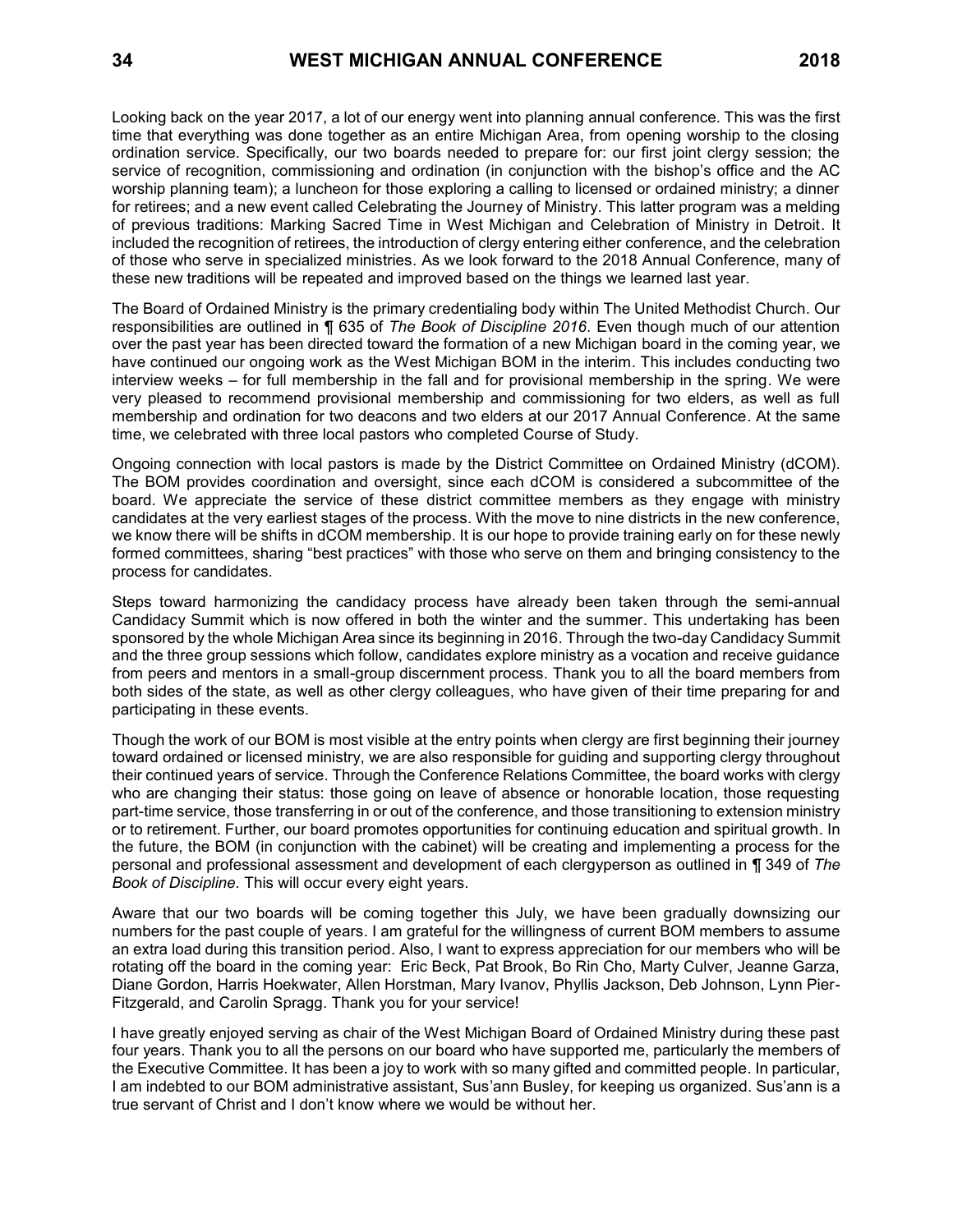During these last two years, it has been my privilege to work closely with Laura Speiran, chair of the Detroit BOM. Laura is a very insightful and very dedicated leader. She and I have shared countless phone calls, e-mails, and face-to-face meetings. We have made a good team. I know the board will be in excellent hands as she provides leadership in the days ahead. The BOM will also be blessed by the leadership gifts of the Rev. Dr. Jennifer Browne who was recently appointed as Director of Clergy Excellence. We look forward to coordinating many functions of the Board of Ordained Ministry through the new Office of Clergy Excellence.

Please pray for God's blessing upon this new creation of our Michigan Board of Ordained Ministry as we seek to recruit, prepare, and support clergy who will be bold and effective leaders in The United Methodist Church.

Sherri Swanson, Chair

#### **ORDER OF ELDERS**

As The Order of Elders we are called to a four-fold ministry of Word, Sacrament, Order, and Service. While we live out our callings in congregations and extension ministries we are also connected through the covenant of The Order of Elders. It has been an honor working with Dean Prentiss as co-chair of the Order of Elders. This year has included time for prayers, planning, and preparing for the final steps of becoming the new Michigan Conference as we both work with the Board of Ordained Ministry Task Force.

Last Spring we were blessed to gather at the Bishop's Day with the Order of Elders in Midland. Our scripture focus for the day with Bishop Bard was based on Galatians 5:22. We spent time making new friends, seeking out prayer partners, we had conversations in breakout sessions, we shared a meal together, worshiped – but the true blessing of the day was Bishop Bard's sermon and prayer over our ministries. We are thankful for Midland First United Methodist Church's hospitality and help in making the day possible.

So now we move forward to figure out what is next. A small group of elders have volunteered to take your input and find ways to gather and connect to one another in meaningful ways as we live out our callings and strive to be effective clergy. Look for upcoming invitations to study, pray, and grow together as a covenant. There are many changes all around us, new conference, new districts, Commission on a Way Forward, not to mention all the issues in our communities and appointments. May we be brave enough to lean into our covenant relationship to give us courage during changing times, may we keep centered on our calling, and remember who called us for such a time as this.

I have been praying for each of you by name over this last year. I encourage you to do the same. Open up those Journals and lift one another up in prayer. If you do not have a covenant group that you meet with regularly, now is the time to reach out and find one. Covenant groups can help keep us accountable, reminds us that we are not alone, and encourage us during difficult times.

Mary McInnes, Chair

#### **ORDER OF DEACONS**

Deacons across Michigan and the world are working in ministries of Word, Service, Justice and Compassion. This February we sought to meet but the weather prevented us to meet in person. However, we are moving forward with plans of ministry in our diverse locations in places not only in Michigan but in the world. We are looking to encourage the growth of the heart, hands, minds, and joy of the conference through our ministries – this variety of ministries created by Christ, Holy Spirit and God to serve and show grace in innovative ways.

Deacons hope to remove all barriers to the love of Jesus and grace to heal the wounds and bring hope. As Michigan continues to grow into one conference, the order of Deacons seeks to support this growth and offer support in all corners of the globe.

Georgia N. Hale, Chair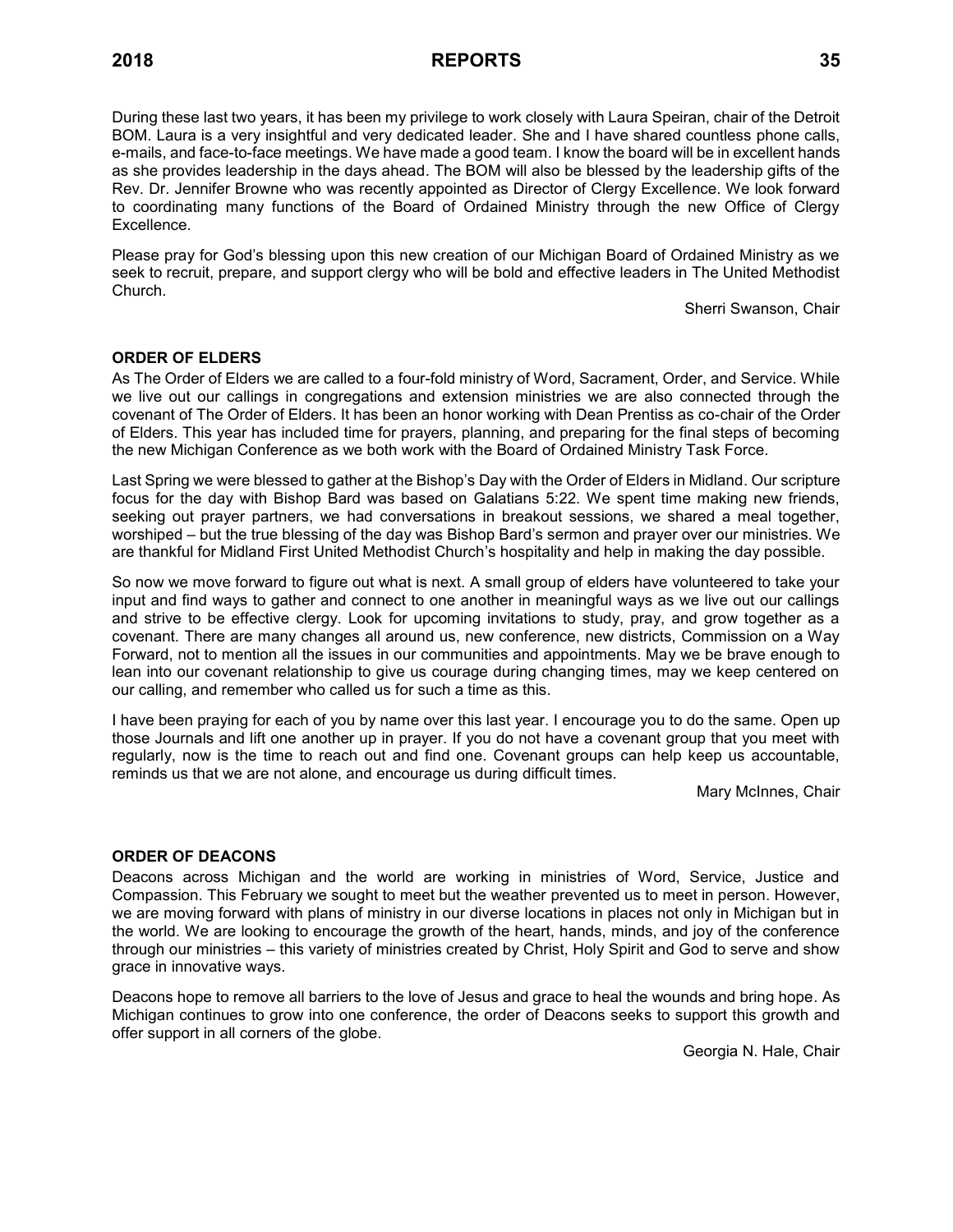CANDLER<br>SCHOOL OF



#### **CANDLER SCHOOL OF THEOLOGY** – Atlanta, Georgia – [candler.emory.edu](http://www.candler.emory.edu/)

For more than 100 years, **Candler School of Theology at Emory University** has prepared *real* people to make a *real* difference in the *real* world*.* Since our founding in 1914, more than 10,000 students have graduated from Candler, where they have been shaped as thoughtful, principled, and courageous Christian leaders dedicated to transforming the world in the name of Jesus Christ.

One of 13 official seminaries of The United Methodist Church, Candler has been included on a list of "Seminaries that Change the World" for five years running, and was recently named a "Bright Spot in Theological Education" by Auburn Seminary.

Candler is also one of seven graduate professional schools of Emory University, a top-tier research institution offering extensive resources and a demonstrated commitment to service. Our location in Atlanta provides a hands-on learning environment rich with opportunity: The General Board of Global Ministries is headquartered here, as are numerous public health, international development, and social service organizations. Simply put, there is no better place to prepare for ministry that engages our major denominational priorities: developing leaders, starting and growing churches, ministry with the poor, and improving global health.

In order to keep pace with the needs of the church and the world, Candler offers 16 degrees: six single degrees and ten dual degrees pairing theology with bioethics, business, international development, law, public health, or social work. One of our newest degrees is a Doctor of Ministry that is 90 percent online, so students can remain in their places of ministry as they study and immediately apply to their context what they learn in class. Our Teaching Parish program allows eligible United Methodist students to serve as pastors in local churches while they're enrolled – they earn a salary as they earn course credit and pastoral experience, plus they are mentored by an experienced United Methodist elder.

Candler's student body continues to reflect the diversity and breadth of the Christian faithful, with an enrollment of 455, reflecting 49 percent women, 35 percent people of color (U.S.), and a median age of 30. Students represent 39 denominations, with half coming from the Methodist family. 82 percent of students are seeking a degree to prepare them as ministry professionals.

Candler has a deep commitment to alleviating student debt and employs a multi-pronged approach to tackle this issue. In 2017-2018, we awarded \$5.3 million in Candler scholarships, with 97 percent of MDiv students receiving aid and the average scholarship covering 75 percent of tuition. Plus, our comprehensive "Faith & Finance" program teaches money management skills that serve our students now and will continue to serve them – and the churches they lead – well into the future.

Half of Candler's faculty are United Methodist and 58% come from traditions within the larger Methodist family. This year, we welcomed fellow United Methodist Helen Jin Kim to the faculty as Assistant Professor of American Religious History, and we sent best wishes along with our colleague Mary Lou Greenwood Boice as she retired after 25 years of remarkable service to Candler.

Candler draws considerable strength and inspiration from its relationship with The United Methodist Church. Our ability to fulfill our mission of educating faithful and creative leaders for the church's ministries throughout the world depends upon your support, gifts, and prayers. Thank you for the countless ways you advance this vital ministry in the life of our denomination. Visit us in person in Atlanta or online at [candler.emory.edu](http://www.candler.emory.edu/) to see firsthand how Candler prepares *real* people to make a *real* difference in the *real* world.

Jan Love, Mary Lee Hardin Willard Dean and Professor of Christianity and World Politics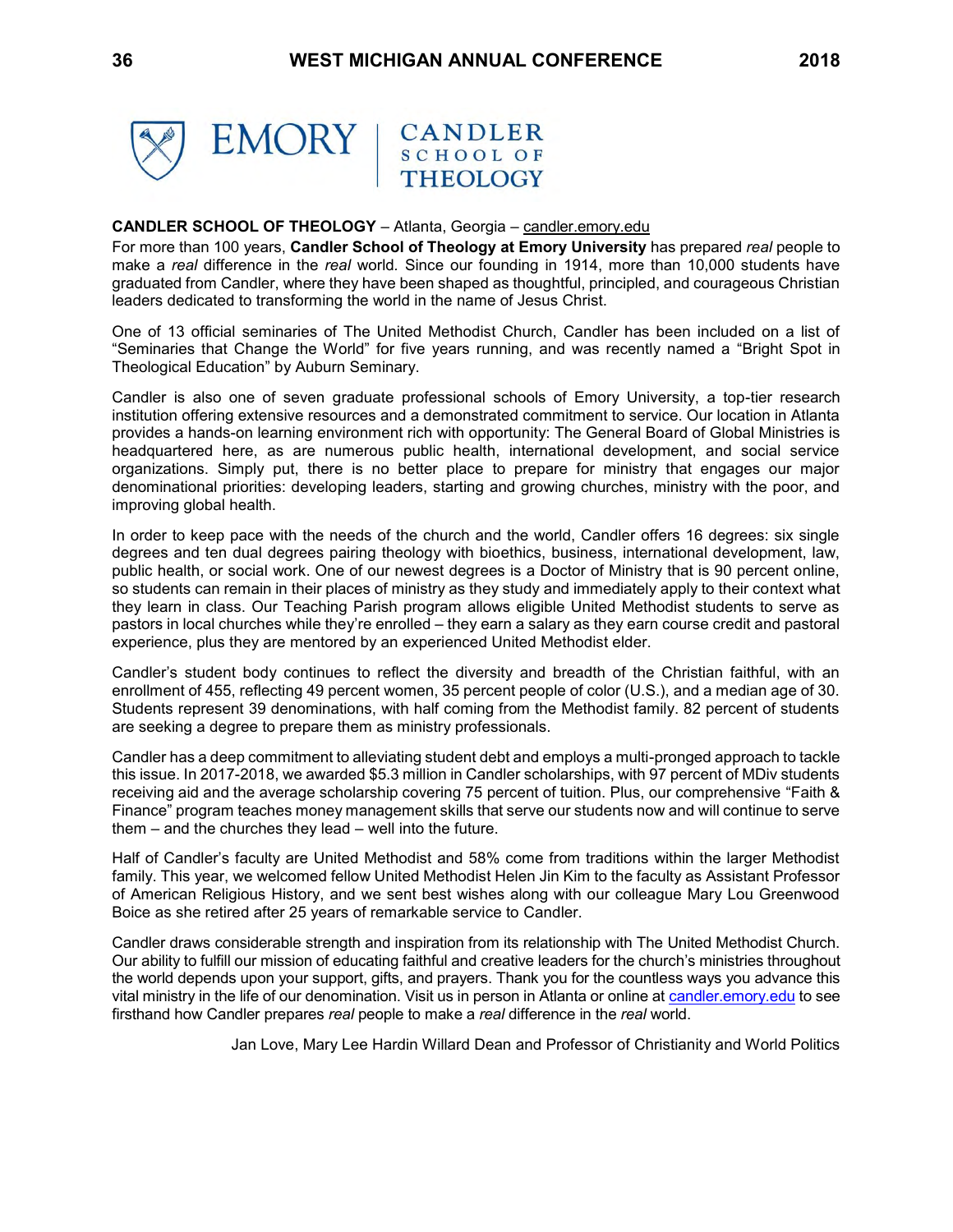

### **DUKE DIVINITY SCHOOL** – Durham, North Carolina – [divinity.duke.edu](http://divinity.duke.edu/)

Under the leadership of Elaine A. Heath, dean and professor of missional and pastoral theology, Duke Divinity School has continued to work on our strategic planning process. In the academic year 2017–2018, the strategic planning committee was assembled, composed of representatives from the faculty, staff, student body, and Duke Divinity's Board of Visitors. The committee has sought extensive feedback from stakeholders, including alumni, church leaders, and donors as well as our community of faculty, staff, and students; and it is paying close attention to developments within theological education and the cultural changes affecting both church and academy. The committee anticipates presenting a framework document in the spring of 2018 with a strategic plan submitted for approval in November 2018.

This year we launched several new programs to equip laypeople and to support students. The Neighborhood Seminary, a partnership with the Northern Piedmont District of the Western North Carolina Conference, is a two-year, noncredit training program that began this year with a cohort of 18 people. The cohort participates in four team-taught courses per year led by faculty, staff, and graduate students from Duke Divinity School in partnership with local practitioners and ministries. The cohort also undertakes an intentional, contemplative model of spiritual practice combined with sequenced contextual learning experiences with local practitioners throughout the two-year program. Heidi Miller, Ph.D., directs the Neighborhood Seminary program.

We also launched a new academic support program to help incoming students learn how to think and write theologically. The Refresher and Intensive for Scholarly Enrichment (RISE) program began with a two-day pre-orientation workshop for new students this August. Over half of the incoming class, 83 students, registered for this self-selecting program that includes lectures, panels, and workshops to help them navigate academic work and succeed at seminary. Academic support continues throughout the year, with Divinity School professors and preceptors as well as academic support staff in contact with each other and struggling students to develop plans to help them.

This year we welcomed students from a range of backgrounds who are called to serve God and the church. In 2017, our total enrollment was 606 students: 369 are enrolled in the M.Div. degree program; 58 in the M.T.S.; 10 in the Th.M.; 46 in the Th.D.; 83 in the D.Min.; 23 in the M.A.C.P.; 4 in the M.A.C.S.; and 10 who are special students or auditors. Thirty-seven percent of our students are United Methodist, with an additional 3 percent from other Wesleyan traditions, and 46 percent of our M.Div. students are United Methodist. Eleven percent of all students are Baptist, 8 percent are Anglican or Episcopalian, 4 percent are Roman Catholic, 10 percent are Presbyterian or Reformed, with the rest from 21 other denominations or faith traditions.

Three new certificates were approved this year. The Certificate in Missional Innovation, which can be earned as part of a master of divinity degree, is intended for students interested or involved in innovative forms of ministry. They will receive training in contextual evangelism and church planting with the goal of converting, gathering, and discipling people who are often neglected or unreached by existing church structures. The Certificate in Theology and the Arts, which can be earned alongside the M.Div., M.T.S., or Th.M., aims to help students appreciate and articulate the mutual enrichment of theology and the arts and to create opportunities to involve local churches and communities in the arts. The Certificate in Theology and Health Care is a new fully accredited residential graduate program that provides robust theological and practical engagement with contemporary practices in medicine and health care. The certificate aims to equip Christian health care practitioners with foundational courses in Christian theology, Scripture, and the practical issues they encounter.

In 2017, the Duke Forward comprehensive campaign concluded, having raised critical endowment and expendable funds to support the people, programs, and activities of the university. Duke Divinity School raised \$114.1 million, 143 percent more than the goal of \$80 million. This support enables the Divinity School to provide scholarships and fellowships to students, build faculty excellence, and launch new programs and research efforts. We are grateful to God for the generous partnership of many alumni, other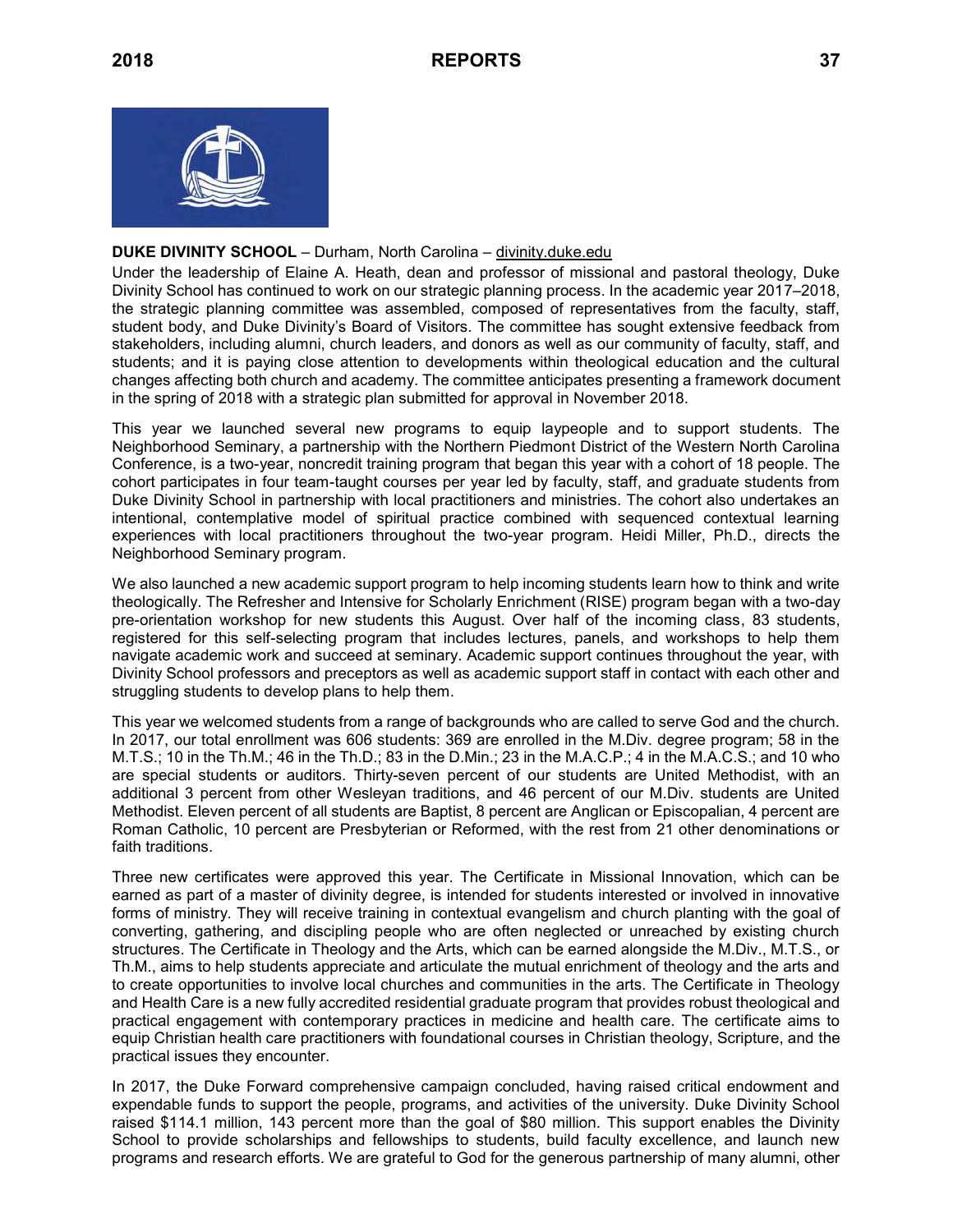individuals, churches, and foundations. These gifts are helping to move Duke Divinity School forward into preparing men and women who will serve their neighbors and lead the church of the future.

Our faculty continue to provide exemplary service in the classroom, for the church, and to the wider culture. Just one example is Edgardo Colón-Emeric, assistant professor of Christian theology, continues the Duke Divinity tradition of Methodist engagement in ecumenical initiatives. As part of the Joint International Commission for Dialogue between the World Methodist Council and the Roman Catholic Church, Colón-Emeric presented to Pope Francis the Spanish translation of the latest bilateral statement. Colón-Emeric has also been actively involved in Methodist churches and seminaries in Latin America, including an effort to train lay pastors in Guatemala that has involved Duke Divinity staff and doctoral students.

A number of efforts and programs at Duke Divinity School this year have sought to further our commitment to supporting and learning from students and communities that have been too-often marginalized. Our Convocation & Pastors' School featured professors, pastors, and activists who addressed ways that the church can dismantle bias and hate. The Center for Reconciliation had a full slate of programs, including a conversation series on navigating conflict that was open to the public; a pilgrimage to significant sites in Durham; and participation in reconciliation events in East Africa and Northeast Asia. Thanks to a grant from the General Board of Higher Education & Ministry's Young Clergy Initiative, Duke Divinity School received a grant to help develop leadership for the Black church within The United Methodist Church through mentorships, funded field education placements with experienced Black pastors, and attendance at the Convocation for Pastors of Black Churches. Within our school, Dean Elaine Heath has met regularly with the leaders of the Black Seminarians Union and a team of faculty and staff to address concerns around implicit bias in grading, training in cross-cultural competency, additional scholarship support for students, and staffing needs to support an increasingly diverse student population.

We remain deeply grateful for the relationships among The United Methodist Church, this Annual Conference, and Duke Divinity School. We look forward to working with you in the task of preparing men and women for Christian ministry. To learn more about Duke Divinity School, please visit our website at [www.divinity.duke.edu.](http://www.divinity.duke.edu/)

Elaine A. Heath, Dean



#### **GAMMON THEOLOGICAL SEMINARY** – Atlanta, Georgia – [www.gammon-itc.org](http://www.gammon-itc.org/)

Gammon Theological Seminary, located in Atlanta, GA, is the United Methodist constituent member of the Interdenominational Theological Center (ITC), a consortium of historically African-American theological schools. Gammon/ITC is a co-educational, professional graduate school of theology. Its faculty personifies vigorous scholarship, rigorous academic discipline, and significant research in the service of the church and other communities in the world. Gammon/ITC is the world's premier resource for black church scholarship and faith-based solutions to the spiritual and socio-economic challenges confronting the African American community and beyond.

Founded in 1883 by the Methodist Episcopal Church and with assistance from the Freedman's Aid Society, today Gammon Theological Seminary is one of the 13 theological schools of The United Methodist Church. The faculty and administration of Gammon/ITC create an environment in which critical thinking, investigative reflection, decision making, and responsible action are fostered. Gammon/ITC is a member of the Atlanta University Center Complex, the world's largest enterprise of African American higher education. It is also a member of The University Center of Georgia and the Atlanta Theological Association. The school is fully accredited by the Association of Theological Schools and the Southern Association of Colleges and Schools.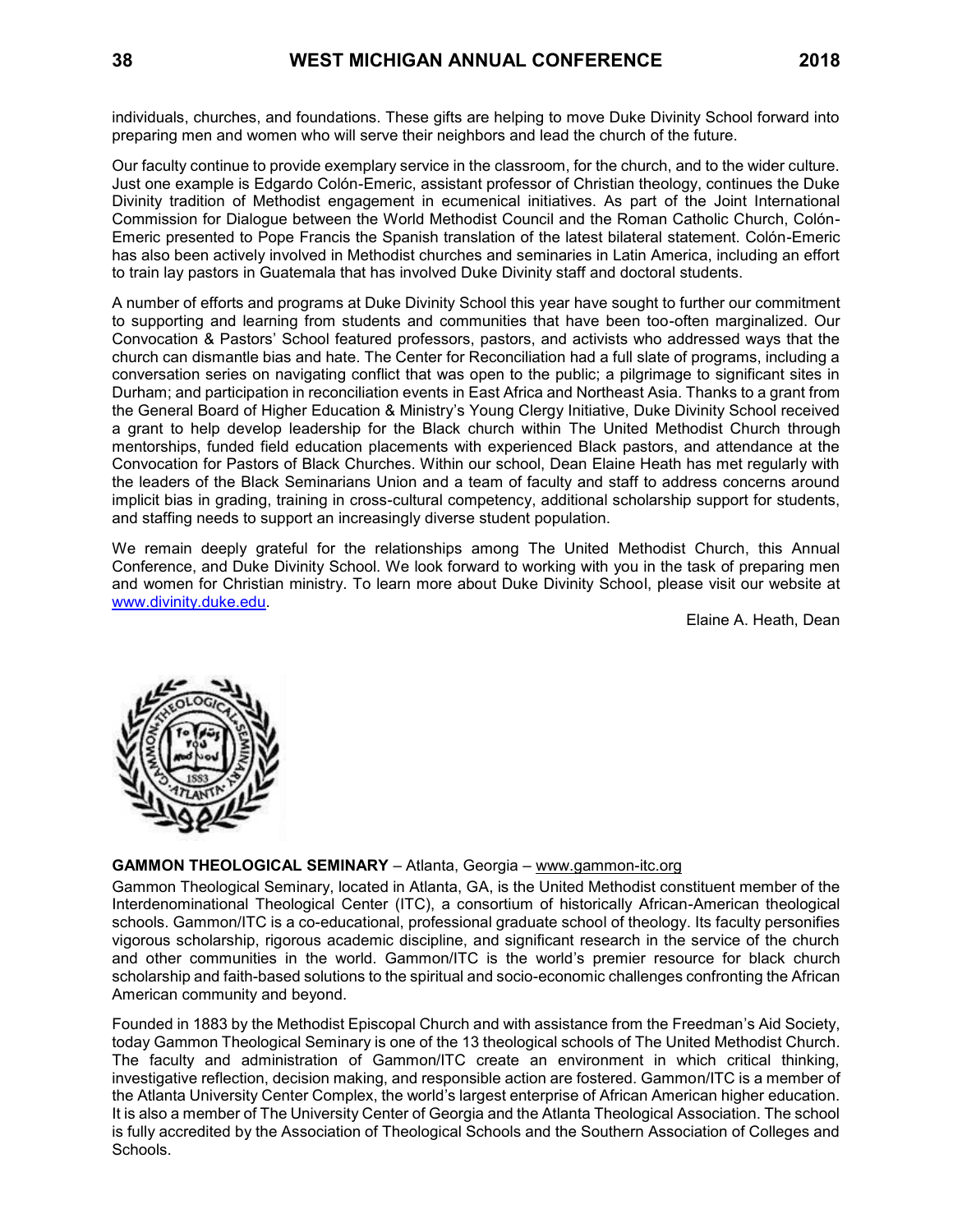Gammon/ITC offers the following degree programs: the Master of Divinity, the Master of Arts in Christian Education, and the Doctor of Ministry. Admission is open to qualified men and women of The United Methodist Church.

The support of this Annual Conference helps Gammon/ITC students carry on a proud tradition. They are taught to think independently and communicate effectively. They are also challenged to become involved in finding solutions to problems that affect the human condition, and to become active in the community beyond this campus. Additionally, graduates of this institution are encouraged to maintain a lifelong desire for intellectual growth, spiritual development, and the acquisition of skills for the practice of ministry.

Gammon/ITC has had a very exciting and busy year living out its mission, which is to recruit, support and educate pastors and leaders for The United Methodist Church. Gammon Theological Seminary is extremely grateful to this Annual Conference for your support of theological education, and for your commitment to ensuring that God's church will be served by persons who are called and trained to lead us forward.

Ken J. Walden, Ph.D., President/Dean



### **METHODIST THEOLOGICAL SCHOOL IN OHIO** – Delaware, Ohio – [www.mtso.edu](http://www.mtso.edu/)

Thank you for this opportunity to bring you news from MTSO. Here are a few highlights from a productive year.

#### **Healthy Congregations Inc. moves in**

MTSO entered into a mutually beneficial partnership with Healthy Congregations, an interfaith organization that equips leaders for thinking more clearly about families, relationships and faith communities. The MTSO campus now hosts Healthy Congregations' staff and offices, as well as many of its events. The relationship affords MTSO's students, faculty and staff the opportunity to participate in Healthy Congregations events at reduced cost.

### **MTSO and Ohio State unite around innovative food hub**

The Ohio State University Initiative for Food and AgriCultural Transformation (InFACT) awarded MTSO a \$35,000 grant, which will help fund the development and testing of a new food hub model in Franklinton, a low-income Columbus community. This work brings together residents of Franklinton, the Franklinton Farms urban gardens, and faculty, staff and students from Ohio State and MTSO, including the staff of MTSO's Seminary Hill Farm. To increase Franklinton residents' access to affordable, local food, the project will use an online food ordering interface – a departure from the traditional brick-and-mortar model of food hubs.

### **Homiletics events encourage prophetic preaching**

The year provided MTSO with two major opportunities to contribute to the craft of preaching. Women from diverse racial and ethnic backgrounds gathered in September for Chloe's Circle, presented by MTSO's Theological Commons and WomanPreach! Inc., an organization founded by MTSO Interim Academic Dean Valerie Bridgeman to bring preachers into full prophetic voice. Participants explored the ways preachers can share truth in the face of disparity and injustice. In February, the Schooler Institute on Preaching featured lectures and preaching by Wil Gafney, associate professor of Hebrew Bible at Brite Divinity School and author of "Womanist Midrash: A Reintroduction to Women of the Torah and of the Throne."

#### **Students take cross-cultural trip to South Africa**

Cross-cultural immersion is a key part of MTSO students' preparation for ministry. Every Master of Divinity student at MTSO takes a cross-cultural immersion trip before graduating. In January, a group of students and faculty visited South Africa for 18 days. Among the stops was Soweto's Regina Mundi Catholic Church, which was central to the anti-Apartheid movement.

Danny Russell, Director of Communications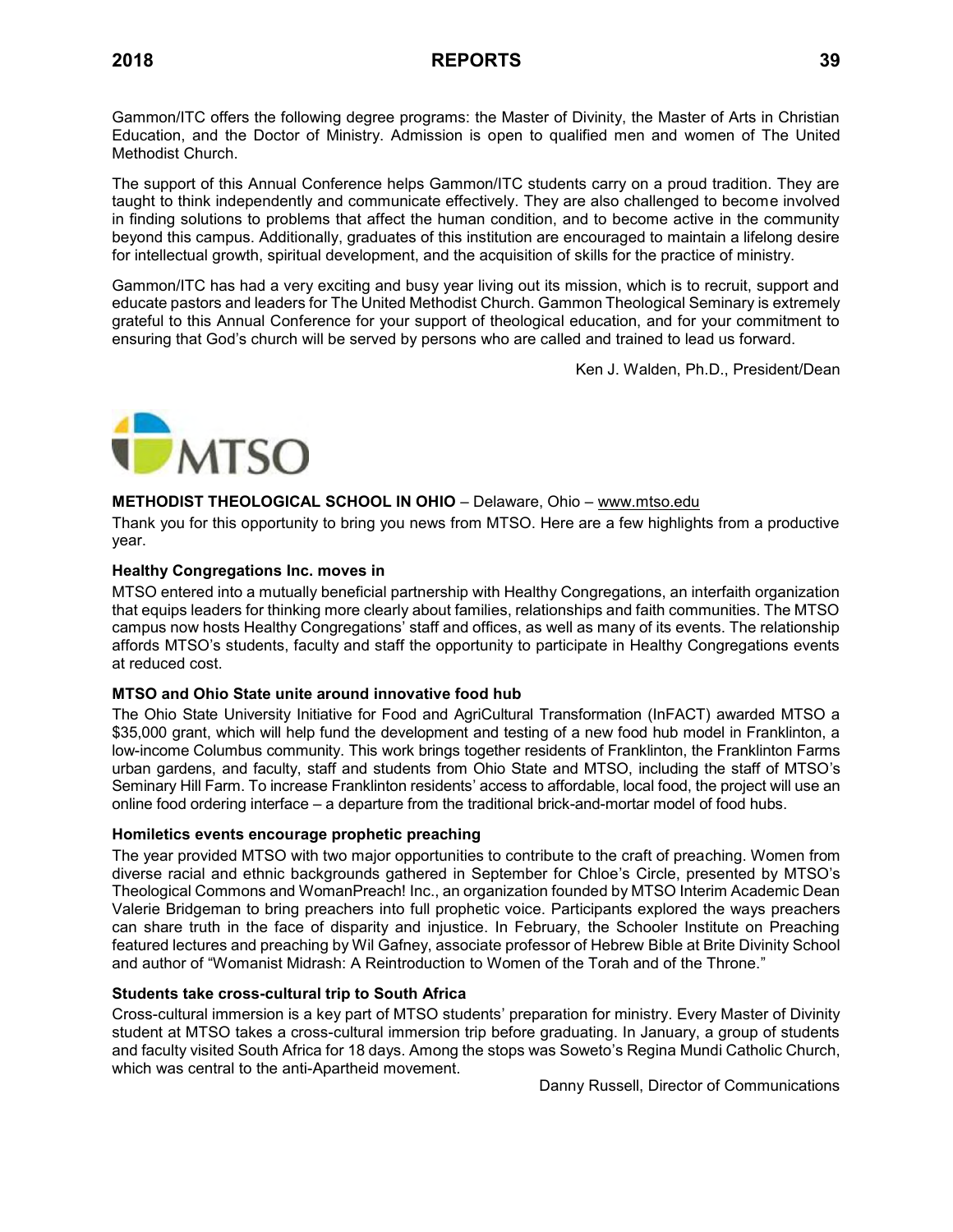

#### **UNITED THEOLOGICAL SEMINARY** – Dayton, Ohio – [www.united.edu](http://www.united.edu/)

*"Now to him who by the power of God at work within us is able to accomplish abundantly far more than all we can ask or imagine…"* (Ephesians 3:20)

United Theological Seminary in Dayton, Ohio, celebrated a 77% increase in new students for the fall of 2017. While 71 new students enrolled in September 2016, 126 new students enrolled in September 2017. This was made possible by increasing student aid opportunities and empowering faculty members, trustees and administrators to personally recommend candidates for a \$5,000 grant toward tuition. United experienced God's provision, trusting what God said through St. Paul: *"[God] is able to accomplish abundantly far more than all we can ask or imagine"* (Ephesians 3:20).

Many of the seminary's new students are current pastors who want to become more effective leaders for the Church through a Doctor of Ministry degree. United's Doctor of Ministry program has 170 students enrolled this year from 29 states, 2 non-US countries and 27 Christian denominations. The average number of doctoral students in all Association of Theological Schools (ATS) is 60 students, making United one of the largest Doctor of Ministry programs among ATS member schools.

The Doctor of Ministry program provides academic rigor, peer group support, spiritual growth and practical application. Pastors identify a need within their community and, with the support of a peer group, mentor and United faculty, they develop a model of ministry that will resolve the challenge in their congregations or communities.

Rev. Rudy Rasmus, pastor of the 9,000-member St. John's United Methodist Church in downtown Houston is a current doctoral student, who says he has been both challenged and supported in the DMin program.

"The program is rigorous," Rev. Rasmus says. "It is contextual, it is intentional and the professors and staff are at the top of the form."

United also has 212 students enrolled in the Master of Divinity degree program who usually seek to serve as pastors in local congregations. 88% of entering students are ordained or seeking ordination to serve a local congregation compared to 56% in other ATS member schools.

United also provides a two-year Master of Arts in Christian Ministries degree, which many persons serving as Directors of Christian Education or other local church positions pursue.

United provides flexible course options: 90% of students take at least one course online, and courses are also available as traditional on-campus courses, week-long on-campus intensive classes and virtual courses that meet simultaneously on campus and in the cloud via webcast.

If you are interested in pursuing further seminary education, contact United's Office of Admissions at [admissions@united.edu](mailto:admissions@united.edu) or call [800-322-5817.](tel:(800)%20322-5817)

Kent Millard, President

# **BOARD OF PENSION AND HEALTH BENEFITS (CBOPHB)**

### **PENSIONS, DISABILITY BENEFITS, and HEALTH CARE**

As we prepare to begin a new history in 2019 as the Michigan Conference, this will be the final historical report for the West Michigan Conference. On behalf of the CBOPHB, we are pleased to share the following information which identifies and affirms a positive direction for our future.

**Regarding 2017 Retirement (CRSP) and Welfare (CPP & UMLife) benefits:** Thank you to all for your continued faithfulness in funding this ministry through our monthly billings.

**View to the future:** Beginning in 2019, churches will recognize the direct billing for the retirement and welfare plans under the new name of Benefits Ministry Shares. Benefits Ministry Shares will be billed monthly to every local church to fund current conference benefits plan liabilities as well as all ministries of the conference benefits office. The amount of the Benefits Ministry Shares will be calculated using a fixed percentage of each church's clergy compensation. The percentage will be determined on an annual basis, and adjusted to reflect appointments of half time or less, retiree appointments, or District Superintendent Assignments.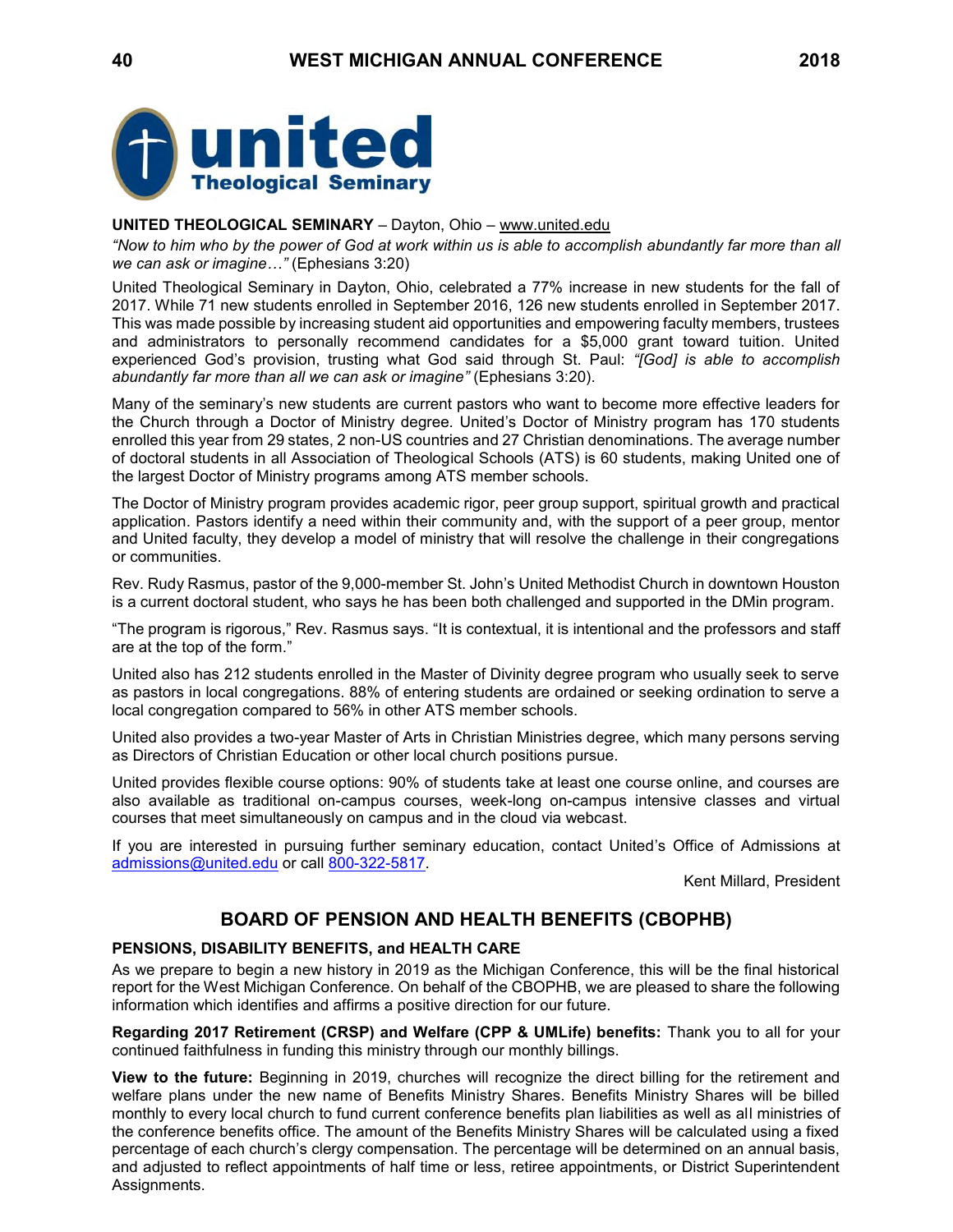**Regarding health care:** The CBOPHB reaffirms its commitment to providing a comprehensive, sustainable group health care plan while constantly assessing the financial realities for all involved parties. The active and retiree group health care plan designs for the Michigan Conference are currently being finalized and will become effective January 1, 2019. Details will be presented in the Summer and Fall of 2018 as they become available.

**Current Health Care Plans:** The current active and retiree group health care plans will remain in effect through 2018.

**Retiree Plan:** The plan design of the retiree supplemental plan may experience changes in 2019. However, per 2017 Annual Conference action, the eligibility, funding, and termination provisions of the West Michigan retiree group health care plan are scheduled to remain in effect for all members of the former West Michigan Conference who are retired or who are eligible to retire by January 1, 2024. Members who are not eligible to retire by January 1, 2024 will follow the provisions of the new retiree group health care plan of the Michigan Conference once they are established.

Details of both the current active and retiree health care plans are available through the Conference Benefits Office.

**Post-Retirement Health Care Liability:** One item that will disappear in 2019 is the monthly billing to finance the unfunded liability for post-retirement health care. Per 2017 Annual Conference action, an additional \$6.1 million (according to the 2017 Actuarial Valuation Study) will be available when designated reserves for post-retirement health care combine that will immediately relieve the current unfunded status. This is a positive result of our unity, and means that the post-retirement liability for all subscribers in the new conference will be fully funded as of January 1, 2019.

# **A TRANSITIONAL WORD**

The Gospels record numerous accounts of Jesus calling his disciples unto himself and then sending them out in ministry to others. A multitude of disciples over many, many years have served faithfully as members of the Board of Pension and Health Benefits. Together under the vision of the annual conference, they have helped administer a valuable ministry of caring to those inside our annual conference and into the world. For every life in every generation, we are grateful. And with every step, God's Spirit has led with a Divine wisdom that now enables us to bring this specific ministry into our new conference in a position of great strength. Thanks be to God.

> Louis W. Grettenberger, President Donald J. Emmert, Director of Conference Benefits & HR

# **RACIAL ETHNIC LOCAL CHURCH COMMITTEE (RELC)**

The purpose of this committee is to develop, strengthen, and support ethnic churches, ethnic and multiethnic ministries and discipleship with diverse people and communities in West Michigan Conference. This has been a mission priority, "a plan to organization" for four decades. Not only has it been a plan, it is a "reality."

Forty years ago, RELC consisted of only one African-American church and three Native-American missions. Understanding the urgency in our current social condition – to make disciples of Christ for the transformation of the world – I asked the Conference Leadership Team to teach ethnic church leaders how to "fish" and build lives through God's abundance for diversity, equality, and inclusion.

Since 1978, West Michigan Conference has established and provided support for more than fifteen racial ethnic churches and ministries conference-wide. Today RELC is a rainbow of diverse races, cultures and nationalities – African-American, American, Korean, Vietnamese, Hispanic, African, and multiethnic congregations. West Michigan Conference, you have earned a "hallelujah praise" for your support and commitment to and for a diverse conference / church.

RELC has seen many changes over the years with increase and decline of ethnic churches, ministries, and memberships.\* We can be compared to the New York Stock Exchange.

Currently, we support three churches and two multi ethnic ministries:

- 1. Washington Heights, Battle Creek (African-American);
- 2. La Nueva Esperanza, Grand Rapid (Hispanic)
- 3. Grand Rapids Vietnamese Church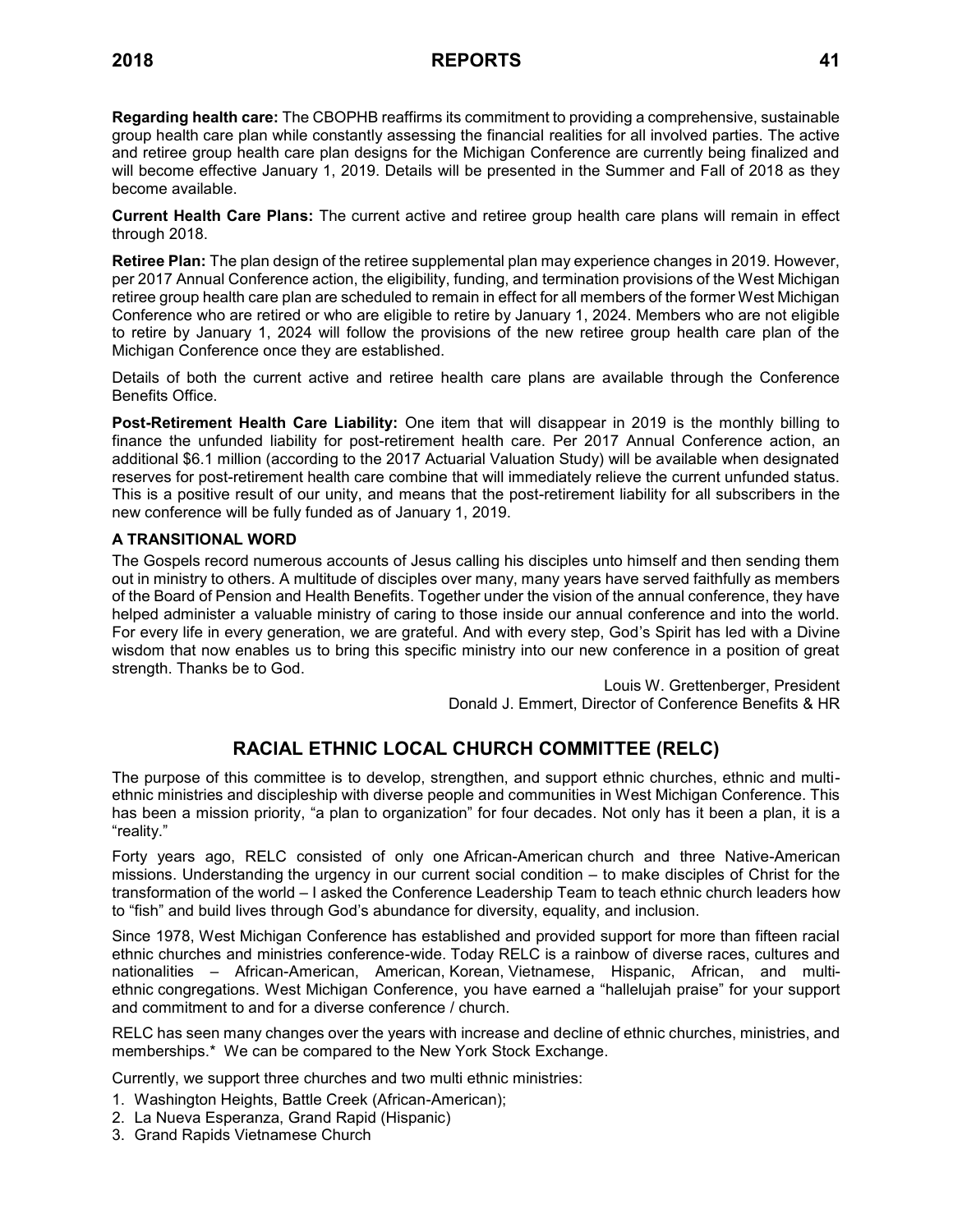Highlighting a few of RELC accomplishments for 2018:

- 1. An increase in church membership, church attendance, and church programs especially the men and the under 35 age group.
- 2. Envisioning and creating "out of the box" ministries, such as:
	- a. 3Ps Park, Play and Pray project. Project designed to reach youth and young adult males.
	- b. Camp Christine, a UMW program designed to find shelter, health resources, job training, and job placement for the homeless; working one-on-one in a group of three.
	- c. Increase involvement in creating partnerships with community agencies, churches, schools, Greek organizations, etc.
	- d. Our Vietnamese church celebrated 30 years of United Methodist worship in the US. More than 250 individuals attended.

\* Editor's note: Responsibility and funding of the several Native American congregations was transferred to the Michigan Indian Workers Conference in 2015.

Mildred Mallard, Chair

# **COMMISSION ON RELIGION AND RACE**

The work of the Commission on Religion and Race is to create a Church, which at all levels reflects the values and diversity of God. We hope to build the capacity of The United Methodist Church to become contextually relevant and reach more people, younger people and more diverse people as we make disciples of Jesus Christ for the transformation of the world. We do this through work in three core areas.

#### **Institutional Equity**

We will critically examine expressions of ethnic, racial and cultural injustice in local and global contexts: setting goals for overcoming them, intentionally measuring progress, and resourcing culturally competent leaders to promote and sustain systemic equity.

#### **Intercultural Competency**

We will partner with leaders in the denomination to develop inter-culturally competent leaders who are engaged in ministry that promotes and honors intentional diversity and equity.

#### **Vital Congregations**

We will work with the churches in the conference to create churches which reflect the diversity of the community in which they are located. We hope that churches will initiate holy conversations about race, cultural diversity and systemic equity. We will share the results of these conversations in the hope that they will grow a movement that honors all of God's creation.

The General Commission on Religion and Race has developed a series of videos to promote Vital Conversations on Race, Culture and Justice. Our West Michigan CORR has been promoting pilot programs to hold these discussions in local churches.

We hope that this work will continue with the new Board of Justice.

Michael Johnson, Chair

# **TRUSTEES, WEST MICHIGAN CONFERENCE**

The Board of Trustees of the West Michigan Conference is incorporated in the State of Michigan and is organized and functions under the mandate of the *2016 Book of Discipline*, ¶2512.

We are pleased to report and celebrate with you a brief review of some activities in 2017:

- 1. The Board of Trustees cared for conference property and equipment. The board holds the deeds to all conference real estate including one camp site (Lake Michigan) that is operated by the Michigan Area United Methodist Camping Board of Directors. Other conference real property directly managed by the board includes two parsonages, the former Conference Center in Grand Rapids, and the bishop's residence in DeWitt Township which is jointly owned with the Detroit Annual Conference.
- 2. The Board of Trustees transferred the deeds to four camp sites from the conference to MI Area United Methodist Camping as of January 1, 2017. The four camps are: Albright, Crystal Springs, Lakeview and Wesley Woods.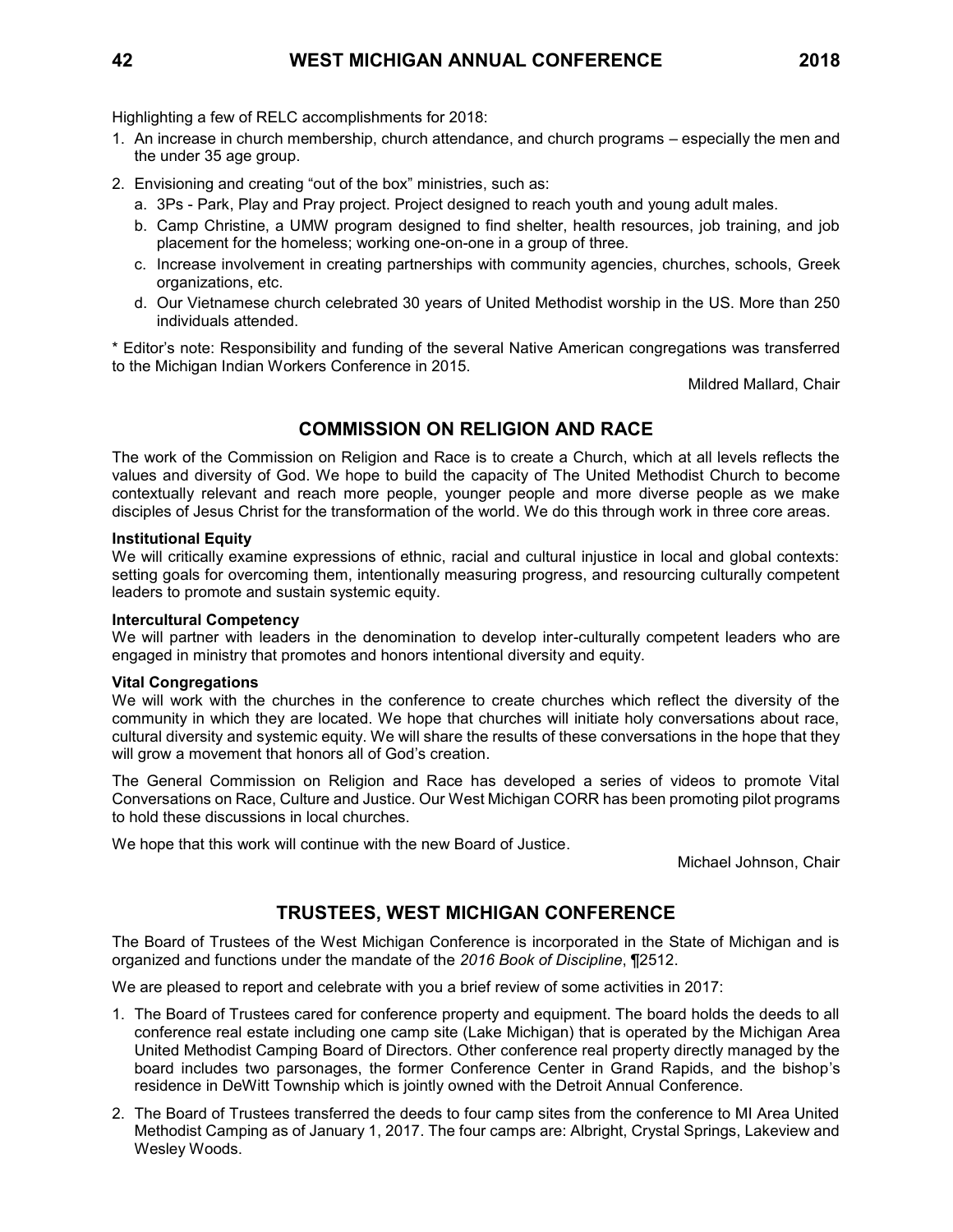- 
- 3. The Board of Trustees along with the Detroit Annual Conference Board of Trustees entered into two lease agreements. One in DeWitt for a new office building that houses the Treasury, Benefits, Clergy Excellence and Congregational Vibrancy departments and the second in Grand Rapids that houses the Grand Rapids District Office, Director of Connectional Ministries and other conference staff.
- 4. The Board of Trustees has been working to finalize the sale of the former West Michigan Conference Office located at 11 Fuller Ave SE in Grand Rapids. It is expected that the sale will be completed before Annual Conference.
- 5. The Board of Trustees has been working to finalize the sale of the former Christ United Methodist Church located in Lansing. It is expected that the sale will be completed before Annual Conference.

William Gehman, President David Dobbs, Conference Treasurer

# **UNITED METHODIST COMMUNITY HOUSE**

### **Summary of ministry**

United Methodist Community House (UMCH) has been a venerable, trusted resource in Grand Rapids, Michigan, providing expansive services for everyone from infants to senior citizens in a warm, inclusive, multi-cultural atmosphere since 1902. UMCH continues to fulfill its mission *"to increase the ability of children, youth, adults and families to succeed in a diverse community"* by treating people with dignity and respect while providing the support services they need. Some of UMCH's strengths include:

- Proximity of the facility to its client base.
- Proven and recognized history of innovation in a full spectrum of services.
- The series of support services that UMCH provides (child care, food, transportation) that eliminates barriers for people in need of services.
- **■** UMCH's long history of collaboration with other service providers in and around Grand Rapids.

The work we do at UMCH is a direct result of the needs that are emerging in our target population. We are centrally located in a neighborhood that is vulnerable and whose residents are in need of a trusted community center that has supportive services. Increased pressures on families and single-parent homes, reductions in school services, increases in crime and drugs, prostitution, alcohol and tobacco addictions combine to create a situation of crisis for many of the individuals in our neighborhood.

### Programming includes:

- $\Rightarrow$  Need: Quality, affordable child care
	- Addressing the Need: UMCH Nationally Accredited Child Development Center
- $\Rightarrow$  Need: A safe and nurturing place for children to go before and after school Addressing the Need: Before and After-School Center through the Grand Rapids Public Schools LOOP Program
- $\Rightarrow$  Need: Assistance for seniors adults (meals, activities, transportation) Addressing the Need: UMCH Senior Development Center
- $\Rightarrow$  Need: Assistance for women involved in the vicious cycle of prostitution and substance abuse Addressing the Need: UMCH First Step House (transitional housing for women)

Annually, UMCH serves over 800 individuals through our four areas of programming: children, youth, adults and seniors.

### **Staffing Changes**

At the end of 2017, UMCH said goodbye to two prominent staff members, Richard Clanton, CEO, and Anita Christopher, Director of Senior Programs, as they welcomed retirement. UMCH has welcomed a new CEO, Eric Williams, to the agency and we are excited to see his plan for the agency unfold.

Staff is encouraged for the future, as we embark with new leadership and a renewed vision for the agency. We encourage you to visi[t www.umchousegr.org](http://www.umchousegr.org/) and take a firsthand look at all that is happening at UMCH. Through our efforts we focus on honoring and respecting our tradition, but look forward to an exciting, dynamic future. We hope you share our journey as we continue to transform the organization under our new leadership.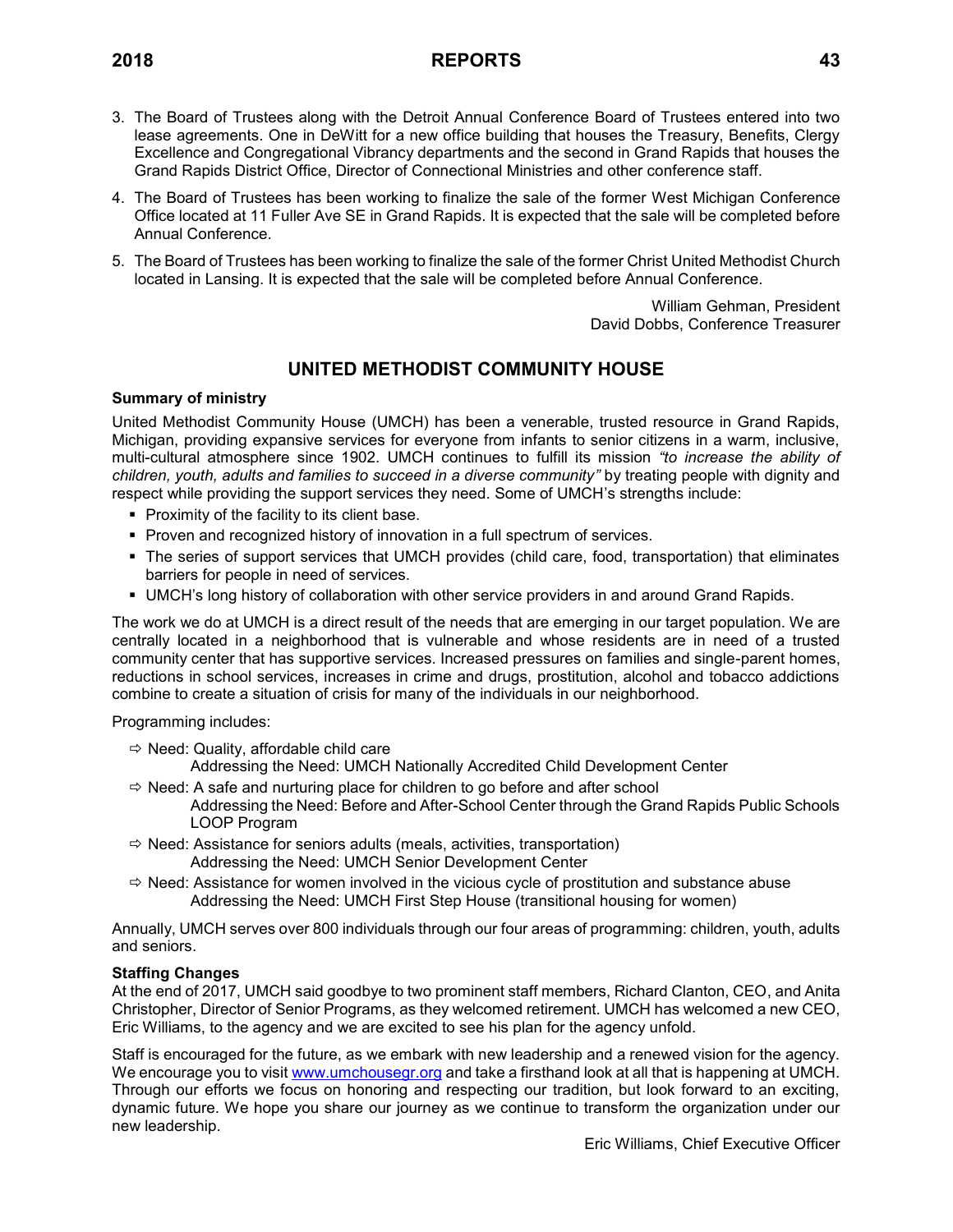# **UNITED METHODIST FOUNDATION OF MICHIGAN**

The United Methodist Foundation of Michigan is privileged to serve so many congregations and United Methodist organizations throughout the Michigan Area. The Foundation continues to partner with an evergrowing number of churches. Together with these local churches, we seek to assist and to inspire congregations in fulfilling their ministry. The Foundation offers a variety of programs and services to help your church get the most from available financial resources. From professional, socially responsible fund management, to stewardship education, development of effective capital campaigns, planned giving seminars and more, we are experts with years of experience helping churches just like yours. In fact, the Foundation is the preferred provider of value-aligned investment and financial stewardship services to United Methodist congregations across Michigan. All our ministry with local churches, except investment service, is provided without charge to the local church.

Like several other entities within the Michigan Area, the Foundation has worked diligently to be well positioned within the new conference structure. To this end, we have aligned our governance model to fulfill the prior annual conference motion to consolidate the Michigan Area Loan Fund and the Detroit Extension Fund as separate organizations linked more closely with the Foundation. We are delighted with the ways in which this alignment will enhance our client services.

In addition to investment and stewardship services, we share a major focus on providing scholarships to high-potential seminarians. The United Methodist Foundation of Michigan Leadership Scholars Program for Seminary Students is the largest single scholarship program for Michigan Area seminary students. We also provide grants to active pastors, including younger clergy attending revitup! for a Lifetime in Ministry and pastors attending the Clergy Benefits Academy.

Finally, we awarded the 2017 Wayne C. Barrett Steward Leader Awards to the following churches:

Battle Creek: Chapel Hill United Methodist Church Fraser: Christ United Methodist Church Grand Rapids: Aldersgate United Methodist Church Ypsilanti: Lincoln United Methodist Church

Our board and staff continue to be very excited about the Foundation's ministry as we partner with congregations, boards, and agencies across the Church. One of our prominent, denominational leaders described our ministry recently by writing, "The vision carried and implemented through the Foundation's financial and active engagement . . . demonstrates proactive systems strategic thinking and action that are much needed across our connection." Thank you to the various conference leaders, pastors, and laity for the ways in which you have helped to create this collaborative effort and most especially for your prayers and support during this period of consolidating boards and agencies. Transitions are rarely easy, but they provide a multitude of new opportunities and possibilities through the grace of God.

David S. Bell, President and Executive Director

# **UNITED METHODIST WOMEN**

The year 2017 began as three more conference team members attended the annual national Leadership Development Days (LDD) held in Charlotte, North Carolina in January. The rest of the team had attended the same training in November of 2016, in St. Louis, Missouri. Conference officers from across the U.S. attend these training sessions which are led by the skilled women from the National Office of United Methodist Women.

An additional plus to attending this week-end training was that the two UMW conference presidents in Michigan had several opportunities to discuss a process to bring the two groups together as the two conferences become the new Michigan Conference. The decision was made to establish a steering committee and begin meeting as soon as possible. Initially this committee was comprised of the executive committee members of both Detroit and West Michigan Conference UMW, including the Detroit Conference webmaster, plus three national officers. The steering committee began meeting in March and met almost monthly throughout the year. University United Methodist Church in East Lansing graciously welcomed this group for their monthly meetings.

Within months the committee expanded to include the communications coordinators. The committee's primary purpose was to review all UMW procedures, including the standing rules, finances and budget, and preparation of a slate of proposed conference officers, in preparation for the two Michigan conferences transitioning into the new Michigan Conference by the end of 2018.

The organization, now known as United Methodist Women, began in 1869, and is in the middle of a five-year celebration of the 150 years of this and its predecessor organizations. The training for conference liaisons for the 150th Anniversary of United Methodist Women was held at Scarrett Bennett Training Center in Nashville, Tennessee, in February. Women in their local units, districts and conferences across the country have been and will continue making contributions to the 150th Anniversary Endowment Fund. This included